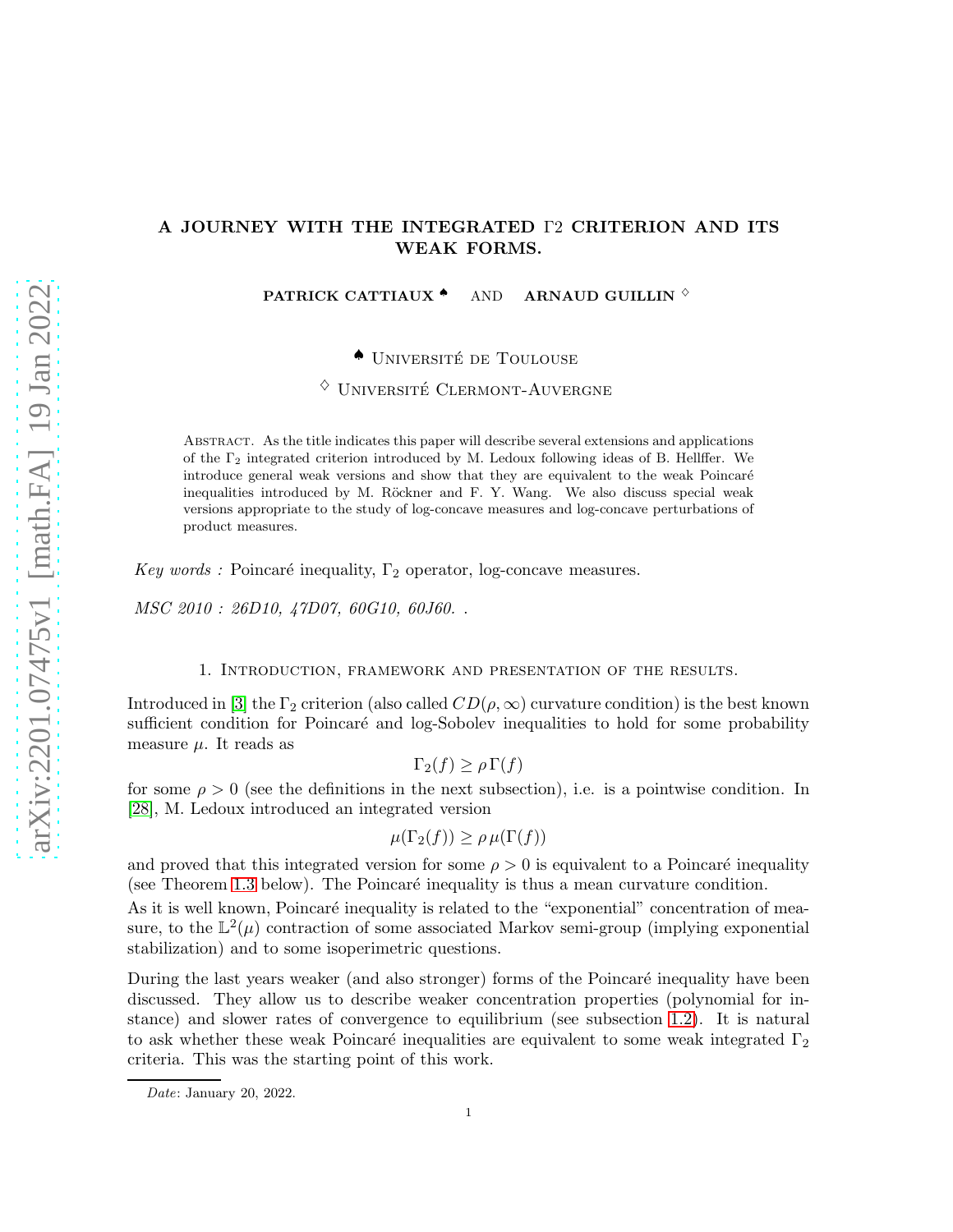We then describe some applications of weak integrated  $\Gamma_2$  criteria to log-concave measures, perturbation of product measures or of radial measures.

## 1.1. Framework (The heart of darkness following [\[4\]](#page-30-1)).

We will first introduce the objects we are dealing with. The aficionados of [\[4\]](#page-30-1) will (almost) recognize what is called a full Markov triple therein. Nevertheless in order to understand some of our approaches, one has to understand why this framework is the good one. Let  $\mu(dx) = Z_V^{-1} e^{-V(x)} dx$  be a probability measure defined on an open domain  $D \subseteq \mathbb{R}^n$ . When needed, we will require some regularity for  $V$  and assume that it takes finite values. We denote by  $\mu(f)$  the integral of f w.r.t.  $\mu$ .

If V is in  $C^2(D)$ , we may introduce the operator

$$
A = \Delta - \nabla V.\nabla
$$

and the diffusion process

$$
X_t^x = x + \sqrt{2} B_t - \int_0^t \nabla V(X_s^x) ds
$$

living in D up to an explosion time  $T^x_{\partial}$  since  $\nabla V$  is local Lipschitz. Of course here B is a standard Brownian motion.

When  $D = \mathbb{R}^n$ ,  $T_{\partial}^x = \sup_{k \in \mathbb{N}*} T_k^x$  where  $T_k^x$  denotes the exit time of the euclidean ball of radius k, while if  $\check{D}$  is a bounded open subset,  $T^x_{\partial}$  denotes the hitting time of the boundary  $\partial D$ , i.e.

$$
T^x_\partial = \sup_k T^x_k \quad \text{ where } \quad T^x_k = \inf\{t, d(X^x_t, D^c) \le 1/k\}.
$$

In the sequel we will assume that

<span id="page-1-0"></span>
$$
T_{\partial}^x = +\infty \quad a.s. \text{ for all } x \in D. \tag{1.1}
$$

In other words the process X is conservative (in D) and we define  $P_t f(x) = \mathbb{E}(f(X_t^x))$  for bounded f's, so that  $P_t$  is a markovian semi-group of contractions in  $\mathbb{L}^{\infty}(D)$ .

**Definition 1.1.** We shall say that Assumption  $(H)$  is satisfied if  $(1.1)$  holds true and if in addition

 $\mu$  is a reversible (symmetric) measure for the process. (1.2)

We will denote

$$
\Gamma(f,g) = \langle \nabla f, \nabla g \rangle \quad , \quad \mathcal{E}(f,g) = \mu(\Gamma(f,g))
$$

the associated Dirichlet form, with domain  $\mathcal{D}(\mathcal{E})$ . We will write  $\Gamma(f)$  for  $\Gamma(f, f)$ . The next result is the key of the construction

<span id="page-1-1"></span>**Proposition 1.2.** Assume that  $(H)$  is satisfied. In the following two cases

- $(1)$   $D = \mathbb{R}^n$ ,
- (2) D is an open bounded domain and  $V \in C^{\infty}(D)$ ,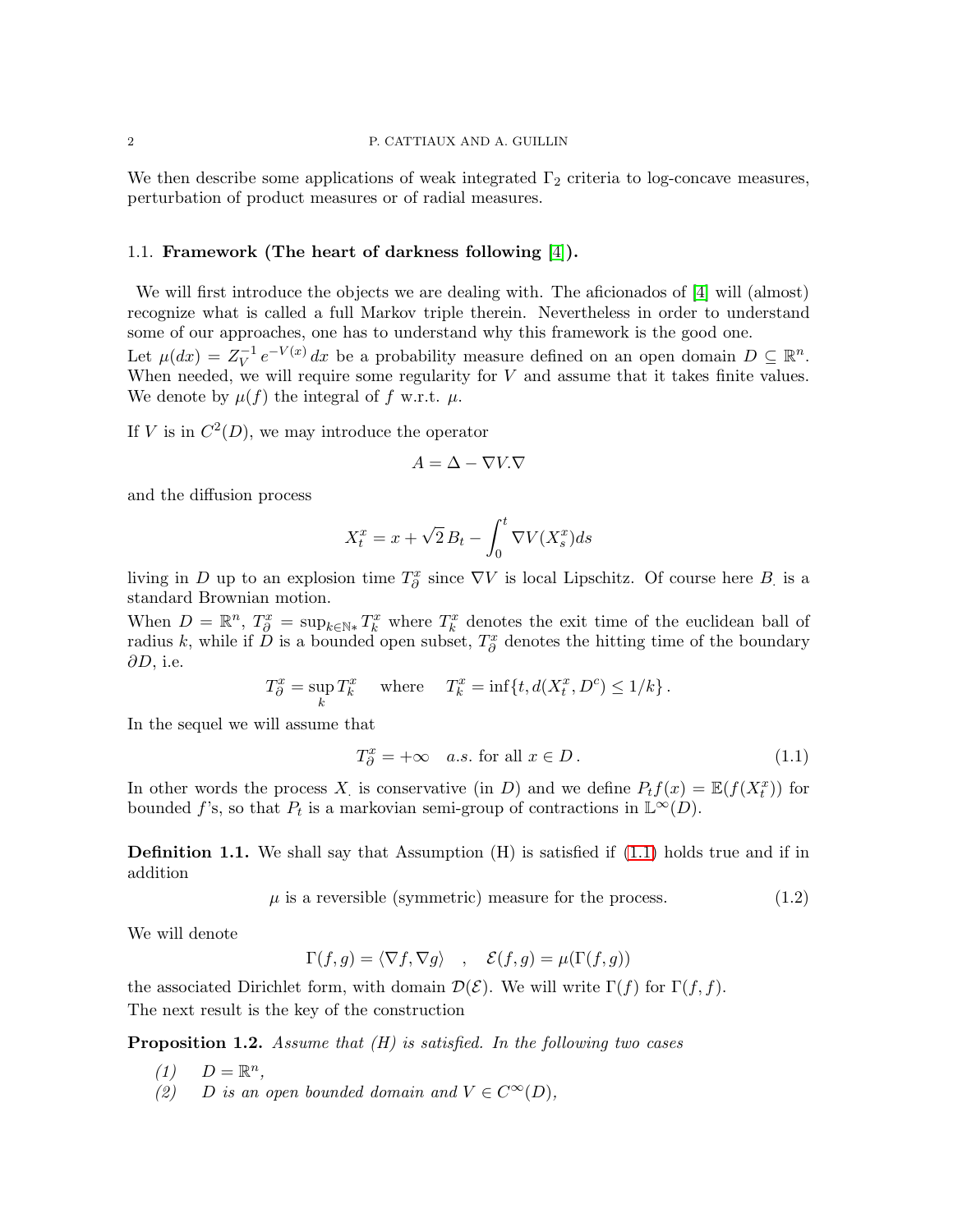then  $P_t$  extends to a  $\mu$ -symmetric continuous Markov semi-group on  $\mathbb{L}^2(\mu)$  with generator  $\tilde{A}$ and domain  $\mathcal{D}(A)$ .

In addition the generator  $\tilde{A}$  is essentially self-adjoint on  $C_0^\infty(D)$  ( $C^\infty$  functions with compact support). We shall call ESA this property. In particular  $C_0^{\infty}(D)$  is a core for  $\mathcal{D}(\tilde{A})$ . The latter is exactly the set of  $f \in H^2_{loc}(D)$  such that f and Af are in  $\mathbb{L}^2(\mu)$ .

We shall give a proof of this Proposition in section [7,](#page-27-0) where sufficient conditions for  $(H)$  are discussed as well as examples. For simplicity we will only use the notation  $A$  in the sequel both for A and A.

If  $q \in \mathcal{D}(A)$  it holds

<span id="page-2-5"></span>
$$
\mathcal{E}(f,g) = -\mu(f \, Ag). \tag{1.3}
$$

If  $f \in \mathbb{L}^2(\mu)$  it is well known that  $P_t f \in \mathcal{D}(A)$  for  $t > 0$  and

<span id="page-2-4"></span>
$$
\partial_t P_t f = A P_t f. \tag{1.4}
$$

If in addition  $f \in \mathcal{D}(A)$ ,

$$
\partial_t P_t f = A P_t f = P_t A f. \tag{1.5}
$$

In particular if f is in  $\mathcal{D}(A)$ , for  $t > 0$ ,

<span id="page-2-6"></span>
$$
\partial_t AP_t f = \partial_t P_t Af = AP_t Af. \tag{1.6}
$$

## <span id="page-2-1"></span>1.2. Presentation of the main results.

We define the Poincaré constant  $C_P(\mu)$  as the smallest constant C satisfying

$$
\text{Var}_{\mu}(f) := \mu(f^2) - \mu^2(f) \le C \,\mu(|\nabla f|^2),\tag{1.7}
$$

for all  $f \in C_b^1(D)$  the set of  $C^1$  functions which are bounded with a bounded derivative. For simplicity we will say that  $\mu$  satisfies a Poincaré inequality provided  $C_P(\mu)$  is finite.

As it is well known, the Poincaré constant is linked to the exponential stabilization of the Markov semi-group  $P_t$ .

For a Diffusion Markov Triple, the following is well known (see chapter 4 in [\[4\]](#page-30-1)), it extends to our situation

<span id="page-2-0"></span>**Theorem 1.3.** If  $(H)$  is satisfied, the following three statements are equivalent

- (1)  $\mu$  satisfies a Poincaré inequality,
- (2) there exists C such that for every  $f \in C_0^{\infty}(D)$  (or  $C_b^{\infty}(D)$  the set of smooth functions with bounded derivatives of any order), it holds

<span id="page-2-2"></span>
$$
\mu(|\nabla f|^2) \le C \mu((Af)^2),\tag{1.8}
$$

(3) there exists  $C > 0$  such that for every  $f \in \mathbb{L}^2(\mu)$ ,

<span id="page-2-3"></span>
$$
Var_{\mu}(P_t f) \le e^{-2t/C} Var_{\mu}(f).
$$
\n(1.9)

In addition the optimal constants in [\(1.8\)](#page-2-2) and [\(1.9\)](#page-2-3) are equal to  $C_P(\mu)$ .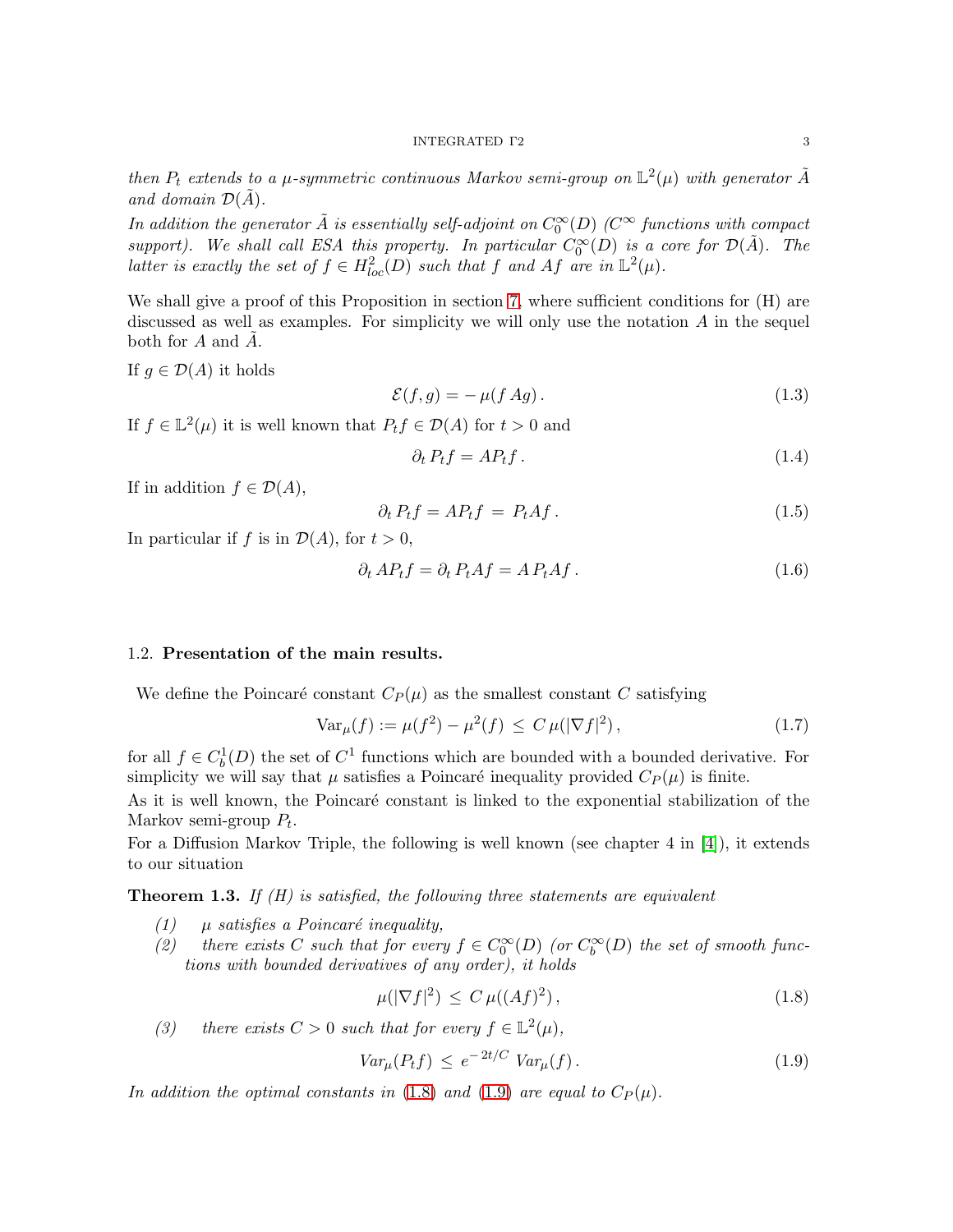It is important to check that the previous theorem only requires the properties we have recalledbefore. Actually the proof of  $(1) \Leftrightarrow (3)$  ([\[4\]](#page-30-1) Theorem 4.2.5) only requires [\(1.4\)](#page-2-4) so thatit is always satisfied. The one of  $(2) \Leftrightarrow (1)$  ([\[4\]](#page-30-1) Proposition 4.8.3) requires to use ESA. In addition one has to check that the semi-group is ergodic, i.e. that the only invariant functions  $(P_t f = f$  for all t) are the constants. A proof is provided in the Appendix.

Following D. Bakry we may define (provided V is  $C^2$ ) the  $\Gamma_2$  operator

<span id="page-3-1"></span>
$$
\Gamma_2(f,g) = \frac{1}{2} \left[ A\Gamma(f,g) - \Gamma(f, Ag) - \Gamma(Af,g) \right]. \tag{1.10}
$$

for  $f, g$  in  $C_b^{\infty}(D)$ . A simple calculation yields in this case

$$
\Gamma_2(f) := \Gamma_2(f, f) = || Hess(f) ||_{HS}^2 + \langle \nabla f, Hess(V) \nabla f \rangle.
$$
 (1.11)

Using symmetry we get

<span id="page-3-0"></span>
$$
\mu(\Gamma_2(f,g)) = \mu((Af)(Ag)).
$$
\n(1.12)

still for  $C_b^{\infty}$  functions since if (H) is satisfied, they belong to  $\mathcal{D}(A)$ . The latter extends to  $f, g$  in  $\mathcal{D}(A)$  thanks to ESA.

It is important to see that without (H) this result is wrong in general. To justify [\(1.12\)](#page-3-0) it is at least necessary to know that  $\Gamma(f,g) \in \mathcal{D}(A)$  which is not always the case even for  $C_6^{\infty}$  functions if they are not all in  $\mathcal{D}(A)$ , as in the case of reflected diffusions for instance. Fortunately if (H) is satisfied it suffices to verify it for  $C_b^{\infty}$  functions.

Assume from now on that  $(1.12)$  is satisfied for f and g in the domain of A. It immediately follows that, if the curvature-dimension condition  $CD(\rho, N)$  i.e.

$$
\Gamma_2(f) \ge \rho \, |\nabla f|^2 + \frac{1}{N} \, (Af)^2
$$

is satisfied, then

$$
C_P(\mu)\leq \frac{N-1}{\rho\,N}
$$

the result being true for  $N \in ]1, +\infty]$ . This is the famous Bakry-Emery criterion for the Poincaré inequality. For  $N = +\infty$  the criterion is satisfied provided V is strictly convex in which case it is also a consequence of Brascamp-Lieb inequality.

The second statement in Theorem [1.3](#page-2-0) is thus sometimes called "the integrated  $\Gamma_2$  criterion". This statement appears in Proposition 1.3 of M. Ledoux's paper [\[28\]](#page-31-0) as "a simple instance of the Witten Laplacian approach of Sjöstrand and Helffer", but part of the argument goes back to Hörmander (see e.g.  $[1]$  p.14). It is worth noticing that, if the semi-group does not appear in the statement, it is an essential tool of Ledoux's proof.

The integrated  $\Gamma_2$  criterion is used in M. Ledoux's work [\[28\]](#page-31-0) on Gibbs measures. Under the denomination of "Bochner's method" it appeared more or less at the same time in the statistical mechanics word. More recently it was used in the context of convex geometry in [\[27,](#page-31-1) [6\]](#page-30-3) under the denomination of  $\mathbb{L}^2$  method. Lemma 1 in [\[6\]](#page-30-3) contains another proof (without using the semi-group) of  $(2) \Rightarrow (1)$  in the previous Theorem.

The third statement in Theorem [1.3](#page-2-0) can be improved in the following way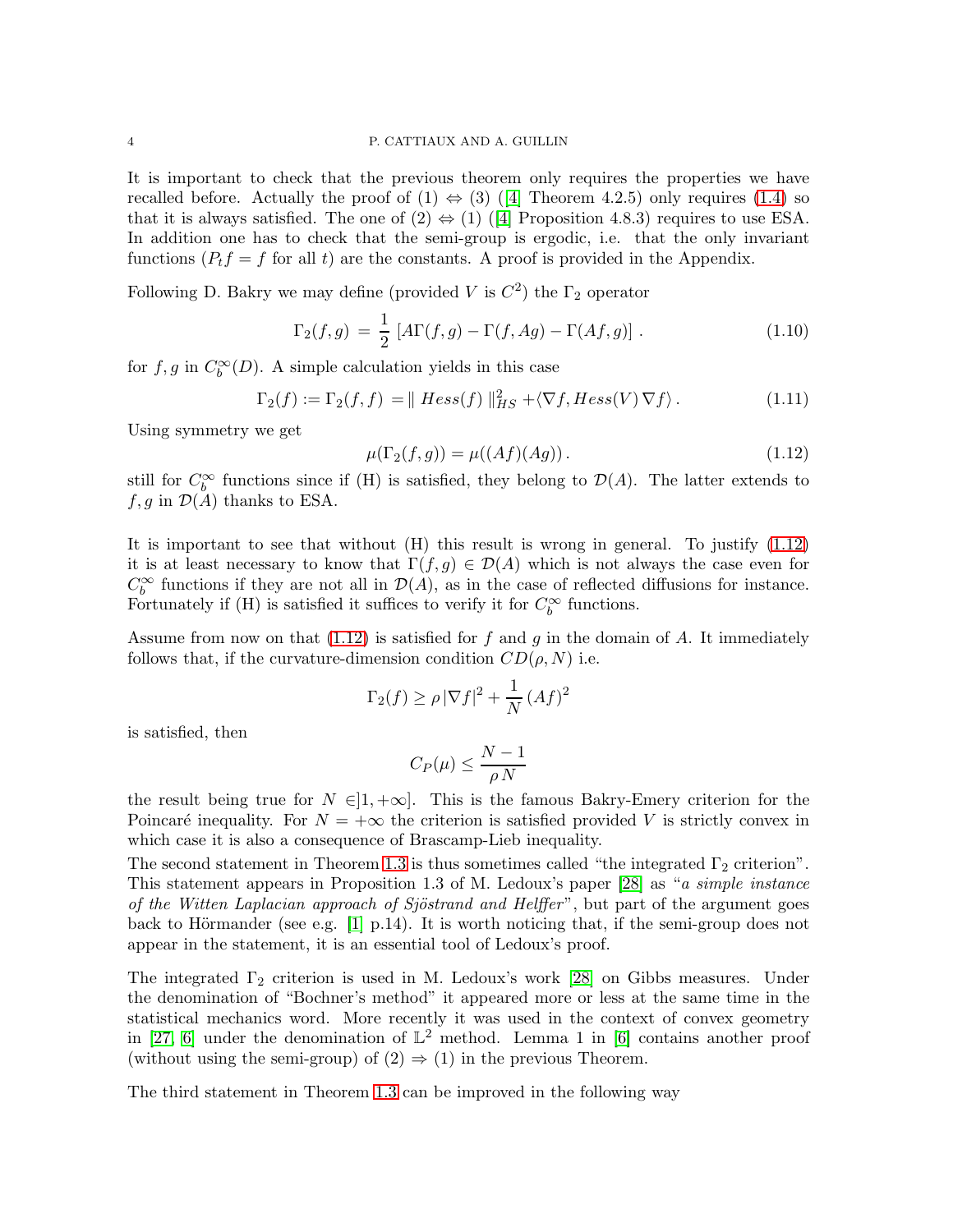#### INTEGRATED Γ2 5

<span id="page-4-3"></span>**Proposition 1.4.** The third statement (hence the first two too) of Theorem [1.3](#page-2-0) is equivalent to the following one: there exists  $C > 0$ , such that for every f in a dense subset C of  $\mathbb{L}^2(\mu)$ one can find a constant  $c(f)$  such that

$$
Var_{\mu}(P_t f) \le c(f) e^{-2t/C}
$$

and the optimal C is again  $C_P(\mu)$ .

The proof of this proposition lies on the log-convexity of  $t \mapsto \mu(P_t^2 f)$  for which several proofs are available (see the simplest one in [\[20\]](#page-31-2) lemma 2.11 or in [\[4\]](#page-30-1)).

A natural subset C is furnished by  $\mathbb{L}^{\infty}(\mu)$ . An exponential decay to 0 of the variance controlled by the initial uniform norm thus implies that the same holds for the  $\mathbb{L}^2$  norm and is equivalent to the Poincaré inequality.

The semi-group property shows that  $\mathbb{L}^2$  decay to 0 cannot be faster than exponential and the previous result that any uniform decay i.e.  $Var_{\mu}(P_T f) \leq c Var_{\mu}(f)$  for some  $T > 0, c < 1$  and  $f \in \mathbb{L}^2(\mu)$  implies exponential decay. A natural question is then to describe what happens for slower decays. After a pioneering work by T. Liggett([\[32\]](#page-31-3)), this question was tackled by M. Röckner and F. Y. Wang in [\[38\]](#page-31-4). These authors introduced the notion of weak Poincaré inequalities and relate them to all possible decays of the variance along the semi-group. Let us recall the main result in this direction

<span id="page-4-1"></span>**Theorem 1.5.** Consider the following two statements

(1) There exists a non-increasing function  $\beta_{WP} : (0, +\infty) \to \mathbb{R}^+$ , such that for all  $s > 0$  and any bounded and Lipschitz function f,

<span id="page-4-0"></span>
$$
Var_{\mu}(f) \leq \beta_{WP}(s) \,\mu(|\nabla f|^2) + s \, Osc^2(f) \,, \tag{1.13}
$$

where  $Osc(f)$  denotes the Oscillation of f. [\(1.13\)](#page-4-0) is called a weak Poincaré inequality (WPI) and it is clear that we may always choose  $\beta_{WP}(s) = 1$  for  $s \geq 1$ .

(2) There exists a non-increasing function  $\xi$  going to 0 at infinity such that

$$
Var_{\mu}(P_t f) \leq \xi(t) \, Osc^2(f).
$$

The weak Poincaré inequality  $(1)$  implies statement  $(2)$  with

$$
\xi(t) = 2 \inf \{ s > 0, \beta_{WP}(s) \ln(1/s) \le 2t \} = \inf_{s > 0} \left( s + e^{-2t/\beta(s)} \right).
$$

Conversely statement (2) implies statement (1) with

$$
\beta_{WP}(s) = 2s \inf_{r>0} \left( \frac{1}{r} \xi^{-1} (r \exp(1 - \frac{r}{s})) \right)
$$

where  $\xi^{-1}$  denotes the converse of  $\xi$ , i.e.  $\xi^{-1}(r) = \inf\{s > 0, \xi(s) \le r\}.$ 

<span id="page-4-2"></span>*Remark* 1.6. Röckner and Wang (see [\[38\]](#page-31-4) Corollary 2.4 (2)) introduce a trick that allows to improve  $\xi$  in the previous result. The basic idea is to use repeatedly [\(1.13\)](#page-4-0). We will choose four sequences:

- (1) a decreasing sequence of positive numbers  $(\theta_i)_{i\in\mathbb{N}}$  such that  $\theta_0 = 1$  and  $\theta_i \to 0$  as  $i \rightarrow +\infty$ ,
- (2) for  $i \geq 1$ ,  $\alpha_i = \theta_{i-1} \theta_i$  so that  $\sum_i \alpha_i = 1$ ,
- (3) a sequence  $(\gamma_i)_{i\geq 0}$  of positive numbers such that  $\gamma_0 = 1$  and  $\prod_i \gamma_i = 0$ ,
- (4) for  $i \geq 1$ ,  $s_i(t)$  is defined by  $e^{-2t \alpha_i/\beta_{WP}(s_i(t))} = \gamma_i$ , hence  $s_i(t) = \beta_{WP}^{-1}(2t\alpha_i/\ln(1/\gamma_i))$ .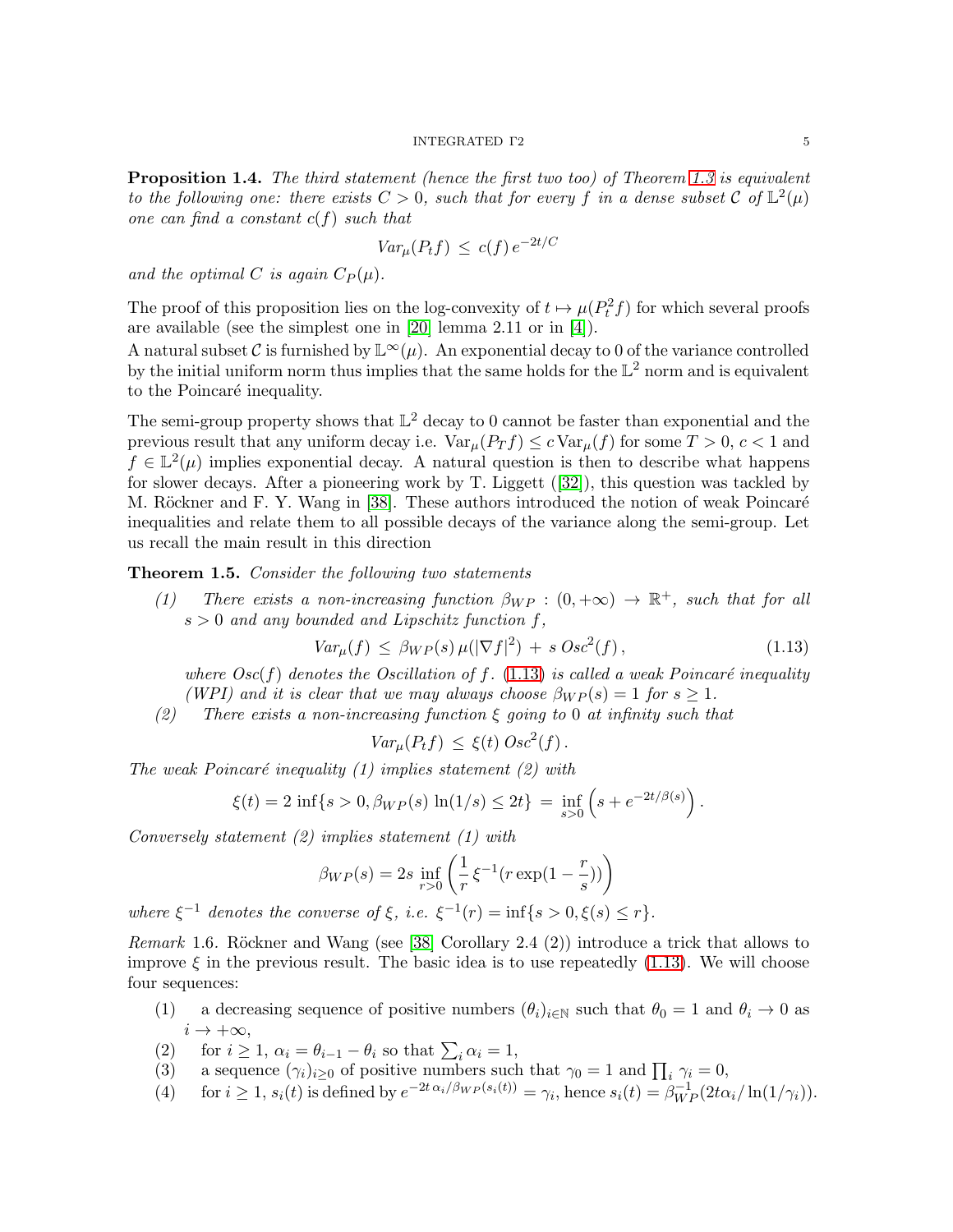Applying [\(1.13\)](#page-4-0) between  $t\theta_i$  and  $t\theta_{i-1}$  we thus have

 $Var_{\mu}(P_{\theta_{i-1}t}f) \leq e^{-2\alpha_i t/\beta_{WP}(s_i(t))} \text{Var}_{\mu}(P_{\theta_i t}f) + s_i(t) \text{Osc}^2(f) = \gamma_i \text{Var}_{\mu}(P_{\theta_i t}f) + s_i(t) \text{Osc}^2(f),$ which yields

$$
\text{Var}_{\mu}(P_t f) \le \sum_{i \ge 0} (\gamma_i s_{i+1}(t)) \text{Osc}^2(f). \tag{1.14}
$$

So that we may choose  $\xi(t) = \sum_{i \geq 0} (\gamma_i s_{i+1}(t)).$ 

*Remark* 1.7. In order to prove that statement  $(2)$  implies statement  $(1)$  we may follow another route. Using

<span id="page-5-1"></span>
$$
\text{Var}_{\mu}(f) - \text{Var}_{\mu}(P_t f) = 2 \int_0^t \mu(|\nabla P_u f|^2) du \qquad (1.15)
$$

and the fact that  $t \mapsto \mu(|\nabla P_t f|^2)$  is non-increasing (we shall recall a proof in the next section), we have

$$
\text{Var}_{\mu}(f) \le 2t \,\mu(|\nabla f|^2) + \text{Var}_{\mu}(P_t f) \le 2t \,\mu(|\nabla f|^2) + \xi(t) \,\text{Osc}^2(f)
$$

from which we deduce that

$$
\beta_{WP}(s) \leq 2\xi^{-1}(s).
$$

This expression is simpler than the one in [\[38\]](#page-31-4) we recalled in Theorem [1.5,](#page-4-1) but can be slightly worse.  $\Diamond$ 

<span id="page-5-2"></span>Example 1.8. Let us give some examples of (non optimal) pairs for  $(\beta_{WP}, \xi)$ .

(1) If for  $p > 0$ ,  $\xi(t) = c' t^{-p}$  one can take  $\beta_{WP}(s) = c s^{-1/p}$ . Conversely if  $\beta_{WP}(s) = c' t^{-p}$  $cs^{-1/p}$  the previous Theorem yields  $\xi(t) = c' t^{-p} \ln^p(t)$ .

Using the trick in remark [1.6,](#page-4-2) when  $\beta_{WP}(s) = cs^{-1/p}$ , and choosing  $\gamma_i = 2^{-i}$  and  $\alpha_i = \frac{6}{\pi^2} i^{-2}$  we get that  $\xi(t) \sim t^{-p}$ , for large t's, i.e. the logarithmic term disappeared as expected.

(2) For  $p > 0$ ,  $\xi(t) = c' \ln^{-p}(1+t)$  and  $\beta_{WP}(s) = c e^{\delta/s^{1/p}}$ .

(3) For 
$$
0 < p < 1
$$
,  $\xi(t) = c e^{-c't^p}$  and  $\beta_{WP}(s) = d' + d \ln^{(1-p)/p}(1 + 1/s)$ .

All the constants depend on p.  $\diamondsuit$ 

A natural question is thus to understand whether there is an integrated  $\Gamma_2$  version of these weak inequalities or not. This will be done in the next section where we introduce a first weak version: for some decreasing  $\beta$  for any bounded  $g \in D(A)$  and any  $s > 0$ ,

<span id="page-5-0"></span>
$$
\text{(WII}_2\text{Osc}) \quad \mu(|\nabla g|^2) \le \beta(s) \,\mu((Ag)^2) + s \operatorname{Osc}^2(g). \tag{1.16}
$$

We shall see that  $(WII<sub>2</sub>Osc)$  can be compared with the weak Poincaré inequality.

In section [3](#page-10-0) we introduce another, perhaps more natural, weak version

$$
(\mathbf{W}\Pi_2 \; \mathbf{grad}) \quad \mu(|\nabla g|^2) \le \beta(s) \, \mu((Ag)^2) + s \, |||\nabla g|^2||_{\infty}, \tag{1.17}
$$

which is useful in the log-concave situation, i.e. provided  $V$  is convex (not necessarily strictly convex). It is known since S. Bobkov's work [\[9\]](#page-30-4), that a log-concave probability measure always satisfies some Poincaré inequality (see  $[2]$  for a direct proof using Lyapunov functions).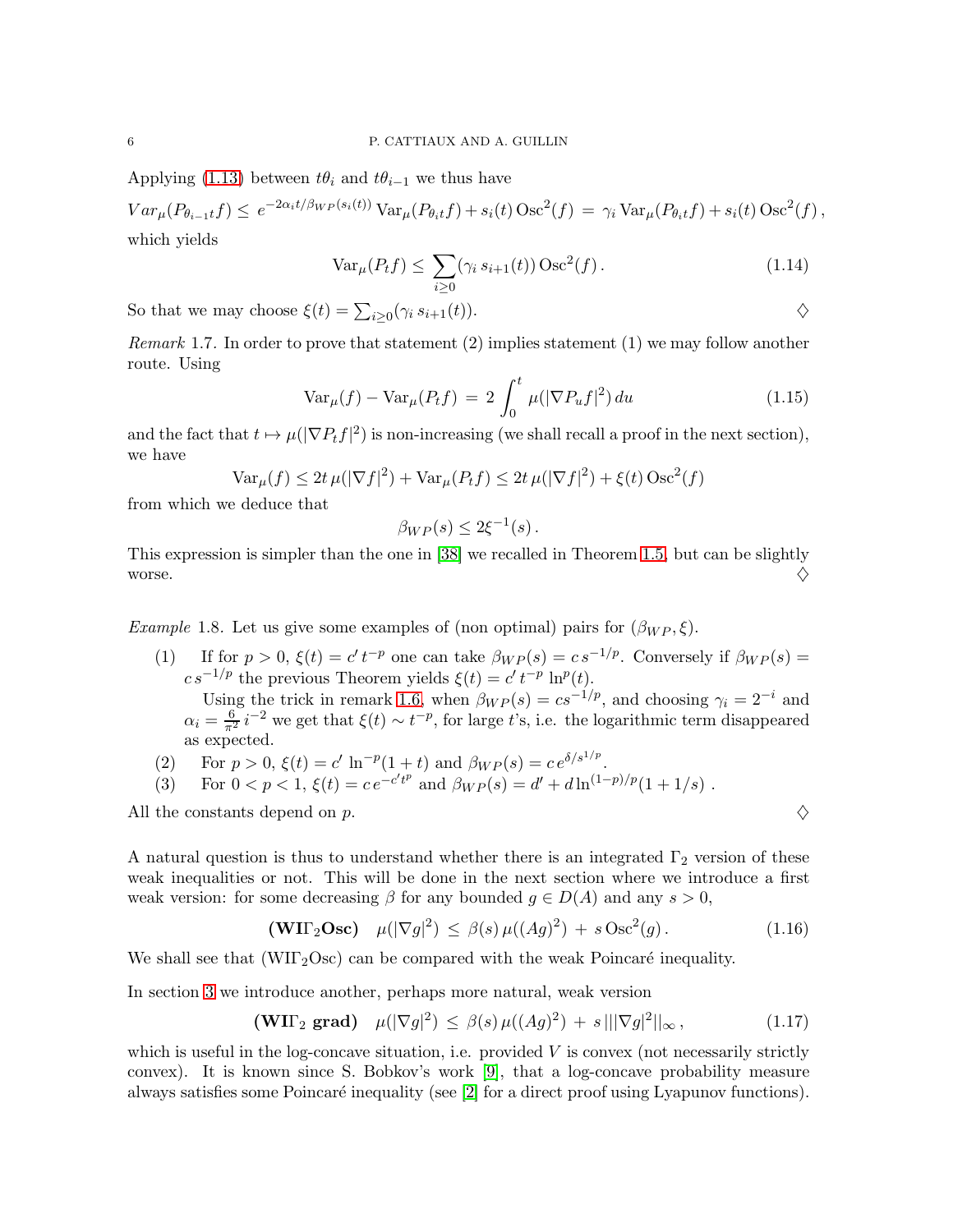Recent results by E. Milman([\[35\]](#page-31-5)) combined with Brascamp-Lieb inequality allow us to get the following result : if  $\mu$  is log-concave,

$$
C_P(\mu) \le C_{univ} \,\mu(||Hess^{-1}V||_{HS})
$$

for some universal  $C_{univ}$ . We recover this result in corollary [3.2](#page-11-0) as a consequence of  $(WII<sub>2</sub>)$ grad) (and not Brascamp-Lieb) and obtain new explicit bounds in corollary [3.5](#page-13-0) involving

$$
\mu(\ln^{1+\varepsilon}(1+||Hess^{-1}V||_{HS})
$$

only.

The next section [4](#page-14-0) deals with log-concave perturbations of either log-concave product measures or log-concave radially symmetric measures. Actually M. Ledoux introduced the integrated  $\Gamma_2$  criterion in order to study the Poincaré inequality of perturbations (non necessarily log-concave but wit a potential whose curvature is bounded from below) of product measures and to obtain results for Gibbs measures on continuous spin systems([\[28\]](#page-31-0)). In the same paper he extended his approach to the log-Sobolev constant (see [\[28\]](#page-31-0) Proposition 1.5 and the comments immediately after its statement). This approach was then developed in [\[36\]](#page-31-6) and several works.

In their subsection 3.4, Barthe and Klartag [\[7\]](#page-30-6) indicate that this method should be used in order to get some results on log-concave perturbations of product measures that are uniformly log-concave in the large, but not for heavy tailed product measures. In section [4](#page-14-0) we show that the weak integrated  $\Gamma_2$  criterion allows us to (partly) recover similar but slightly worse results as in [\[7\]](#page-30-6). Other results in this direction are shown in [\[17\]](#page-31-7). We then extend the method and replace product measures by radial distributions.

In all the paper, unless explicitly stated, we assume for simplicity that assumption  $(H)$  is in force.

#### Dedication. A tribute to Michel Ledoux.

The origin of this work was an attempt to convince M. Ledoux of the interest of weak inequalities of Poincaré type. After reading the beautiful wink to Michel's heroes  $[31]$ , we understood that the only way to succeed was to introduce some "curvature condition" inside. It was thus natural to weaken the integrated  $\Gamma_2$  criterion introduced in [\[28\]](#page-31-0) and to see what happens. The byproduct results in the paper were a nice surprise.

# 2. WEAK INTEGRATED  $\Gamma_2$ .

<span id="page-6-1"></span>Let us start with an obvious remark: since  $\nabla f$  and  $\Lambda f$  are unchanged when replacing f by  $f - a$  for any constant a, we have

$$
\mu(|\nabla f|^2) = \mu(|\nabla (f-a)|^2) = -\mu((f-a) A(f-a)) = -\mu((f-a) Af) \leq \frac{1}{2} \operatorname{Osc}(f) \mu(|Af|) ,
$$

by choosing  $a = (\sup(f) + \inf(f))/2$ . Using for  $s > 0$ ,  $2uv \leq \frac{1}{s}$  $\frac{1}{s}u^2 + sv^2$  we thus deduce, using Cauchy-Schwarz inequality, that for all  $s > 0$ ,

<span id="page-6-0"></span>
$$
\mu(|\nabla f|^2) \le \frac{1}{16s} \mu((Af)^2) + s \operatorname{Osc}^2(f). \tag{2.1}
$$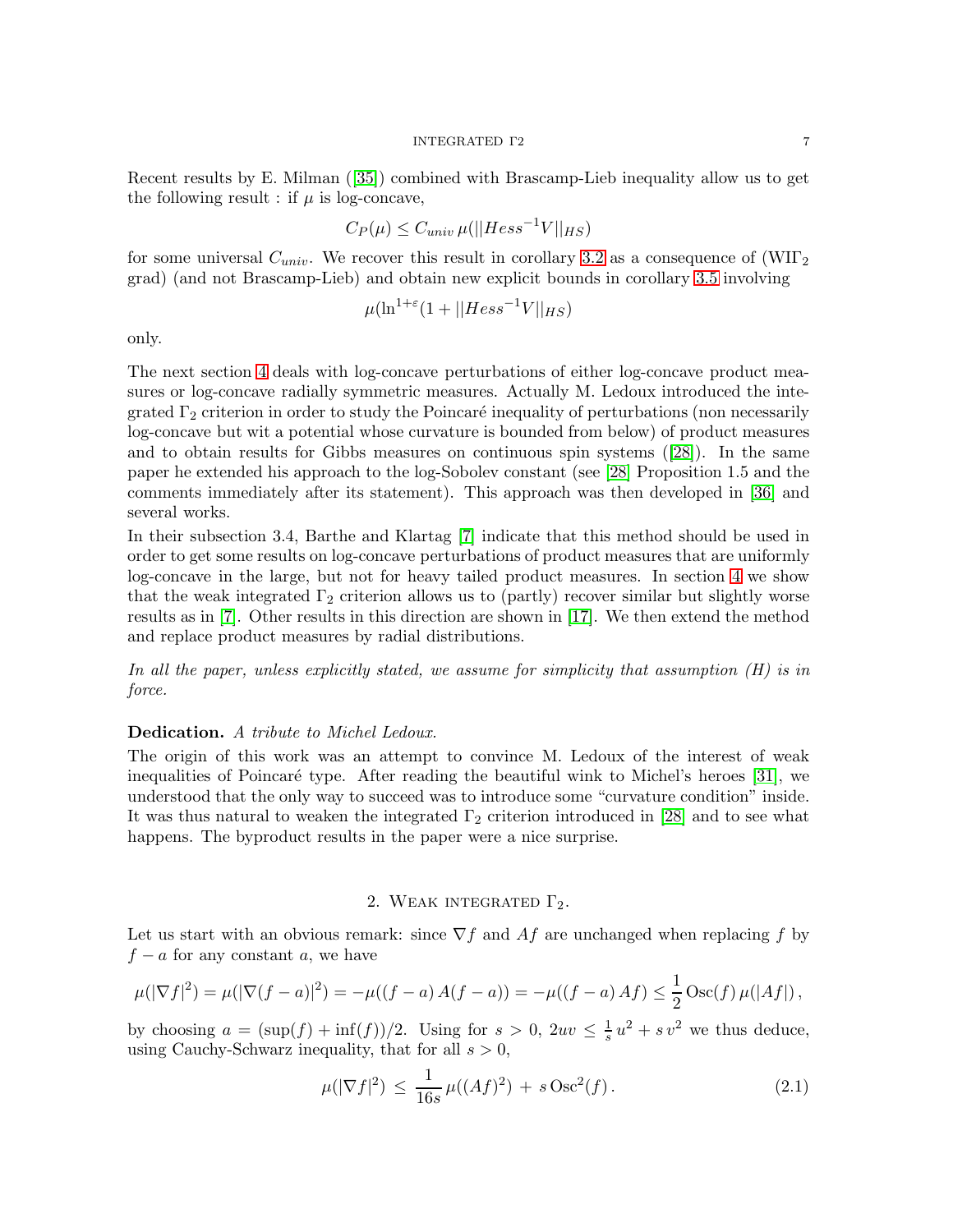## 8 P. CATTIAUX AND A. GUILLIN

This is a special instance of  $(1.16)$  we recall here: for some decreasing  $\beta$  for any bounded  $g \in D(A)$  and any  $s > 0$ ,

<span id="page-7-0"></span>
$$
\text{(WII}_2\text{Osc}) \quad \mu(|\nabla g|^2) \le \beta(s) \,\mu((Ag)^2) + s \operatorname{Osc}^2(g). \tag{2.2}
$$

Hence some (very) weak form of the integrated  $\Gamma_2$  is always satisfied. The previous inequality is thus certainly insufficient in order to get interesting consequences.

<span id="page-7-3"></span>Remark 2.1. Contrary to (WPI), [\(2.2\)](#page-7-0) is not always satisfied for  $s \geq 1$ , so that, apriori,  $\beta$ does not necessarily goes to 0 at infinity. However if  $(2.2)$  is satisfied with two functions  $\beta_1$ and  $\beta_2$ , it is also satisfied with  $\beta = \min(\beta_1, \beta_2)$ . According to [\(2.1\)](#page-6-0), it is thus always satisfied for  $s \mapsto \min(\beta(s), 1/16s)$ , so that we may always assume without loss of generality that  $\beta$ goes to 0 at infinity. Again in all what follows we denote  $\beta^{-1}(t) = \inf\{s > 0, \beta(s) \le t\}.$ 

To see how to reinforce  $(2.1)$  it is enough to look at the proof of  $(2)$  implies  $(1)$  in Theorem [1.3.](#page-2-0) We follow the proof in [\[28\]](#page-31-0).

The starting point is again  $(1.15)$ ,

$$
\text{Var}_{\mu}(f) - \text{Var}_{\mu}(P_t f) = 2 \int_0^t \mu(|\nabla P_u f|^2) du
$$

yielding the equality (1.7) in [\[28\]](#page-31-0),

$$
\text{Var}_{\mu}(f) = 2 \int_0^{+\infty} \mu(|\nabla P_t f|^2) d\mu
$$

as soon as

$$
\text{Var}_{\mu}(P_t f) \to 0 \quad \text{ as } t \to +\infty \, .
$$

Since  $\mu$  is symmetric, the latter is satisfied as soon as the semi-group is ergodic, i.e. the eigenspace of A associated to the eigenvalue 0 is reduced to the constants. Actually this property is ensured by our assumptions: as shown for instance in [\[38\]](#page-31-4) Theorem 3.1 and the remark following this theorem, if  $\mu(dx) = e^{-V} dx$  is a probability measure with V of  $C^1$ class, hence locally bounded,  $\mu$  satisfies some weak Poincaré inequality so that the above convergence holds true.

Now defining  $F(t) = \mu(|\nabla P_t f|^2)$ , one can check (using [\(1.3\)](#page-2-5) and [\(1.6\)](#page-2-6)) that

$$
F'(t) = -2\mu((AP_t f)^2). \tag{2.3}
$$

Notice that this equality shows that  $F$  is non increasing.

Using this property in [\(1.15\)](#page-5-1) we also have

<span id="page-7-1"></span>
$$
\mu(|\nabla P_t f|^2) \le \frac{1}{2t} \operatorname{Var}_{\mu}(f) \le \frac{1}{2t} \operatorname{Osc}^2(f). \tag{2.4}
$$

Assuming that a weak integrated  $\Gamma_2$  inequality [\(2.2\)](#page-7-0) is satisfied we get, using that  $\text{Osc}(P_t f) \leq$  $Osc(f),$ 

$$
F'(t) \, \leq \, - \, \frac{2}{\beta(s)} \, F(t) \, + \, \frac{2s}{\beta(s)} \, \text{Osc}^2(f) \, .
$$

This immediately yields

<span id="page-7-2"></span>
$$
\mu(|\nabla P_t f|^2) = F(t) \le e^{-2t/\beta(s)} \mu(|\nabla f|^2) + s \left(1 - e^{-2t/\beta(s)}\right) \text{Osc}^2(f). \tag{2.5}
$$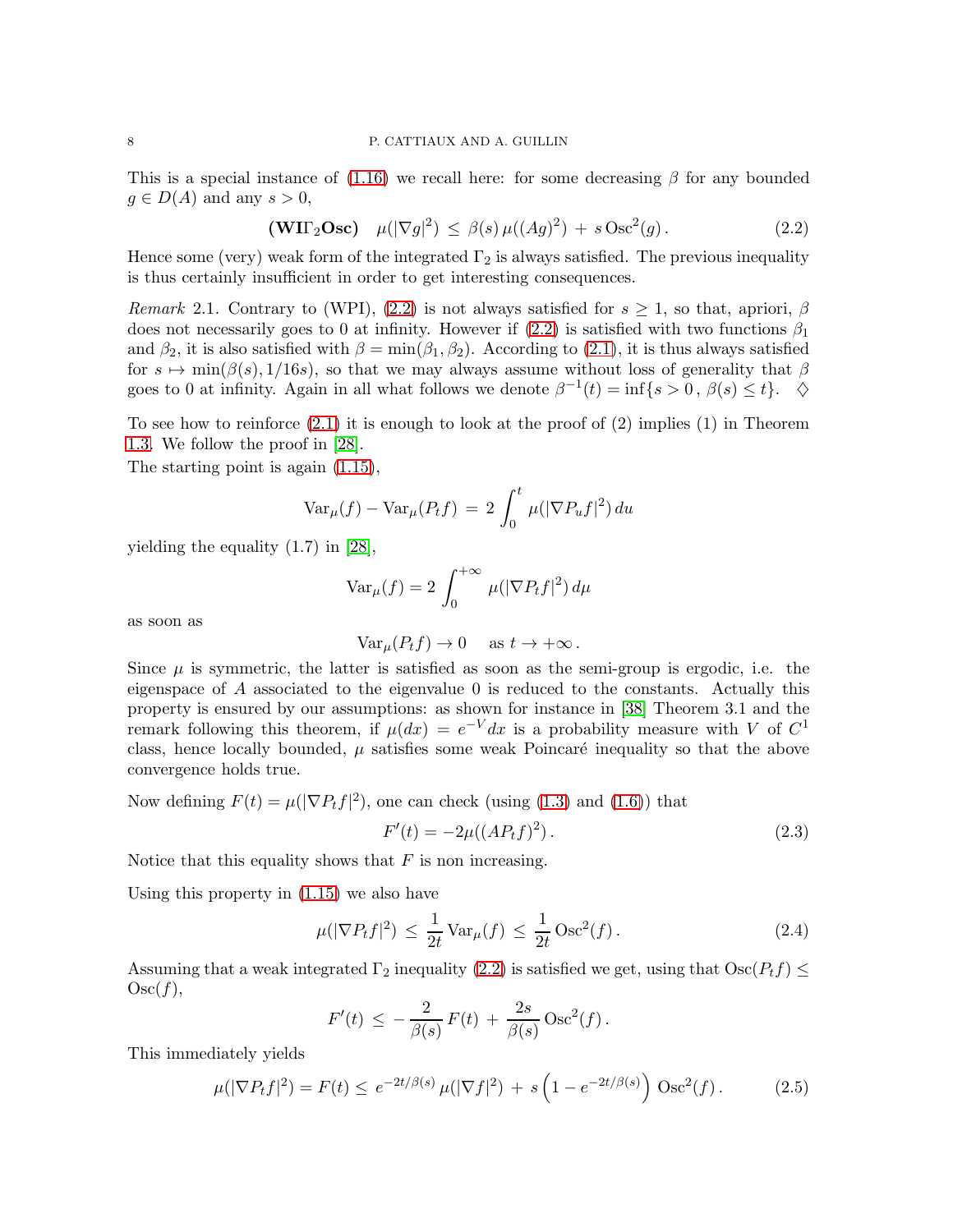We may apply the previous inequality replacing f by  $P_a f$ , next t by  $t - a$  and use again  $\text{Osc}(P_a f) \leq \text{Osc}(f)$ . Using [\(2.4\)](#page-7-1) we thus have for  $t > a > 0$ ,

$$
\mu(|\nabla P_t f|^2) \le \inf_{s>0} \left( s + \frac{1}{2a} e^{-2(t-a)/\beta(s)} \right) \text{Osc}^2(f) = \eta(t) \text{Osc}^2(f). \tag{2.6}
$$

We have thus obtained

<span id="page-8-0"></span>**Proposition 2.2.** Assume that  $\mu$  satisfies a weak integrated  $\Gamma_2$  inequality (WI  $\Gamma_2 Osc$ ) [\(2.2\)](#page-7-0). Define for  $t > a > 0$ ,

$$
\eta(t) = \inf_{s>0} \left( s + \frac{1}{2a} e^{-2(t-a)/\beta(s)} \right) = 2 \inf \{ s > 0; \, \beta(s) \ln(1(as) \le 2(t-a) \}.
$$

If  $\eta$  is integrable at infinity, then for  $t > a$ ,

$$
Var_{\mu}(P_t f) \leq 2 \left( \int_t^{+\infty} \eta(u) du \right) \, Osc^2(f).
$$

In particular  $\mu$  satisfies a (WPI) where  $\beta_{WP}$  is given in Theorem [1.5](#page-4-1) with

$$
\xi(t) = 2 \left( \int_t^{+\infty} \eta(u) du \right).
$$

Remark 2.3. Notice that if  $\mu$  satisfies a Poincaré inequality we recover the correct exponential decay thanks to proposition [1.4.](#page-4-3)

If we come back to [\(2.1\)](#page-6-0) we may always use  $\beta(s) \sim c/s$ . Using proposition [2.2](#page-8-0) with  $a = t/2$ the best possible  $\eta(t)$  is of order  $1/t$  (for large t's) and thus is not integrable, in accordance with the fact that  $(2.1)$  cannot furnish the rate of decay to 0 since it is satisfied for all measures  $\mu$ .

Notice that, as for the (WPI), if  $\beta(s) = cs^{-1/(p+1)}$  we obtain  $\eta(t) = c'(\ln(t)/t)^{p+1}$  and finally  $\xi(t) \sim c'(\ln(t)/t)^p$ . But here again we may apply the trick of remark [1.6,](#page-4-2) simply replacing  $(1.13)$  by  $(2.5)$ , yielding

$$
\mu(|\nabla P_t f|^2) \le \sum_{i \ge 0} (\gamma_i s_{i+1}(t)) \operatorname{Osc}^2(f) , \qquad (2.7)
$$

with

$$
s_i(t) = \beta^{-1} (2t\alpha_i/\ln(1/\gamma_i)).
$$

As for (WPI) this remark allows us to skip the logarithmic term.  $\diamondsuit$ 

Remark 2.4. Taking  $a = \mu(f)$  we may replace [\(2.1\)](#page-6-0) by

$$
\mu(|\nabla f|^2) \le \frac{1}{4s} \,\mu((Af)^2) + s \operatorname{Var}_{\mu}(f) \,,
$$

so that we could also consider weak inequalities of the form

<span id="page-8-1"></span>
$$
\mu(|\nabla f|^2) \le \beta(s)\,\mu((Af)^2) \,+\, s\,\text{Var}_{\mu}(f)\,.
$$
\n(2.8)

It is immediately seen that the previous derivation is unchanged if we replace  $Osc^2(f)$  by  $\text{Var}_{\mu}(f)$  so that if  $\eta$  is integrable we get

$$
\text{Var}_{\mu}(P_t f) \, \leq \, 2 \, \left( \int_t^{+\infty} \, \eta(u) du \right) \, \text{Var}_{\mu}(f) \, .
$$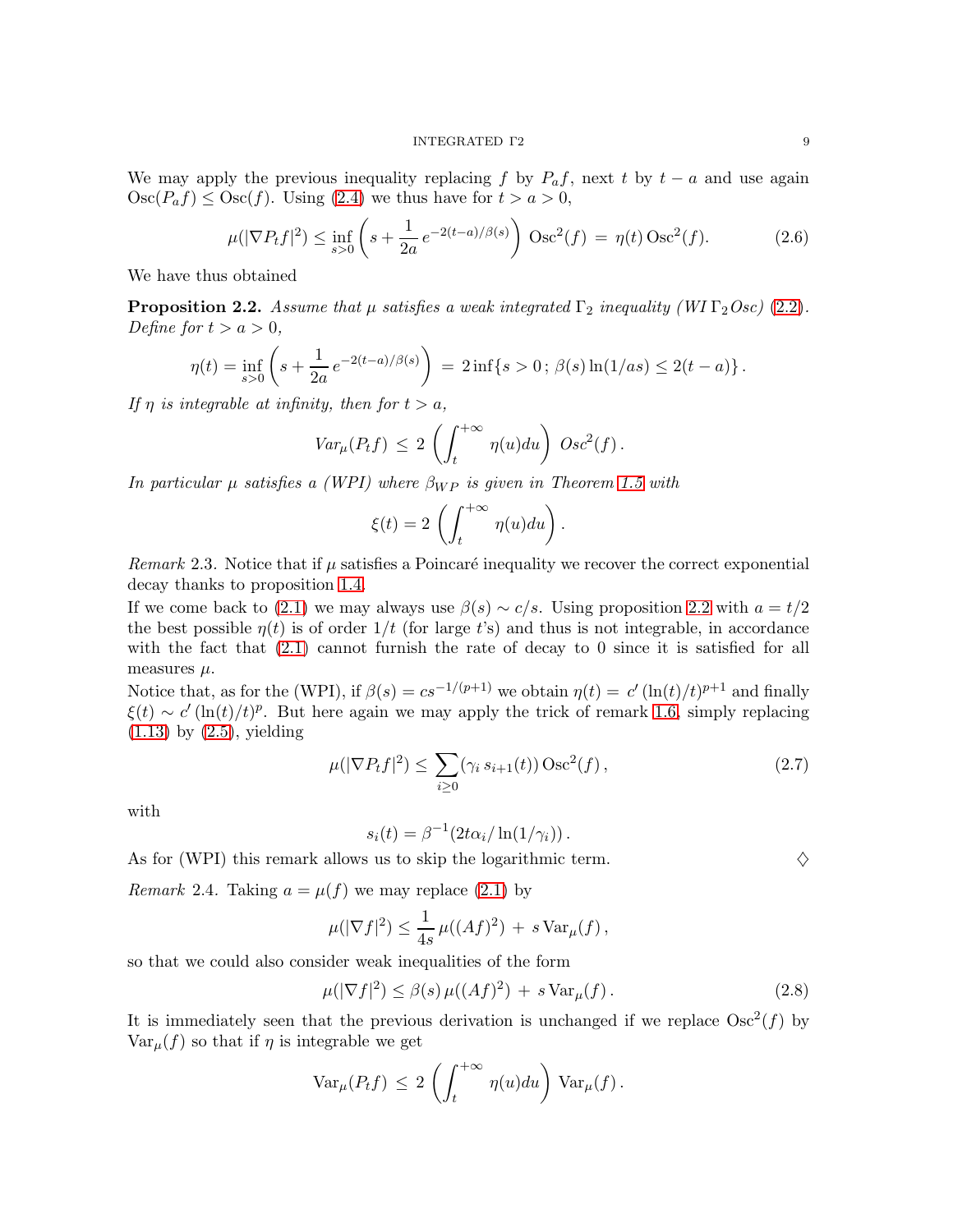But according to what we already said, such a decay implies that  $\mu$  satisfies a Poincaré inequality, hence thanks to Theorem [1.3](#page-2-0) that  $\beta$  is constant equal to  $C_P(\mu)$  (or if one prefers that  $\beta(0) < +\infty$ ). Thus, in the other cases, [\(2.8\)](#page-8-1) furnishes a non-integrable  $\eta$ .

Let us look at the converse statement. According to Theorem [1.5](#page-4-1) we may associate some (WPI) inequality to any decay controlled by the Oscillation. Thus for  $a = \mu(f)$ ,

<span id="page-9-1"></span>
$$
\mu^{2}(|\nabla f|^{2}) = -\mu^{2}((f-a)Af) \leq \mu((Af)^{2}) \operatorname{Var}_{\mu}(f) \leq \mu((Af)^{2}) \left(\beta_{WP}(s) \mu(|\nabla f|^{2}) + s \operatorname{Osc}^{2}(f)\right).
$$
\n(2.9)

Since  $u^2 \leq Cu + B$  implies that

$$
u \leq \frac{1}{2} \left( C + (C^2 + 4B)^{\frac{1}{2}} \right) \leq C + B^{\frac{1}{2}},
$$

we obtain

$$
\mu(|\nabla f|^2) \leq \beta_{WP}(s) \mu((Af)^2)) + s^{\frac{1}{2}} \mu^{\frac{1}{2}}((Af)^2) \operatorname{Osc}(f),
$$
  
 
$$
\leq (\beta_{WP}(s) + \frac{1}{2}) \mu((Af)^2)) + \frac{1}{2} s \operatorname{Osc}^2(f).
$$

We have thus obtained (since we know that  $\mu$  always satisfies some (WPI) inequality) and according to remark [2.1](#page-7-3)

<span id="page-9-0"></span>**Proposition 2.5.**  $\mu$  always satisfies a weak integrated  $\Gamma_2$  inequality (WI  $\Gamma_2$  Osc) [\(2.2\)](#page-7-0), with

$$
\beta(s) = \min\left(1/2 + \beta_{WP}(2s), \, \frac{1}{16s}\right).
$$

The previous results need some comments.

In first place, if we cannot assume that  $\beta(s) = 1$  for  $s \geq 1$  in the weak integrated  $\Gamma_2$  inequality [\(2.2\)](#page-7-0), the interesting behaviour of this function is nevertheless as  $s \to 0$  for proposition [2.2](#page-8-0) to have some interest.

In second place proposition [2.5](#page-9-0) is certainly non sharp. In particular we do not recover the same  $\beta$  when  $\beta_{WP}$  is constant, i.e. when  $\mu$  satisfies a Poincaré inequality, while using [\(2.9\)](#page-9-1) with  $s = 0$  yields the correct value.

A still worse remark is that the previous proposition cannot be always used in conjunction with proposition [2.2.](#page-8-0) Indeed if  $\beta_{WP}(s) \geq c/s$  as it is the case in the second case of example [1.8](#page-5-2) the  $\eta$  obtained in proposition [2.2](#page-8-0) is not integrable.

Let us look at some other example.

Example 2.6. Assume that for some  $p > 0$ ,  $\beta_{WP}(s) = cs^{-1/p}$ . In this case one can improve upon the result of proposition  $2.5$ . Indeed we may replace the weak Poincaré inequality by its equivalent Nash type inequality

$$
\text{Var}_{\mu}(f) \, \leq \, c \, \left(p + (1/p)^p\right)^{\frac{1}{p+1}} \, \mu^{\frac{p}{p+1}}(|\nabla f|^2) \, \text{Osc}^{\frac{2}{p+1}}(f) \, .
$$

We thus deduce

$$
\mu^{2}(|\nabla f|^{2}) \leq \mu((Af)^{2}) \operatorname{Var}_{\mu}(f) \leq c(p) \mu((Af)^{2}) \mu^{\frac{p}{p+1}}(|\nabla f|^{2}) \operatorname{Osc}^{\frac{2}{p+1}}(f)
$$

for some  $c(p)$  that may change from line to line, so that

$$
\mu^{2}(|\nabla f|^{2}) \le c(p) \,\mu^{\frac{p+1}{p+2}}((Af)^{2}) \operatorname{Osc}^{\frac{2}{p+2}}(f)
$$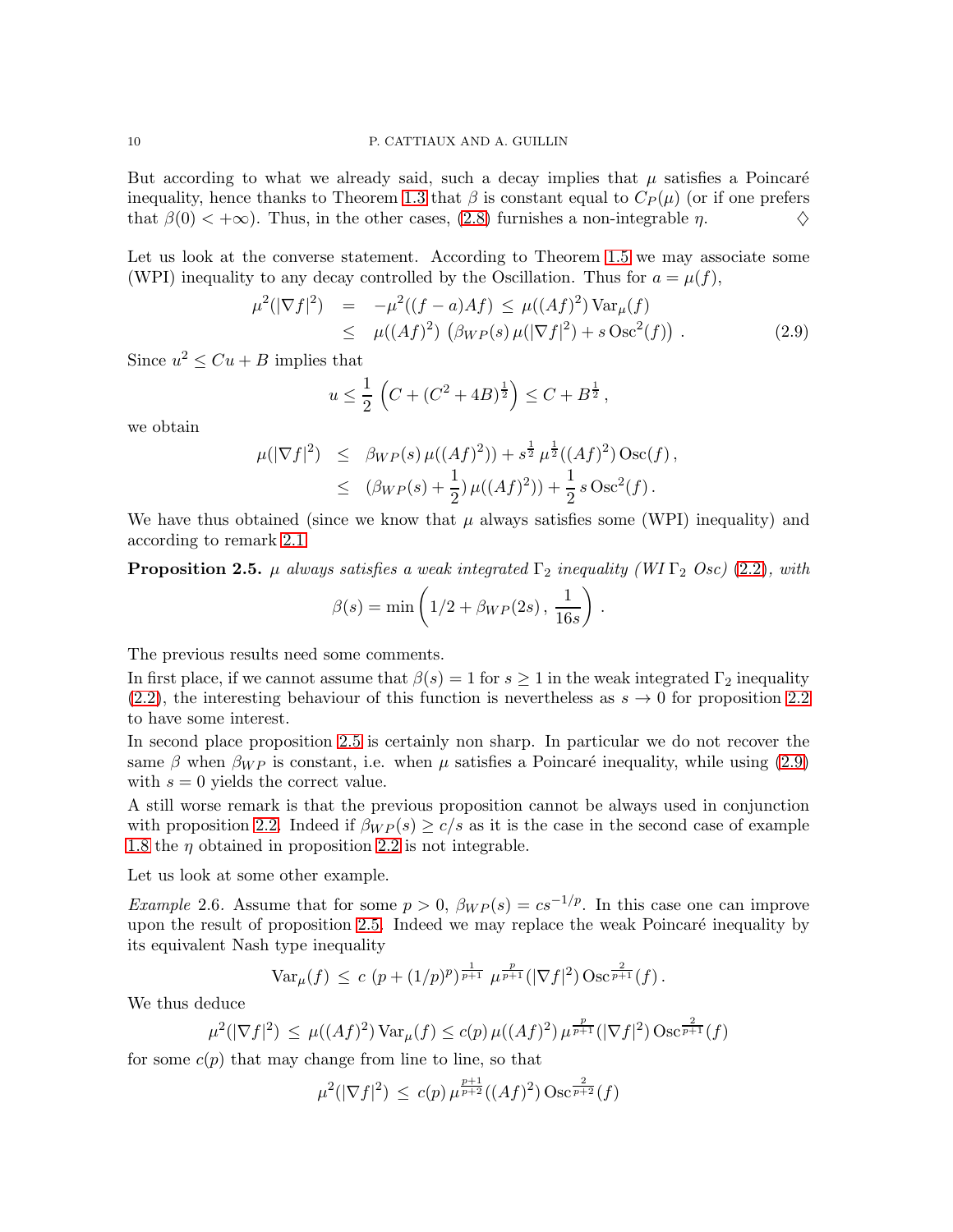#### INTEGRATED Γ2 11

and finally that  $\mu$  satisfies a weak integrated  $\Gamma_2$  inequality with

$$
\beta(s) = c(p) s^{-1/(p+1)}.
$$

<span id="page-10-0"></span>This result is of course better than the  $s^{-1/p}$  obtained by directly using proposition [2.5](#page-9-0) and according to remark [1.6](#page-4-2) allows to recover the correct decay for  $\xi(t)$ .

#### 3. The log-concave case.

If one wants to mimic (WPI) it seems more natural to consider another type of weak integrated  $\Gamma_2$  inequalities, namely

<span id="page-10-1"></span>
$$
(\mathbf{WI}\,\,\Gamma_2\,\,\mathbf{grad})\quad \mu(|\nabla g|^2)\,\leq\,\beta(s)\,\mu((Ag)^2)\,+\,s\,||\nabla g|^2||_{\infty}\,. \tag{3.1}
$$

But contrary to the previous derivation it is no more true that  $\|\nabla P_t f|^2\|_{\infty} \leq \|\nabla f|^2\|_{\infty}$  so that the analogue of [\(2.4\)](#page-7-1) will involve  $\sup_{u\leq t}|||\nabla P_u f|^2||_{\infty}$  which is not really tractable.

If we want to guarantee  $\frac{1}{|\nabla P_t f|^2||_{\infty}} \leq |||\nabla f|^2||_{\infty}$  a sufficient condition is that  $\mu$  is logconcave, i.e. V is convex. Indeed in this case on can show (see a stochastic immediate proof in  $[15]$  that

$$
|\nabla P_t f|^2 \le P_t^2 (|\nabla f|) \le P_t (|\nabla f|^2) \le |||\nabla f|^2||_{\infty}.
$$
\n(3.2)

In this case we will thus obtain the analogue of [\(2.5\)](#page-7-2)

$$
\mu(|\nabla P_t f|^2) \le e^{-2t/\beta(s)} \mu(|\nabla f|^2) + s |||\nabla f|^2||_{\infty}.
$$
\n(3.3)

The difference with the previous section is that [\(3.1\)](#page-10-1) is satisfied by  $\beta(s) = 0$  for  $s \geq 1$ . The converse function  $\beta^{-1}$  is thus bounded by 1, hence integrable at the origin.

Now we can use the trick described in Remark [1.6](#page-4-2) which yields,

$$
\mu(|\nabla P_t f|^2) \le \left(\sum_{i=0}^{+\infty} \gamma_i \beta^{-1} (2\alpha_{i+1} t/\ln(1/\gamma_{i+1}))\right) |||\nabla f|^2||_{\infty} = \eta(t) |||\nabla f|^2||_{\infty}.
$$
 (3.4)

Since  $\beta^{-1}$  is integrable at 0, we have thus obtained after a simple change of variable, provided  $\eta$  is integrable at infinity

$$
\operatorname{Var}_{\mu}(f) \leq 2 \left( \int_0^{+\infty} \eta(u) du \right) |||\nabla f|^2||_{\infty}
$$
  
 
$$
\leq \left( \sum_{i=0}^{+\infty} \frac{\gamma_i \ln(1/\gamma_{i+1})}{\alpha_{i+1}} \right) \left( \int_0^{+\infty} \beta^{-1}(t) dt \right) |||\nabla f|^2||_{\infty}. \tag{3.5}
$$

As before we may choose  $\gamma_i = 2^{-i}$  and  $\alpha_i = \frac{6}{\pi^2} i^{-2}$  so that

$$
\sum_{i=0}^{+\infty} \frac{\gamma_i \ln(1/\gamma_{i+1})}{\alpha_{i+1}} = \kappa
$$

where  $\kappa$  is thus a universal constant. Hence if  $\beta^{-1}$  is integrable with integral equal to  $M_{\beta}$  we have obtained

<span id="page-10-2"></span>
$$
\text{Var}_{\mu}(f) \le \kappa \, M_{\beta} \, |||\nabla f|^2||_{\infty} \, . \tag{3.6}
$$

As first shown by E. Milman in  $[35]$ , for log-concave measures  $(3.6)$  implies a Poincaré inequality. A semi-group proof of E. Milman's result was then given by M. Ledoux in [\[30\]](#page-31-10).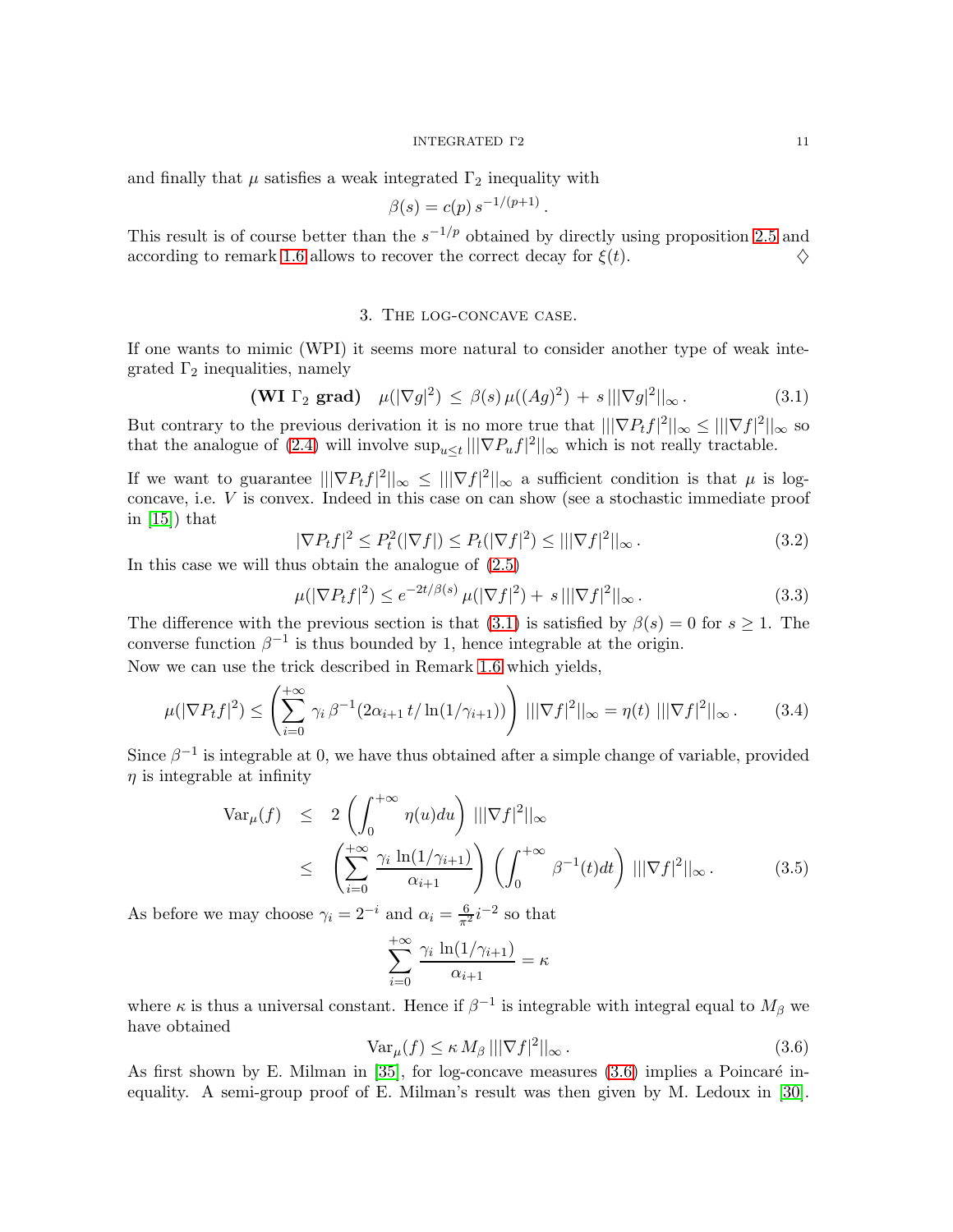Another semi-group proof and various improvements were recently shown in [\[16\]](#page-31-11). We shall follow the latter to give a precise result.

Starting with

$$
\mu(|f - \mu(f)|) \leq \text{Var}_{\mu}^{1/2}(f) \leq \kappa^{1/2} M_{\beta}^{\frac{1}{2}} |||\nabla f|||_{\infty},
$$

we deduce from [\[16\]](#page-31-11) Theorem 2.7 that the  $\mathbb{L}^1$  Poincaré constant  $C'_C(\mu)$  is less than 16  $\sqrt{\kappa M_\beta}/\pi$ . Using Cheeger's inequality  $C_P(\mu) \leq 4 (C'_C(\mu))^2$  we have thus obtained

<span id="page-11-2"></span>**Proposition 3.1.** Assume that  $\mu$  is log-concave and satisfies a weak integrated  $\Gamma_2$  inequality (WI  $\Gamma_2$  grad) [\(3.1\)](#page-10-1). Then

$$
C_P(\mu) \, \leq \, \frac{1024}{\pi^2} \,\kappa \, M_\beta \, ,
$$

where  $\kappa$  is some (explicit) universal constant and  $M_{\beta} = \int_0^{+\infty} \beta^{-1}(t) dt$ .

It turns out that there always exists a (non necessarily optimal) function  $\beta$  such that [\(3.1\)](#page-10-1) is satisfied for a log-concave measure  $\mu$ 

Indeed recall [\(1.10\)](#page-3-1) and [\(1.12\)](#page-3-0). We have

$$
\mu((Af)^2) = \mu(||Hessf||_{HS}^2) + \mu(\langle \nabla f, HessV \nabla f \rangle)
$$
  
\n
$$
\geq \frac{1}{u} \mu(|\nabla f|^2 \mathbf{1}_{||HessV||_{HS} \geq \frac{1}{u}})
$$
  
\n
$$
\geq \frac{1}{u} \mu(|\nabla f|^2) - \frac{1}{u} \mu(\{||HessV||_{HS} \leq \frac{1}{u}\}) |||\nabla f|^2||_{\infty}.
$$

It follows

$$
\mu(|\nabla f|^2) \le \beta(s)\,\mu((Af)^2) + s\,||\nabla f|^2||_{\infty}
$$

with

<span id="page-11-1"></span>
$$
\beta^{-1}(s) = \mu(||Hess^{-1}V||_{HS} \ge s).
$$
\n(3.7)

Since

$$
\mu(||Hess^{-1}V||_{HS}) = \int_0^{+\infty} \mu(||Hess^{-1}V||_{HS} \ge s) \, ds
$$

we have obtained

<span id="page-11-0"></span>Corollary 3.2. If  $\mu$  is log-concave and such that  $\mu(||Hess^{-1}V||_{HS}) < +\infty$ , then

 $C_P(\mu) \leq C_{univ} \,\mu(||Hess^{-1}V||_{HS}),$ 

for some universal constant  $C_{univ}$ .

This result is not new and as remarked by E. Milman is an immediate consequence of the fact that  $(3.6)$  implies that  $\mu$  satisfies some Poincaré inequality and of one of the favorite inequality of M. Ledoux, namely the Brascamp-Lieb inequality

$$
\text{Var}_{\mu}(f) \leq \mu(\langle \nabla f, Hess^{-1}V \nabla f \rangle) \leq \mu(||Hess^{-1}V||_{HS}) |||\nabla f|^2||_{\infty}.
$$

Actually this method furnishes a slightly better pre-constant than the one obtained with our method (since our  $\kappa \geq 1$ ).

Still in the log-concave situation, if we assume [\(2.2\)](#page-7-0) we may derive another control for the Poincaré constant.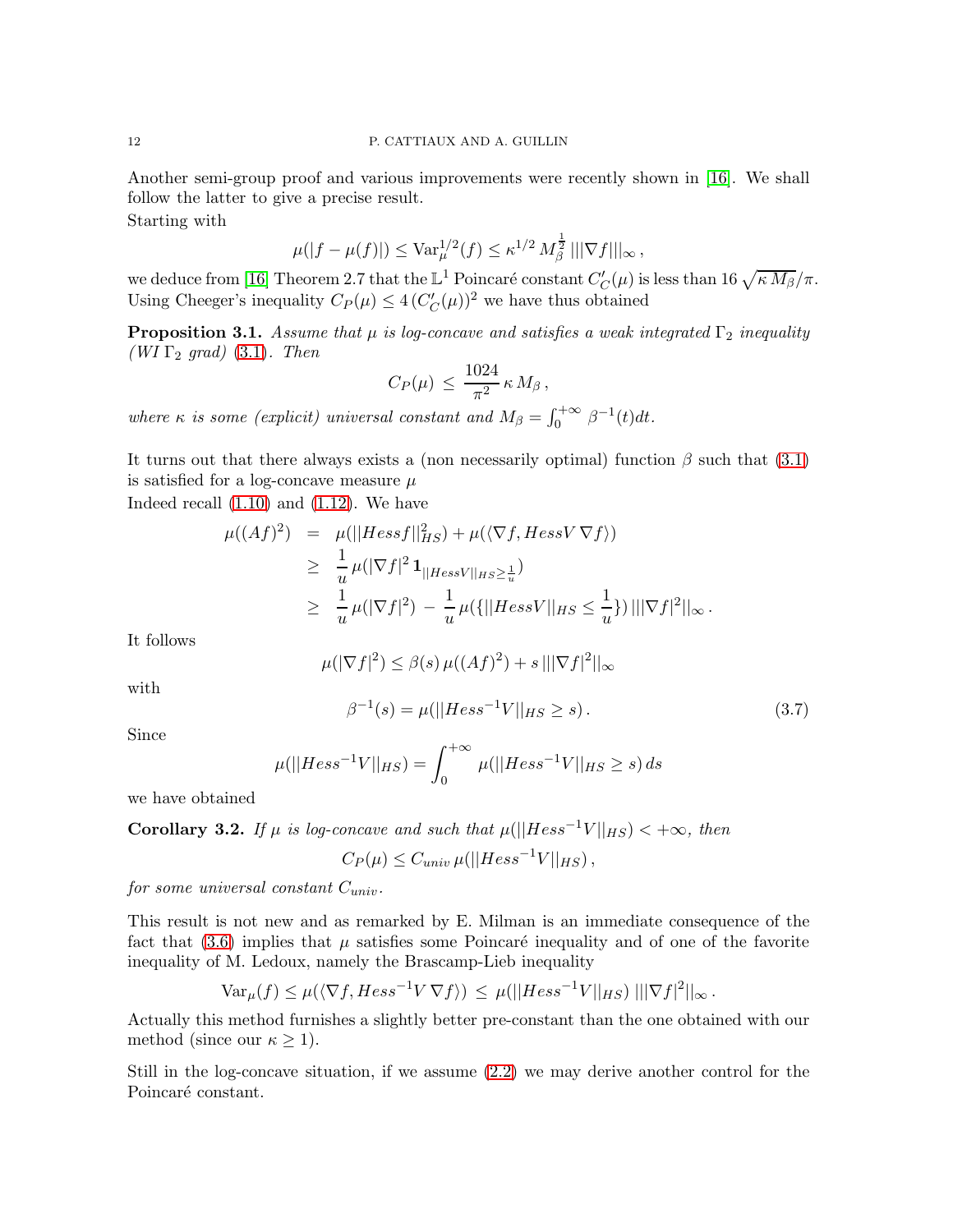#### INTEGRATED Γ2 13

**Proposition 3.3.** Assume that  $\mu$  is log-concave and satisfies a weak integrated  $\Gamma_2$  inequality (WI  $\Gamma_2Osc$ ) [\(2.2\)](#page-7-0). If in addition there exists a function  $s(t)$  such that

$$
\int_0^{+\infty} s(t) dt = \frac{s_0}{2} < \frac{1}{12} \quad \text{and} \quad \int_0^{+\infty} e^{-2t/\beta(s(t))} dt = \kappa/2 < +\infty,
$$

then

$$
C_P(\mu) \le \frac{64\ln(2)\kappa}{(1 - 6s_0)^2}.
$$
\n(3.8)

Proof. Starting with [\(2.5\)](#page-7-2) in the simplified form

$$
\mu(|\nabla P_t f|^2) = F(t) \le e^{-2t/\beta(s(t))} \mu(|\nabla f|^2) + s(t) \operatorname{Osc}^2(f),
$$

we get

$$
\text{Var}_{\mu}(f) \le \kappa \,\mu(|\nabla f|^2) + s_0 \,\text{Osc}^2 f
$$

so that the conclusion follows from [\[16\]](#page-31-11) Theorem 9.2.14.

Still in the log-concave case it was shown by M. Ledoux in [\[29\]](#page-31-12) that

$$
|||\nabla P_t f|||_{\infty} \le \frac{1}{\sqrt{2t}} ||f||_{\infty}
$$

so that replacing f by  $f - a$  with  $a = \frac{1}{2}$  $\frac{1}{2}(\inf f + \sup f)$  we have

$$
|||\nabla P_t f|||_{\infty} \leq \frac{1}{2\sqrt{2t}} \text{Osc}(f).
$$

This bound was improved in [\[15\]](#page-31-9) replacing  $\sqrt{2}$  by  $\sqrt{\pi}$  and is one of the key element in the proof of Theorem 2.7 in [\[16\]](#page-31-11).

We may combine this bound with the (WI  $\Gamma$ <sub>2</sub>grad) inequality in order to improve upon the previous result. If a (WI  $\Gamma$ <sub>2</sub>grad) inequality is satisfied we have

$$
\mu(|\nabla P_{2t}f|^2) \leq e^{-2t/\beta(s)} \mu(|\nabla P_t f|^2) + s |||\nabla P_t f|^2||_{\infty} \leq e^{-2t/\beta(s)} \mu(|\nabla f|^2) + \frac{s}{4 \pi t} \operatorname{Osc}^2(f).
$$

We have thus obtained

<span id="page-12-1"></span>**Proposition 3.4.** Assume that  $\mu$  is log-concave and satisfies a weak integrated  $\Gamma_2$  inequality (WI  $\Gamma_2$  grad) [\(3.1\)](#page-10-1). If in addition there exists a function  $s(t)$  such that

$$
\int_0^{+\infty} \frac{s(t)}{4\pi t} dt = \frac{s_0}{4} < \frac{1}{24} \quad \text{and} \quad \int_0^{+\infty} e^{-2t/\beta(s(t))} dt = \kappa/4 < +\infty \,,
$$

then

$$
C_P(\mu) \le \frac{64 \ln(2) \kappa}{(1 - 6s_0)^2}.
$$
\n(3.9)

In the previous proposition we can choose a generic function  $s(t)$  given by

<span id="page-12-0"></span>
$$
s(t) = \frac{\theta}{16} \left( t \, \mathbf{1}_{t \leq 2} + \ln^{-(1+\theta)}(t) \, \mathbf{1}_{t>2} \right) \,, \tag{3.10}
$$

so that

$$
\int_0^{+\infty} \frac{s(t)}{4\pi t} dt = \frac{\theta}{32\pi} + \frac{1}{64\pi \ln^{\theta}(2)} \le \frac{1}{48}
$$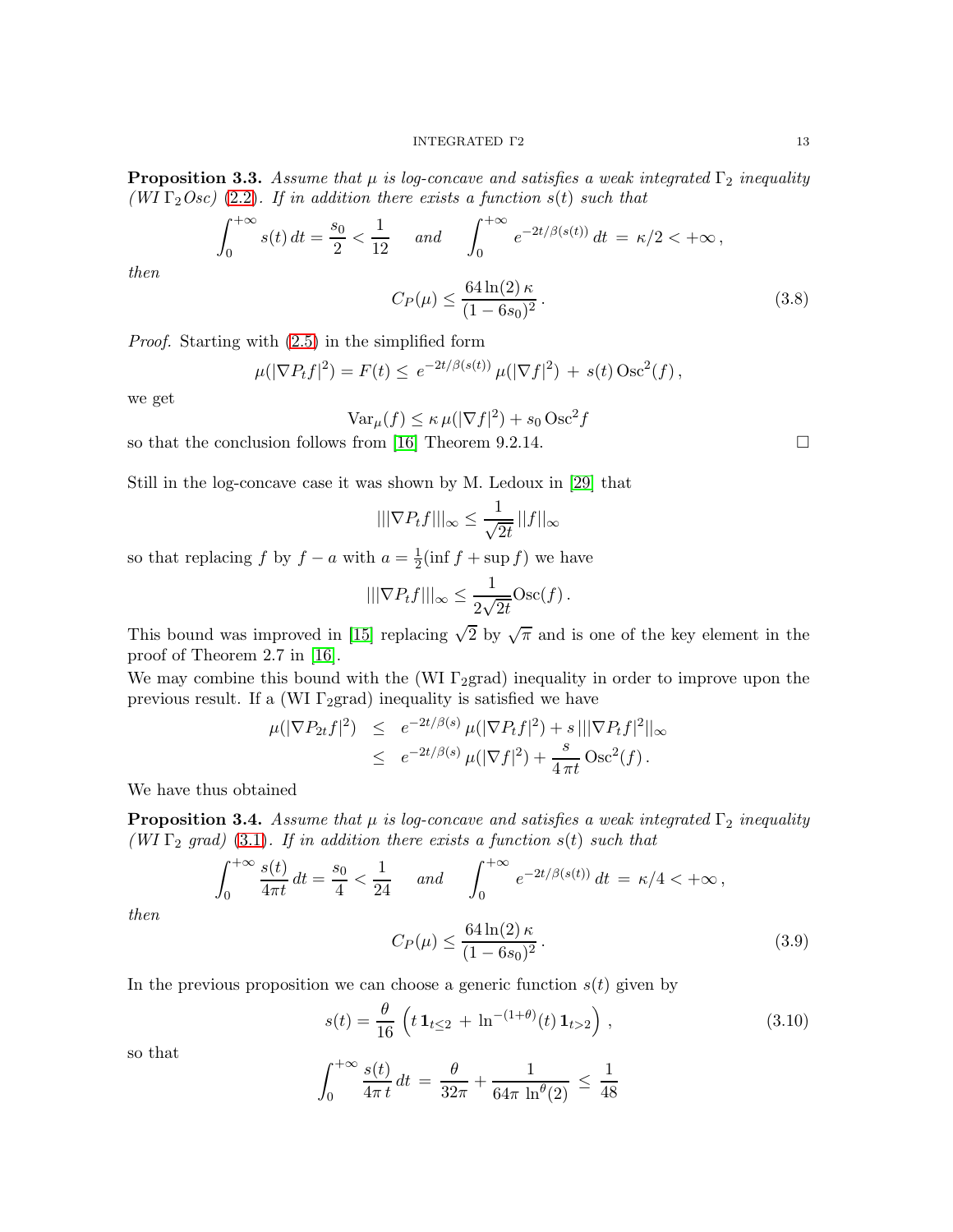as soon as  $0 < \theta \leq 1$ . So we may always choose

$$
\kappa = 4 \left( 2 + \int_2^{+\infty} e^{-2t/\beta((\theta/16) \ln^{-(1+\theta)}(t))} dt \right) , \ s_0 = \frac{1}{12} , \ C_P(\mu) \le 256 \ln(2) \kappa . \tag{3.11}
$$

As we previously saw, we may also use the previous proposition with

$$
\beta^{-1}(s) = \mu(||Hess^{-1}V||_{HS} \ge s).
$$

This yields

<span id="page-13-0"></span>Corollary 3.5. If  $\mu$  is log-concave and such that  $M_{\varepsilon} := \mu(\ln^{1+\varepsilon}(1+||Hess^{-1}V||_{HS})) < +\infty$ for some  $\varepsilon > 0$ , then

$$
C_P(\mu) \le c + 4 \max \left( 2, \exp \left( \left[ \frac{2^{\varepsilon} 64 M_{\varepsilon}}{\theta} \right]^{\frac{1}{\varepsilon - \theta}} \right) \right),
$$

with  $\theta = 1$  if  $\varepsilon \geq 2$  and  $\theta = \varepsilon/2$  if  $\varepsilon \leq 2$ , where c is some universal constant.

*Proof.* Denote by  $M_{\varepsilon} = \mu(\ln^{1+\varepsilon}(1+||Hess^{-1}V||_{HS}))$ . According to Markov inequality

$$
\beta^{-1}(s) \leq \frac{M_{\varepsilon}}{\ln^{1+\varepsilon}(1+s)}.
$$

It follows

$$
\beta(t) \le \exp\left[\left(\frac{M_{\varepsilon}}{t}\right)^{\frac{1}{1+\varepsilon}}\right]
$$

so that for  $t \geq 2$ ,

$$
\beta(s(t)) \le \exp\left[\left(\frac{8M_{\varepsilon}}{\theta}\right)^{\frac{1}{1+\varepsilon}} \ln^{\frac{1+\theta}{1+\varepsilon}}(1+t)\right].
$$

In particular, using  $t^2 \ge t+1$  for  $t \ge 2$ ,

$$
\frac{1}{2}\ln(t) \ge \left(\frac{8M_{\varepsilon}}{\theta}\right)^{\frac{1}{1+\varepsilon}}\ln^{\frac{1+\theta}{1+\varepsilon}}(1+t)
$$

as soon as

$$
t \ge \max \left( 2, \exp \left[ \frac{2^{\varepsilon} 64 M_{\varepsilon}}{\theta} \right] ^{\frac{1}{\varepsilon - \theta}} \right).
$$

For such  $t$ 's we thus have

$$
e^{-2t/\beta(s(t))} = e^{-2\exp(\ln(t) - \ln(\beta(s(t))))} \le e^{-2\sqrt{t}}
$$

so that finally

$$
\frac{\kappa}{4} \le \max\left(2, \exp\left[\frac{2^{\varepsilon} 64 M_{\varepsilon}}{\theta}\right]^{\frac{1}{\varepsilon-\theta}}\right) + \int_{2}^{+\infty} e^{-2\sqrt{t}} dt.
$$

Hence the result choosing  $\theta = 1$  if  $\varepsilon \geq 2$  and  $\theta = \varepsilon/2$  otherwise.

Of course our bounds are far from being sharp. Notice that the previous corollary allows to look at Subbotin distributions  $\mu(dx) = Z^{-1}e^{-|x|^p} dx$  for large p's, while Brascamp-Lieb inequality cannot be used. However other known methods (see e.g. S. Bobkov's results on radial measures in [\[10\]](#page-30-7)) furnish better bounds in this case. Of course the previous corollary covers non radial cases.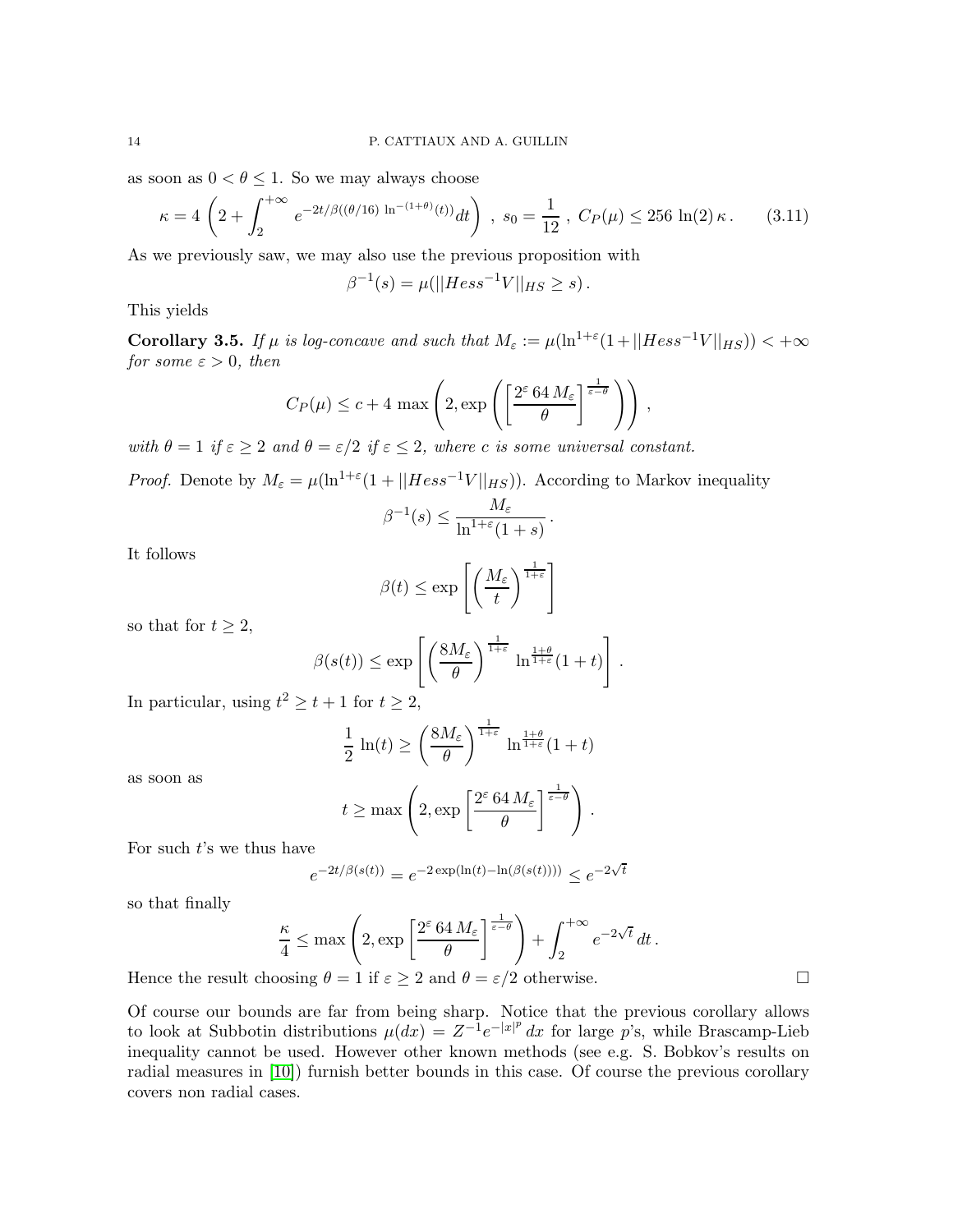Remark 3.6. If  $M_{\varepsilon} := \mu(||Hess^{-1}V||_{HS}^{\varepsilon}) < +\infty$  for some  $\varepsilon > 0$  we can obtain another explicit bound choosing  $\theta = 1$  in [\(3.10\)](#page-12-0). Using again Markov inequality we have  $\beta(s) \leq (M_{\varepsilon}/s)^{1/\varepsilon}$  so that

$$
\int_{2}^{+\infty} e^{-2t/\beta(s(t))} dt \leq \int_{2}^{+\infty} e^{-2t/\ln^{2/\varepsilon}(M_{\varepsilon}^{1/\varepsilon}t)} dt
$$
  

$$
\leq \frac{1}{2} M_{\varepsilon}^{1/\varepsilon} \ln^{2/\varepsilon}(M_{\varepsilon}^{2/\varepsilon}) + \int_{2}^{+\infty} e^{-2t/\ln^{2\varepsilon}(t^{2})} dt
$$

and finally

$$
C_P(\mu) \le c(\varepsilon) + \max\left(2, \frac{1}{2} M_{\varepsilon}^{1/\varepsilon} \ln^{2/\varepsilon}(M_{\varepsilon}^{2/\varepsilon})\right).
$$

Notice that for  $\varepsilon = 1$  we recover a slightly worse result than corollary [3.2](#page-11-0) since an extra logarithm appears. Of course choosing  $s(t)$  with a slower decay, we may improve upon this result but it seems that in all cases an extra worse term always appears. In addition constants are quite bad. But of course the result is new for  $\varepsilon < 1$ .

## <span id="page-14-0"></span>4. Some applications: perturbation of product measures and radial measures.

We will first recall how the (usual) integrated  $\Gamma_2$  criterion can be used in order to relate the Poincaré constant of  $\mu$  to the ones of its one dimensional conditional distributions, in some special situations. We copy here Proposition (3.1) in [\[28\]](#page-31-0) and its proof to see how to potentially extend it. In the sequel we denote

$$
SG(\mu) = \frac{1}{C_P(\mu)}
$$

the spectral gap of  $\mu$ .

## <span id="page-14-1"></span>Proposition 4.1. (M. Ledoux)

Let  $\mu(dx) = Z^{-1} e^{-W(x) - \sum_{i=1}^n h_i(x_i)} dx = Z^{-1} e^{-V(x)} dx$  be a probability measure on  $\mathbb{R}^n$ , W and the  $h_i$ 's being  $C^2$ . Introduce the one dimensional conditional distributions

$$
\eta_{i,x}(dt) = Z_{i,x}^{-1} e^{-W(x_1,\ldots,x_{i-1},t,x_i,\ldots x_n)-h_i(t)} dt.
$$

Let

$$
S = \inf_{i,x} SG(\eta_{i,x}).
$$

Assume that  $HessW(x) \geq w$  and  $\max_i \partial_{ii}^2 W(x) \leq \bar{w}$  for all  $x \in \mathbb{R}^n$ . Then

$$
SG(\mu) \geq S + w - \bar{w} \, .
$$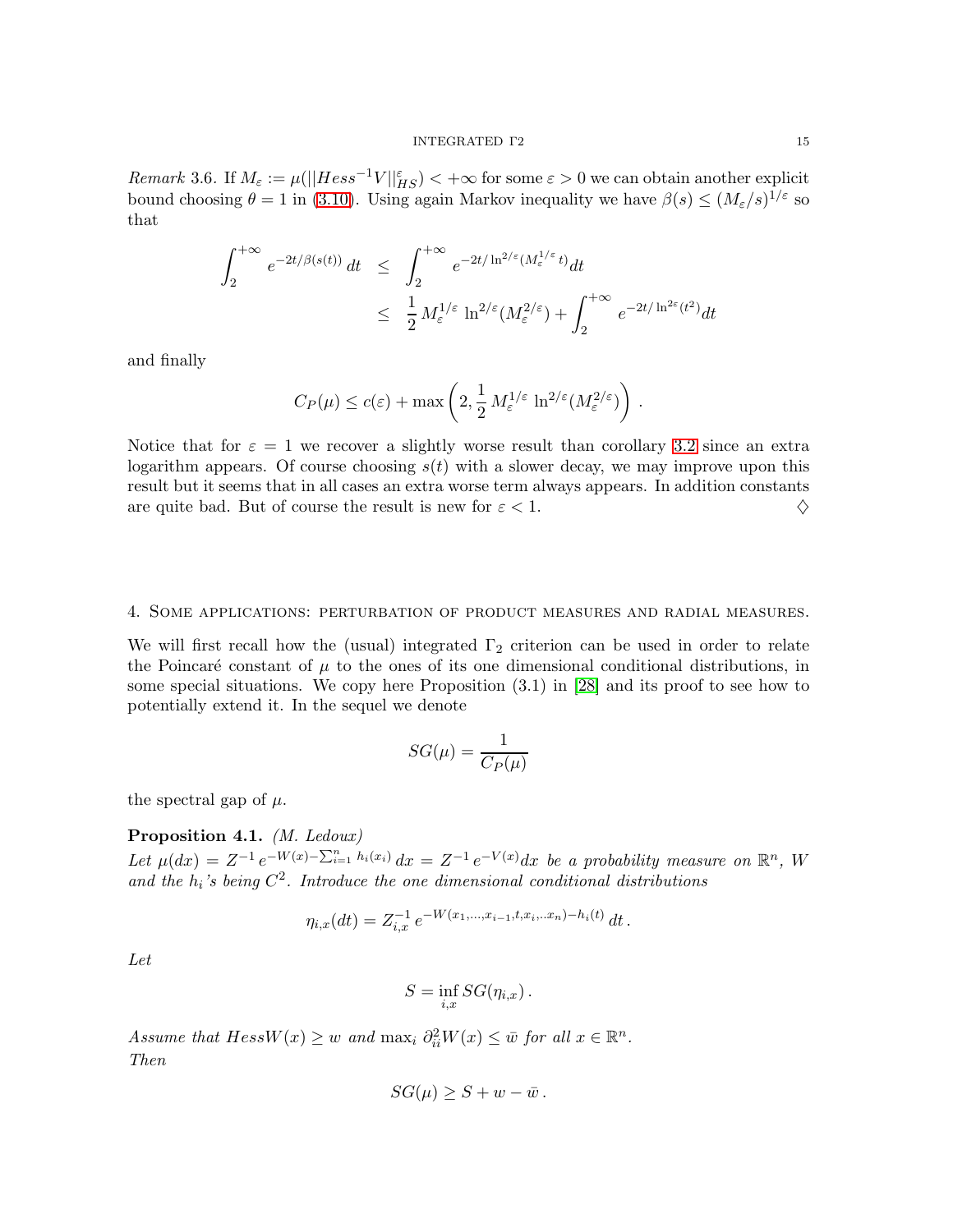Proof. It holds

$$
\Gamma_2 f = \sum_{i,j} (\partial_{ij}^2 f)^2 + \sum_i h_i''(x_i)(\partial_i f)^2 + \langle \nabla f, Hess W \nabla f \rangle
$$
  
\n
$$
\geq \sum_i (\partial_{ii}^2 f)^2 + \sum_i h_i''(x_i)(\partial_i f)^2 + w|\nabla f|^2
$$
  
\n
$$
\geq \sum_i (\partial_{ii}^2 f)^2 + \sum_i (h_i''(x_i) + \partial_{ii}^2 W)(\partial_i f)^2 + (w - \bar{w})|\nabla f|^2
$$
  
\n
$$
\geq \sum_i \Gamma_{2,i} f + (w - \bar{w})|\nabla f|^2.
$$
\n(4.1)

It follows

$$
\mu((Af)^2) = \mu(\Gamma_2 f) \ge \sum_i \mu(SG(\eta_{i,x})|\partial_i f|^2) + (w - \bar{w})\mu(|\nabla f|^2)
$$
(4.2)  

$$
\ge (S + w - \bar{w})\mu(|\nabla f|^2),
$$

hence the result applying Theorem [1.3.](#page-2-0)

Remark 4.2. Choosing  $W = 0$  the previous result contains the renowned tensorization property of Poincaré inequality

$$
C_P(\otimes_i \mu_i) \leq \max_i C_P(\mu_i).
$$

Similar results for weak Poincaré inequalities involve a "dimension dependence" (see e.g. [\[5\]](#page-30-8)).  $\Diamond$ 

Remark 4.3. For the proof of proposition [4.1](#page-14-1) to be rigorous, it is enough to assume that ESA is satisfied for  $C_0^{\infty}(\mathbb{R}^n)$  (which is implicit in M. Ledoux's work). Indeed in this case one only has to consider such test functions. The delicate point in the previous proof is that one has to check

$$
\mu(\Gamma_{2,i}f) = \mu((A_i f)^2)
$$

where  $A_i f = \partial_{ii}^2 f - (h'(x_i) + \partial_i W) \partial_i f$  in order to use the integrated  $\Gamma_2$  criterion. If f is compactly supported, this is immediate as we already discussed in the introduction. Hence for  $D = \mathbb{R}^n$ , (H) ensures that the result holds true.

The case of a bounded domain D will be discussed later.  $\Diamond$ 

In the previous proof, assume that  $w = 0$  (W is convex), we thus obtain

$$
\Gamma_2 f \ge \sum_i \mu(h_i''(x_i) \, (\partial_i f)^2)
$$

so that, as we did for obtaining [\(3.7\)](#page-11-1) we have for  $u > 0$ , since we may integrate w.r.t.  $\mu$ ,

$$
\mu(|\nabla f|^2) \le u \,\mu((Af)^2) + \mu\left(\min_i(h_i''(x_i) \le 1/u)\right) \, |||\nabla f|^2||_{\infty} \tag{4.3}
$$

that furnishes a (WI  $\Gamma_2$  grad) inequality. Of course

$$
\mu\left(\min_i(h_i''(x_i)\leq 1/u)\right)\leq n\,\max_i\mu\left(h_i''(x_i)\leq \frac{1}{u}\right)\,.
$$

We have seen that such a weak inequality is interesting provided on one hand  $\mu$  is log-concave and on the other hand  $u \mapsto \max_i \mu\left(h''_i(x_i) \leq \frac{1}{u}\right)$  $\frac{1}{u}$ ) which is clearly non-increasing goes to 0 as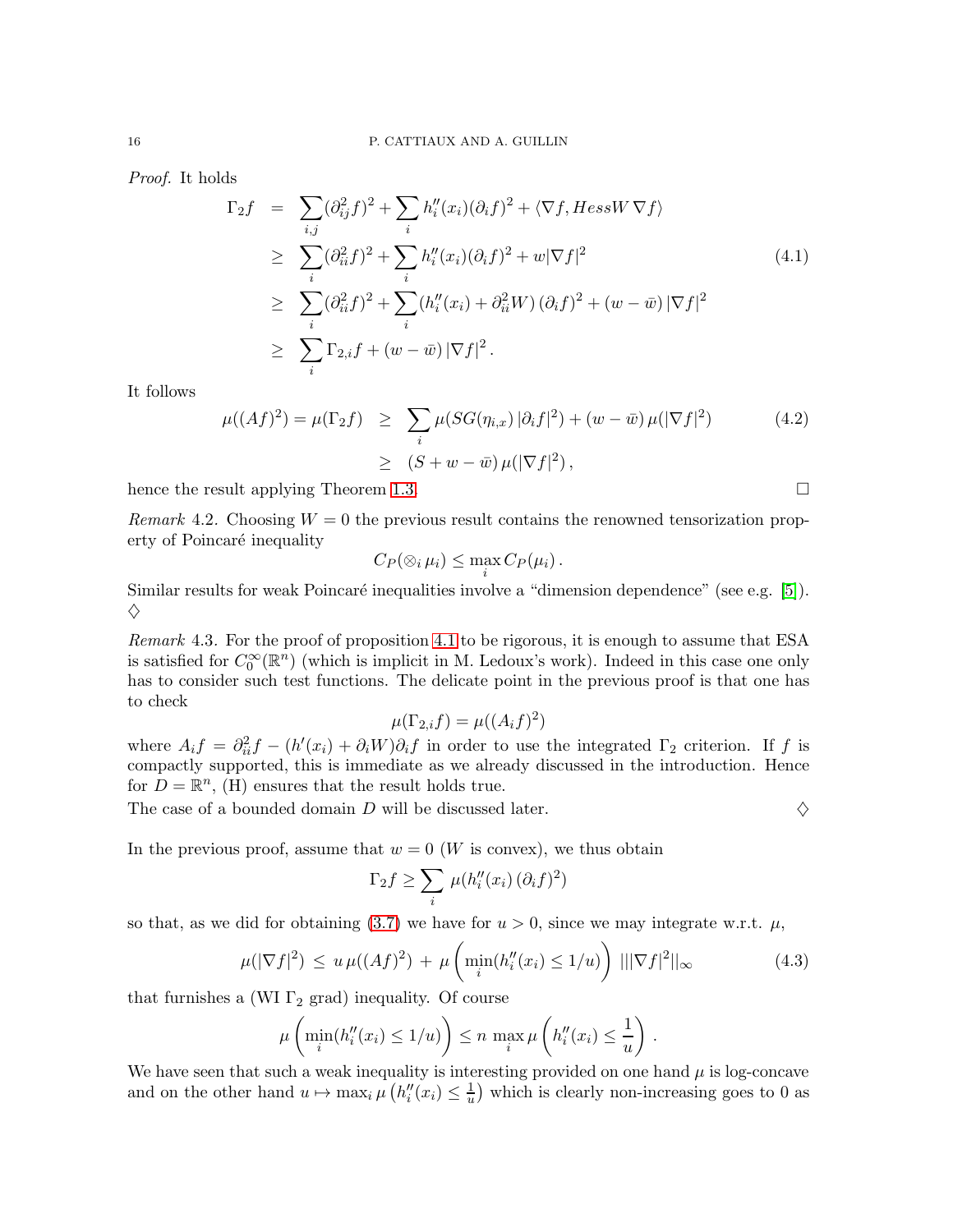$u \rightarrow +\infty$ . We will thus assume that all  $h_i$  are convex, yielding thanks to Proposition [3.4](#page-12-1) with the choice [\(3.10\)](#page-12-0) with  $\theta = 1$ 

<span id="page-16-0"></span>**Lemma 4.4.** Let  $\mu(dx) = Z^{-1} e^{-W(x) - \sum_{i=1}^{n} h_i(x_i)} dx = Z^{-1} e^{-V(x)} dx$  be a probability measure on  $\mathbb{R}^n$ , W and the  $h_i$ 's being convex and  $C^2$ . Define

$$
\alpha(v) = \max_{i} \mu(h''_i(x_i) \le v)
$$

and assume that (the non-decreasing)  $\alpha$  goes to 0 as  $v \to 0$ . Then

$$
C_P(\mu) \le 256 \ln(2) \kappa
$$

with

$$
\kappa = 4 \left( 2 + \int_2^{+\infty} e^{-2t/\alpha^{-1}(1/16 n \ln^2(t))} dt \right).
$$

Let us illustrate this situation in the particular case  $h_i(u) = |u|^p$  for  $p > 1$ . We immediately see that the situation is completely different depending on whether  $p < 2$  or  $p > 2$ . Denote by  $\mu_i$  the probability distribution of  $x_i$  under  $\mu$ . For  $p < 2$  we have to control the tails of  $\mu_i$ while for  $p > 2$  we have to control the mass of small intervals centered at the origin.

Remark 4.5. For  $p < 2$ ,  $h_p : u \mapsto |u|^p$  is not  $C^2$ . But if  $p > 1$ , the only problem lies at the origin, and using that  $h_p''$  is integrable at the origin it is not difficult to check (regularizing  $h_p$  at the origin for instance) that all what was done above is still true.  $\diamondsuit$ 

More generally we may consider  $h_i$ 's who satisfy similar concentration bounds. Let us state a first result

<span id="page-16-2"></span>**Proposition 4.6.** Let  $\mu(dx) = Z^{-1} e^{-W(x) - \sum_{i=1}^{n} h_i(x_i)} dx$  be a probability measure on  $\mathbb{R}^n$ . We assume that the  $h_i$ 's are even convex functions. In addition we assume that for all  $i = 1, ..., n,$ 

$$
h_i''(u) \ge \rho(|u|)
$$

where  $\rho$  is a non-increasing positive function going to 0 at infinity. Then for all even convex function W it holds

$$
C_P(\mu) \le 4\left(2 + \int_2^{+\infty} e^{-2t \rho(\sqrt{2 \max_i C_P(\eta^i)} \ln(n \ln^2(t))} dt\right),
$$
  
<sub>-1, -h:(u), l</sub>

where  $\eta^{i}(du) = Z_{i}^{-1} e^{-h_{i}(u)} du$ .

*Proof.* According to Prekopa-Leindler theorem we know that the *i*-th marginal law  $\mu_i$  of  $\mu$ , i.e. the  $\mu$  distribution of  $x_i$ , is a one dimensional distribution, that can be written

<span id="page-16-1"></span>
$$
\mu_i(du) = Z_i^{-1} \rho_i(u) e^{-h_i(u)} du , \qquad (4.4)
$$

with an even and log-concave (thus non increasing on  $\mathbb{R}^+$ ) function  $\rho_i$ . For such one dimensional distributions we may use a remarkable result due to O. Roustant, F. Barthe and B. Ioos (see [\[39\]](#page-32-0)) recalled in proposition 6 of [\[7\]](#page-30-6), namely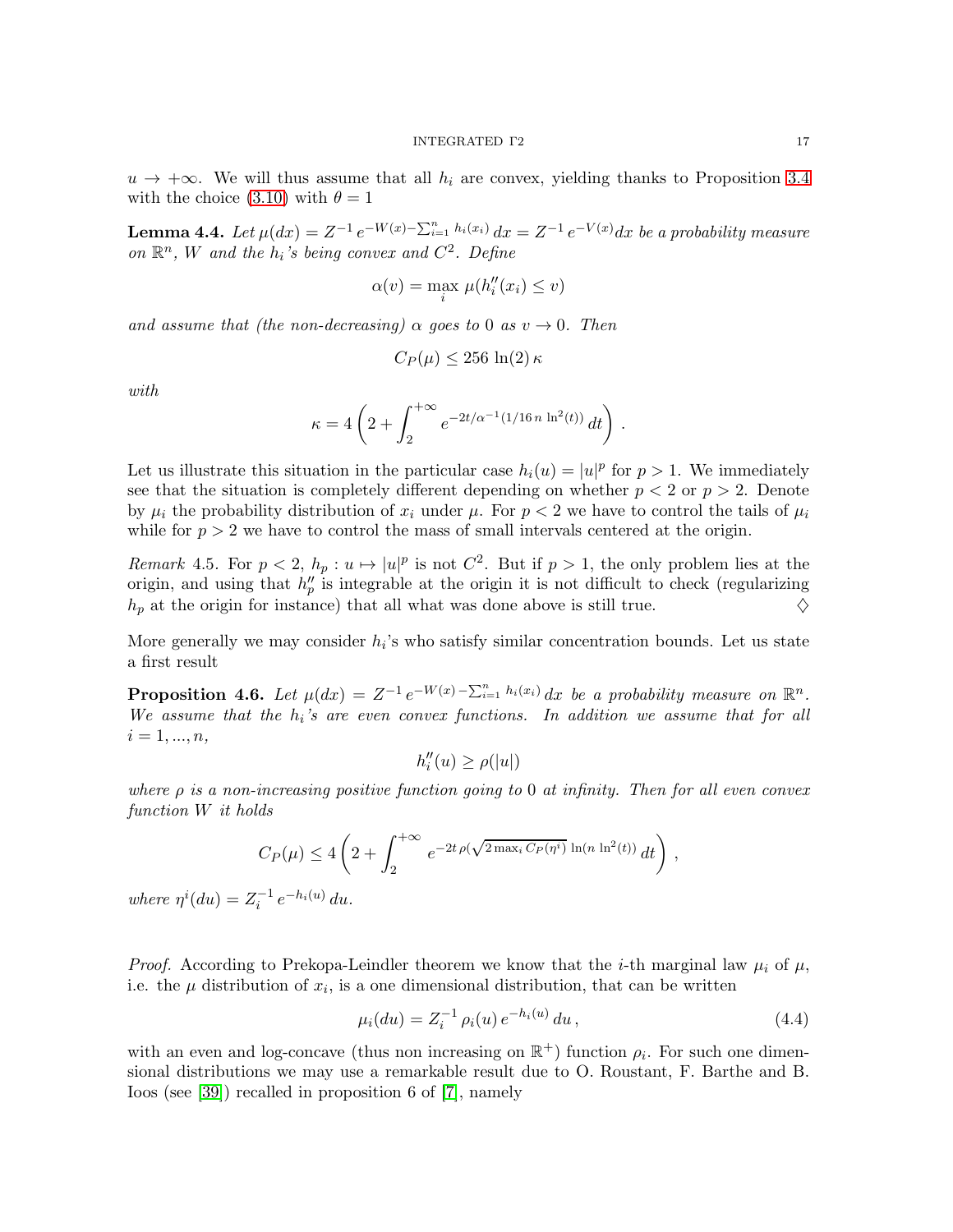## Lemma 4.7. (Roustant-Barthe-Ioos)

Let  $\eta(du) = e^{-V(u)} \mathbf{1}_{(-b,b)}(u) du$  be a probability measure on  $\mathbb{R}$ , with V a continuous and even function. For any even function  $\rho$  which is non-increasing on  $\mathbb{R}^+$  and such that  $\nu(du) =$  $\rho(u)\eta(du)$  is a probability measure, it holds

$$
C_P(\nu)\,\leq\,C_P(\eta)\,.
$$

Applying the lemma we get

$$
C_P(\mu_i) \le C_P(Z^{-1}e^{-h_i(u)} du) := C_P(\eta^i).
$$
\n(4.5)

We can thus use the concentration of measure property obtained via the Poincaré inequality, first shown by S. Bobkov and M. Ledoux([\[8\]](#page-30-9)). Here we use an explicit form we found in [\[4\]](#page-30-1) (4.4.6). Since  $u \mapsto u$  is 1-Lipschitz and centered (again thanks to symmetry), it yields

$$
\mu(h''(x_i) \le 1/u) \le \mu(|x_i| \ge \rho^{-1}(1/u)) \le 6 \exp\left(-\frac{\rho^{-1}(1/u)}{\sqrt{C_P(\eta^i)}}\right). \tag{4.6}
$$

We thus have for  $v > 0$ 

$$
v \,\mu((Af)^2) + 6n \, \max_{i} \exp\left(-\frac{\rho^{-1}(1/v)}{\sqrt{C_P(\eta^i)}}\right) \, ||\nabla f|^2||_{\infty} \ge \mu(|\nabla f|^2),\tag{4.7}
$$

yielding, for  $s > 0$  small enough,

$$
\beta(s) = \frac{1}{\rho\left(\sqrt{\max_i C_P(\eta^i)} \ln(6n/s)\right)}.
$$
\n(4.8)

It remains to use the lemma [4.4.](#page-16-0)

Remark 4.8. When  $h_i(u) = |u|^p$  for some  $1 < p \leq 2$ , one knows that  $C_P(\eta^i) \leq \frac{4}{p^{2(1-p)}}$  $p^{2(1-1/p)}$ according to [\[11\]](#page-30-10) Theorem 2.1. It follows that for some (explicit) constant  $c(p)$ ,

$$
C_P(\mu) \le \frac{c(p)}{p(p-1)} \left(1 + \ln^{2-p}(6n)\right).
$$

The study of such  $\mu$ 's is not new. A much better result has been recently shown by F. Barthe and B. Klartag (see Theorem 1 in [\[7\]](#page-30-6)),

Theorem 4.9. (Barthe-Klartag) Let  $\mu(dx) = Z^{-1} e^{-W(x) - \sum_{i=1}^{n} |x_i|^p} dx$  be a probability measure. We assume that  $1 \leq p \leq 2$  and that W is an even convex function. Then

$$
C_P(\mu) \le C \ln^{\frac{2-p}{p}}(\max(n, 2)),
$$

where C is some universal constant.

The key point here is naturally that the result holds true for any even and convex  $W$ . The proof by Barthe and Klartag lies on a lot of properties of log-concave measures and uses in particular the extension of the gaussian correlation inequality shown by Royen, to mixtures of gaussian measures. We of course refer the reader to [\[7\]](#page-30-6). We do not only loose something on the power of the logarithm, but the constant becomes infinite as  $p$  goes to 1, which is natural since the  $\Gamma_2$  requires some strict convexity except at some point. However our result does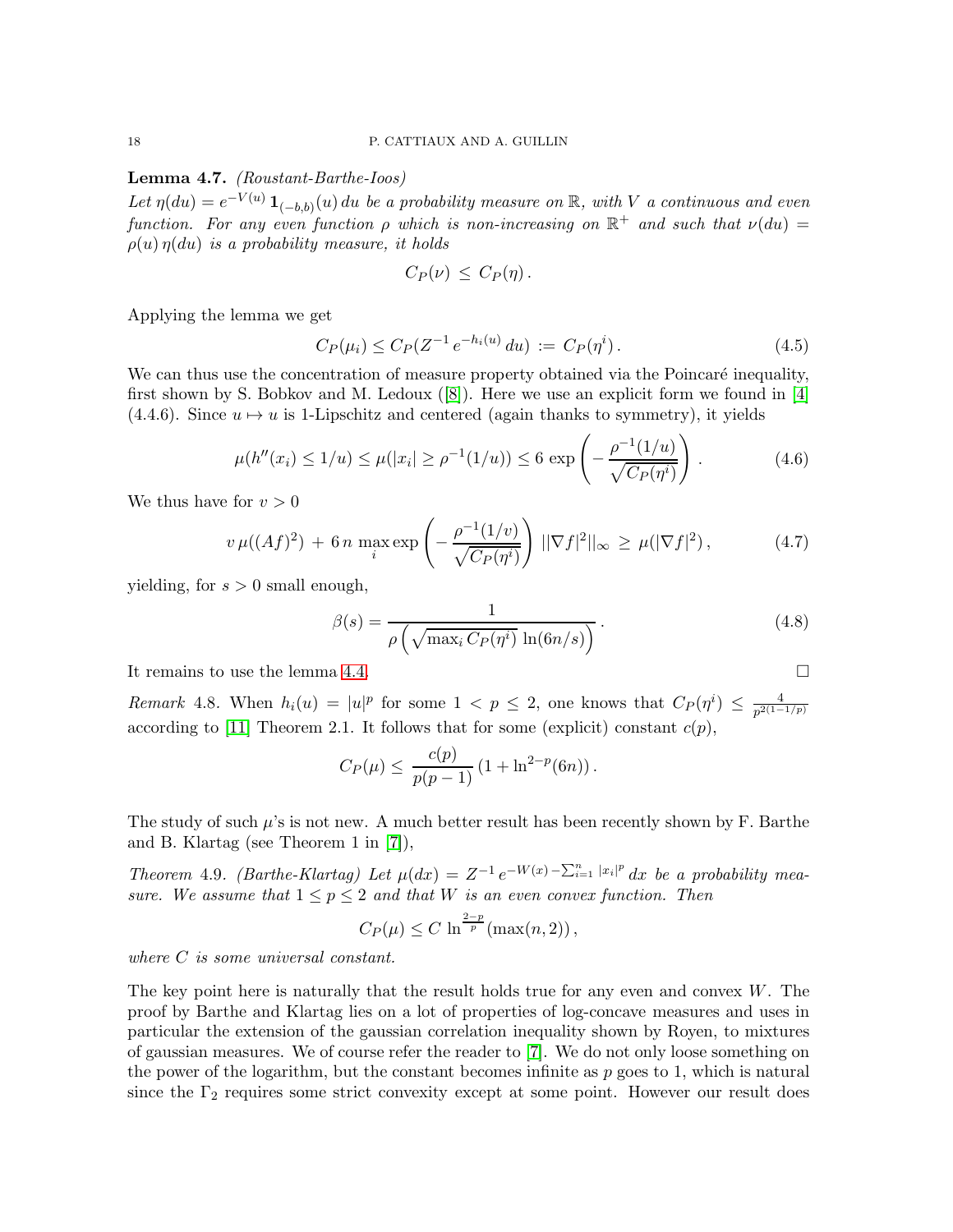not require the full machinery of gaussian mixtures, and shows that the result only depends on the behaviour of the second derivative of the h's at infinity.  $\diamond$ 

*Remark* 4.10. In the previous proof we implicitly have used the fact that  $(H)$  is satisfied. We know that it is the case when  $W \in C^2(\mathbb{R}^n)$ . If W is only continuous, we may replace W by  $W_{\varepsilon} = W * \gamma_{\varepsilon}$  where  $\gamma_{\varepsilon}$  is a tiny centered gaussian density.  $W_{\varepsilon}$  is still even and convex, so that the Theorem applies. Since the bound does not depend on  $\varepsilon$  we may take limits in the corresponding Poincaré inequalities and get the same bound for  $W$ .  $\diamondsuit$ 

Remark 4.11. Let now consider the case  $p > 2$ . This time we have to control

$$
\mu\left(|x_i| \leq u^{-1/(p-2)}\right),\,
$$

for large  $u$ 's.

Using [\(4.4\)](#page-16-1) and since  $\rho_i$  is even and log-concave, we see that

$$
\mu\left(|x_i| \le u^{-1/(p-2)}\right) \le Z_i^{-1} \,\rho_i(0) \, u^{-1/(p-2)} \, .
$$

But

$$
Z_i^{-1} \rho_i(0) = \frac{\int e^{-W(x_1,\ldots,x_{i-1},0,x_{i+1},\ldots,x_n) - \sum_{j\neq i} |x_j|^p} \prod_{i\neq j} dx_j}{\int e^{-W(x) - \sum_j |x_j|^p} \prod_j dx_j}.
$$

Denote by

$$
\alpha = \max_{i} Z_i^{-1} \rho_i(0). \tag{4.9}
$$

.

Then we get

$$
\beta(s) = \frac{1}{p(p-1)} \left(\frac{\alpha n}{s}\right)^{p-2}
$$

so that we have to estimate (choosing  $\theta = 1$  in [\(3.10\)](#page-12-0))

$$
\int_{2}^{+\infty} \exp\left(-\frac{2p(p-1)}{(\alpha n)^{p-2}} \frac{t}{\ln^{2(p-2)}(t)}\right) dt.
$$

Using that  $t/\ln^{k}(t)$  is bounded below by  $c(k, \varepsilon)t^{1-\varepsilon}$  for any  $\varepsilon > 0$ , we easily obtain

<span id="page-18-0"></span>Proposition 4.12. Let  $\mu(dx) = Z^{-1} e^{-W(x) - \sum_{i=1}^{n} |x_i|^p} dx$ . We assume that  $p > 2$  and that W is convex and even so that  $\mu$  is log-concave. Then for all  $\varepsilon > 0$ , there exists a constant  $c(p, \varepsilon)$ such that

$$
C_P(\mu) \le c(p,\varepsilon) (\alpha n)^{(p-2)(1+\varepsilon)}
$$

where

$$
\alpha = \max_{i} \frac{\int e^{-W(x_1,...,x_{i-1},0,x_{i+1},...,x_n) - \sum_{j\neq i} |x_j|^p} \prod_{i\neq j} dx_j}{\int e^{-W(x) - \sum_j |x_j|^p} \prod_j dx_j}
$$

For instance if we assume that  $t \mapsto W(x_1, \ldots, x_n)$  is  $\beta$  Hölder continuous, uniformly in x and *i*, using  $|W(x_1, ...t, ..., x_n) - W(x_1, ...0, ..., x_n)| \leq L|t|^{\beta}$ , we get

$$
\alpha \leq \frac{1}{\int e^{-L|t|^{\beta}-|t|^p} dt}.
$$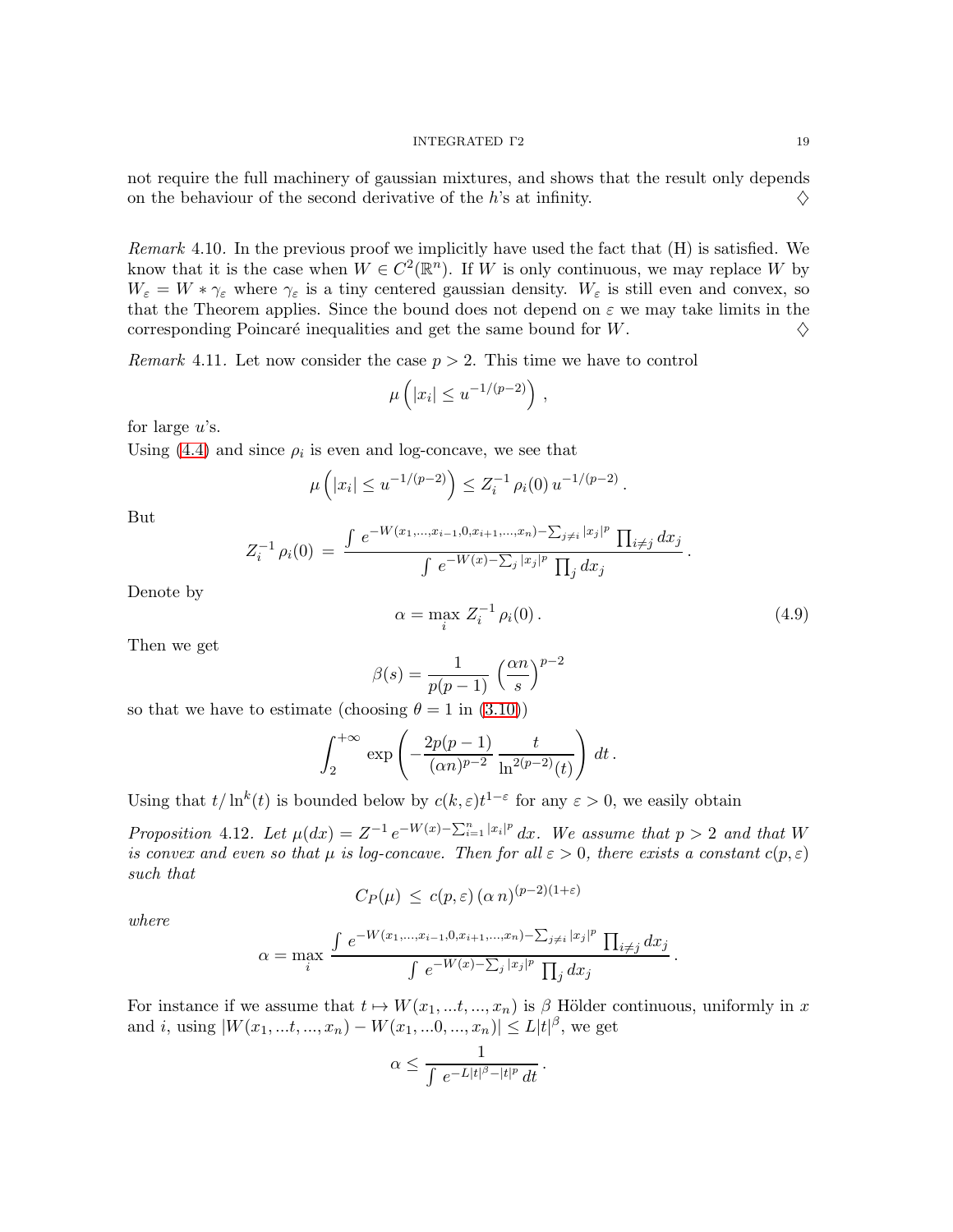#### 20 P. CATTIAUX AND A. GUILLIN

The previous result may have some interest only if  $2 < p < 3$ . This is also quite natural: for large  $p$ 's,  $|x|^p$  becomes flat near the origin so that one cannot expect to use some convexity approach.

The best general control (thus including the case  $p > 2$  for Subbotin distributions) is obtained in Theorem 18 of [\[7\]](#page-30-6), and says that

$$
C_P(\mu) \leq c n \max_i (C_P(\nu_i)).
$$

In addition, in subsection 3.4 of  $[7]$ , it is shown that the factor n is optimal by considering log concave perturbations of Subbotin distributions  $\nu_i$  with exponent p for large p's for which  $C_P(\mu)$  is at least of order  $n^{(p-2)/p}$ .

However if W is unconditional (i.e.  $W(\sigma x) = W(x)$  for all  $\sigma \in \{-1,1\}^n$ ), one can deeply reinforce the previous result and show that  $C_P(\mu) \le \max_i (C_P(\nu_i))$  as shown in [\[7\]](#page-30-6) Theorem 17. 17.  $\Diamond$ 

Remark 4.13. Denote by  $Cov(\mu)$  the covariance matrix, i.e.  $Cov_{i,j}(\mu) = \mu(x_i x_j) - \mu(x_i)\mu(x_j)$ . It is immediate that  $\sigma^2(\mu) = ||Cov_\mu||_{HS}^2 \leq C_P(\mu)$  ( $\sigma(\mu)$  being the largest eigenvalue of  $Cov(\mu)$ . Our proof thus gives an universal bound (that does not depend on W) for the Covariance matrix. The proofs by Barthe and Klartag use first estimates for this covariance matrix.  $\diamond$ 

Looking at log-concave perturbations of log-concave product measures as above, can be partly motivated by statistical issues. We refer to [\[17\]](#page-31-7) (in particular the final section) for some of them. Of course looking at product measures is interesting thanks to the tensorization property of Poincaré inequality, furnishing dimension free bounds. For log-concave measures, another case is well understood since S. Bobkov's work [\[10\]](#page-30-7), namely radial measures. The following version is due to M. Bonnefont, A.Joulin and Y. Ma([\[12\]](#page-30-11) Theorem 1.2)

## Theorem 4.14. (Bobkov, Bonnefont-Joulin-Ma)

Let  $\mu$  be a spherically symmetric (radial) log-concave probability measure on  $\mathbb{R}^n$ ,  $n \geq 2$ . Then

$$
C_P(\mu) \le \frac{\mu(|x|^2)}{n-1}.
$$

We can obtain a result similar to proposition [4.6](#page-16-2) or proposition [4.12](#page-18-0)

**Theorem 4.15.** Let  $\mu(dx) = Z_{\mu}^{-1} e^{-W(x)-h(|x|^2)} dx$  be a probability measure on  $\mathbb{R}^n$ . We assume that W is even and convex and that h is convex and non-decreasing on  $\mathbb{R}^+$ , so that  $\mu$  is log-concave. W and h are also normalized so that  $W(0) = h(0) = 0$  (and consequently W and h are non-negative). Introduce

$$
\nu_h(dx) = e^{-h(|x|^2)} dx.
$$

There exists an universal constant c such that

$$
C_P(\mu) \le c \left( 1 + \int_2^{+\infty} e^{-4t h' \left( \frac{1}{(c_n(\mu) \ln^2(t))^2/n} \right)} dt \right),
$$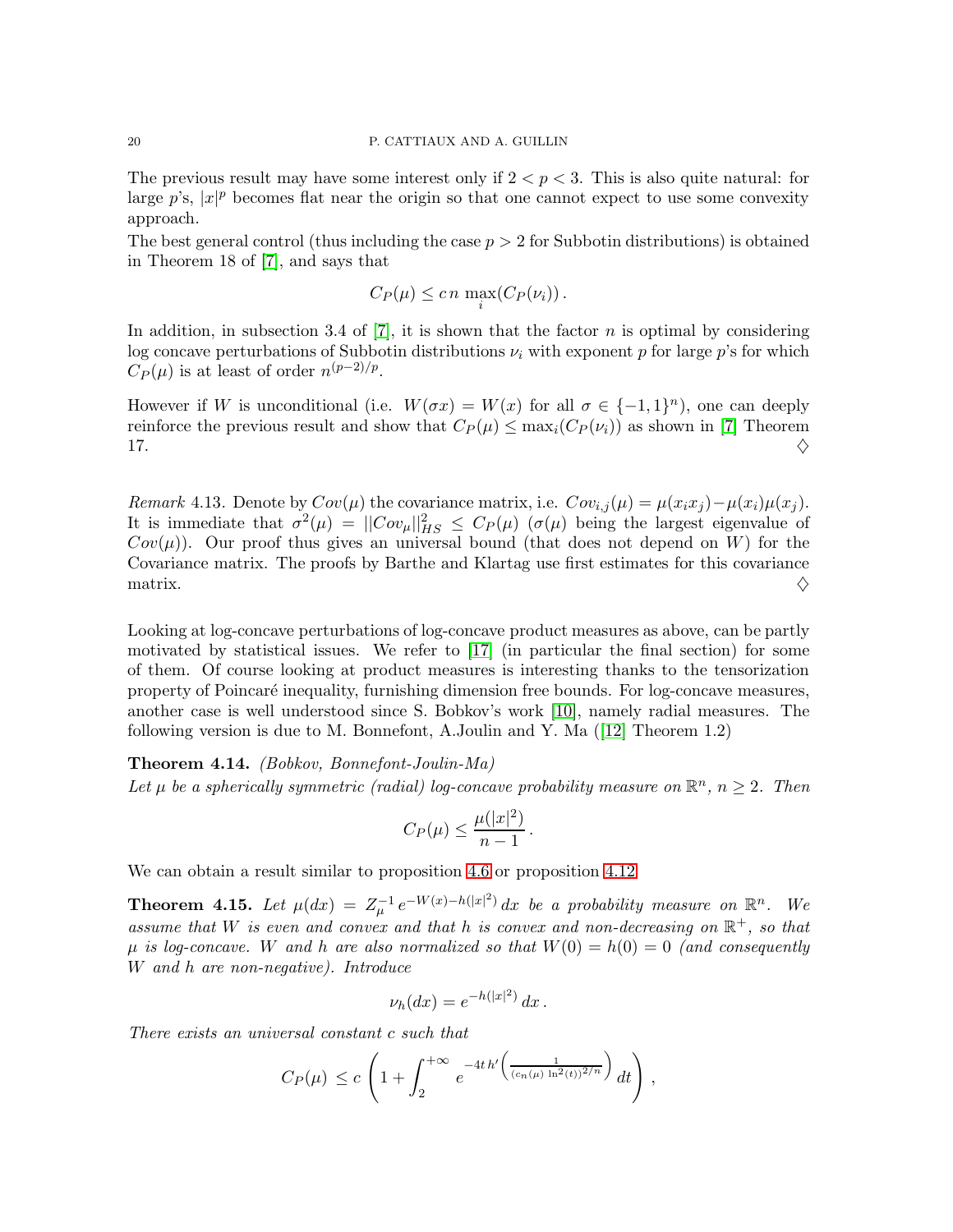#### INTEGRATED Γ2 21

with

$$
c_n(\mu) = Z_{\mu}^{-1} \frac{\pi^{n/2}}{n\Gamma(n/2)} \leq \inf_{\theta} \left\{ \frac{\pi^{n/2}}{n\Gamma(n/2)} \frac{e^{\max_{|x|=\theta} W(x)}}{\nu_h(|x| \leq \theta)} \right\} = \inf_{\theta} \left\{ \frac{e^{\max_{|x|=\theta} W(x)}}{n \int_0^{\theta} r^{n-1} e^{-h(r^2)} dr} \right\}.
$$

Remark 4.16. Let  $\mu_{\lambda}(dx) = Z_{\mu}^{-1} \lambda^{-n} e^{-W(x/\lambda) - h(|x|^2/\lambda^2)} dx$  a dilation of  $\mu$ . Notice that  $\lambda^2 c_n^{2/n}(\mu_{\lambda}) = c_n(\mu)$ . Since one has a factor  $1/\lambda^2$  in front of h', we partly recover the homogeneity of the Poincaré constant under dilations.  $\Diamond$ 

*Proof.* Once again we may assume that  $W$  and  $h$  are smooth, convolving with a tiny gaussian kernel, that preserves convexity and parity. For simplicity we also assume that  $h'$  is (strictly) increasing, so that  $h'$  is one to one.

For two vectors x and y we write xy for the vector with coordinates  $(xy)_i = x_i y_i$ . It holds

$$
\Gamma_2 f = \sum_{i,j} (\partial_{ij}^2 f)^2 + \langle \nabla f, Hess W \nabla f \rangle + 4 h''(|x|^2) |x \nabla f|^2 + 2 h'(|x|^2) |\nabla f|^2
$$
  
\n
$$
\geq 2 h'(|x|^2) |\nabla f|^2
$$

so that

$$
u \,\mu((Af)^2) + \mu\left(2h'(|x|^2) \le \frac{1}{u}\right) \, |||\nabla f|^2||_{\infty} \ge \mu(|\nabla f|^2). \tag{4.10}
$$

So  $\mu$  satisfies a (WI  $\Gamma_2$  grad) inequality, with

$$
\beta^{-1}(u) = \mu\left(2h'(|x|^2) \le \frac{1}{u}\right) = \mu_r\left(h'(r^2) \le \frac{1}{2u}\right) = \mu_r\left(r \le \sqrt{(h')^{-1}(1/2u)}\right)
$$

where  $\mu_r$  denotes the probability distribution of the radial part of  $\mu$ . We have

$$
\mu_r(dv) = Z_{\mu}^{-1} n \omega_n v^{n-1} e^{-h(v)} \left( \int_{S^{n-1}} e^{-W(v\theta)} \sigma_n(d\theta) \right) dv
$$

where  $\sigma_n$  denotes the uniform measure on the sphere  $S^{n-1}$  and  $\omega_n = \frac{\pi^{n/2}}{n \Gamma(n/2)}$  denotes the volume of the unit (euclidean) ball. It follows, since  $W$  and  $h$  are non-negative,

$$
\mu_r\left(r \le \sqrt{(h')^{-1}(1/2u)}\right) \le Z_{\mu}^{-1} \frac{\pi^{n/2}}{n \Gamma(n/2)} \left((h')^{-1}(1/2u)\right)^{n/2}
$$

from which we deduce that we can choose

$$
\beta(t) = \frac{1}{2 h'((s/c_n)^{2/n})} \quad \text{ with } \ c_n = Z_{\mu}^{-1} \frac{\pi^{n/2}}{n \Gamma(n/2)}.
$$

It remains to apply proposition [3.1.](#page-11-2)

The next step is thus to get some tractable bound for  $c_n$ , i.e a lower bound for  $Z_\mu$ . The simplest way to do it is to use the fact that  $W$  is non-decreasing on each radial direction so that for all  $\theta > 0$ 

$$
Z_{\mu} \ge \int_{|x| \le \theta} e^{-W(x) - h(|x|^2)} dx \ge e^{-\max_{|x| = \theta} W(x)} \nu_h(|x| \le \theta).
$$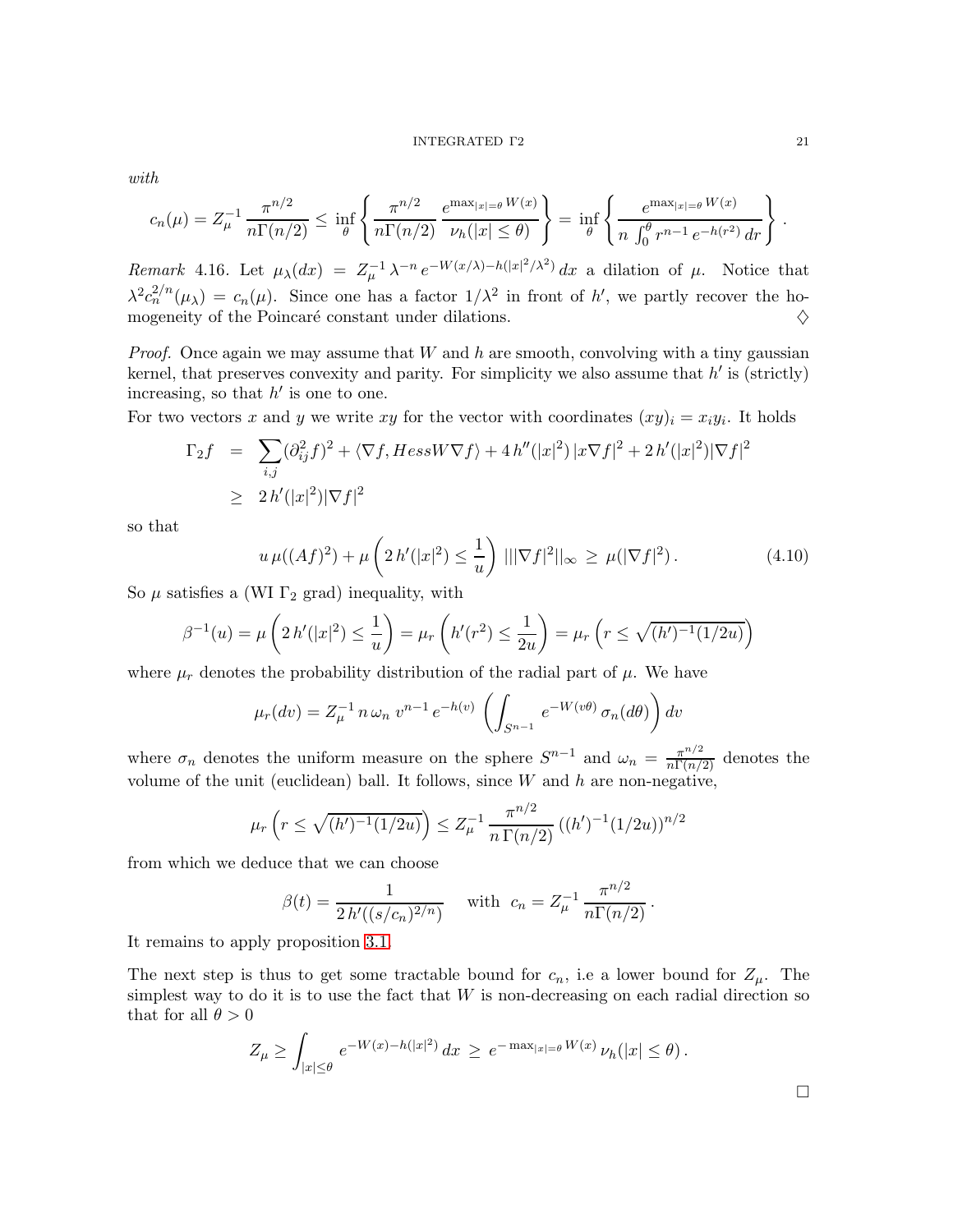<span id="page-21-0"></span>**Corollary 4.17.** In particular if  $h(u) = u^p$  with  $p \ge 1$ , we have

$$
C_P(\mu) \le 12288 \ln(2) \frac{c_n^{\frac{2(p-1)}{n}}(\mu)}{4p} \left(4(p-1)\right)^{\frac{4(p-1)}{n}}.
$$

Proof. If  $h(u) = u^p$  for  $p > 1$ , the corresponding dilation  $\mu_\lambda$  is given by  $h_\lambda(u) = \lambda^{-2p} u^p$ . Recall that  $c_n(\mu_\lambda) = \lambda^{-n} c_n(\mu)$ .

We shall use that

$$
\ln(t) \le \frac{1}{\alpha 2^{\alpha}} t^{\alpha} + (\ln(2) - (1/\alpha)) \text{ for } t \ge 2 \text{ and } \alpha > 0.
$$

If  $t \geq 2$ , we thus have  $\ln(t) \leq \frac{1}{\alpha 2^{\alpha}} t^{\alpha}$  if  $\alpha \leq 1$  and  $\ln(t) \leq t^{\alpha}$  if  $\alpha \geq 1$ . It follows

$$
\ln^{\frac{4(p-1)}{n}}(t) \le c_\beta t^\beta
$$

for  $t \geq 2$  and  $0 < \beta$ , with

$$
c_{\beta} = 2^{-\beta} \left(\frac{4(p-1)}{\beta n}\right)^{\frac{4(p-1)}{n}} \text{ if } \frac{\beta n}{4(p-1)} \le 1 \quad ; \quad c_{\beta} = 1 \text{ if } \frac{\beta n}{4(p-1)} \ge 1 \, .
$$

This yields

$$
e^{-4t\,h'_\lambda\left(\frac{1}{(c_n(\mu_\lambda)\,\ln^2(t))^2/n}\right)} \leq e^{-\kappa_\beta\,t^{1-\beta}}
$$

for

$$
\kappa_{\beta} = \frac{4p}{c_{\beta} \lambda^2 c_n^{\frac{2(p-1)}{n}}(\mu)}.
$$

A simple change of variables  $u = \kappa_{\beta} t^{1-\beta}$ , together with the positivity of all constants yields

$$
\int_{2}^{+\infty} e^{-4t h'_{\lambda} \left( \frac{1}{(c_n(\mu_{\lambda}) \ln^2(t))^{2/n}} \right)} dt \le ((1-\beta)\kappa_{\beta})^{-1} \int_{0}^{+\infty} u^{\frac{\beta}{1-\beta}} e^{-u^{1-\beta}} du.
$$

Choosing for simplicity  $\beta = 1/n$ , so that  $\beta n/4(p-1) \leq 1$ , for  $n \geq 2$  the final integral is bounded independently of n for instance by  $c = \int_0^{+\infty} u e^{-\sqrt{u}} du = 12$ . It follows

$$
C_P(\mu_{\lambda}) \le 1024 \ln(2) \left(2 + c \frac{\lambda^2 c_n^{\frac{2(p-1)}{n}}(\mu)}{4p} (4(p-1))^{\frac{4(p-1)}{n}} \right).
$$

Using  $C_P(\mu) = \lambda^{-2} C_P(\mu_\lambda)$  and letting  $\lambda$  go to infinity furnishes the result. For  $p = 1$  the result follows from strict convexity.

Remark 4.18. If  $\mu_r$  denotes the radial distribution of  $\mu$ ,

$$
\mu_r(dv) = \rho(v) v^{n-1} e^{-h(v)}.
$$

 $ρ$  is clearly an even function. Since for a fixed  $θ$ ,  $v \mapsto W(vθ)$  is even and convex, it is nondecreasing, so that  $v \mapsto \rho(v)$  is non-increasing.  $\rho$  is non necessarily log-concave, but we can again apply Proposition 6 in [\[7\]](#page-30-6) furnishing, with  $\bar{\nu}_h = Z^{-1} \nu_h$ ,

$$
C_P(\mu_r) \le C_P(\bar{\nu}_h). \tag{4.11}
$$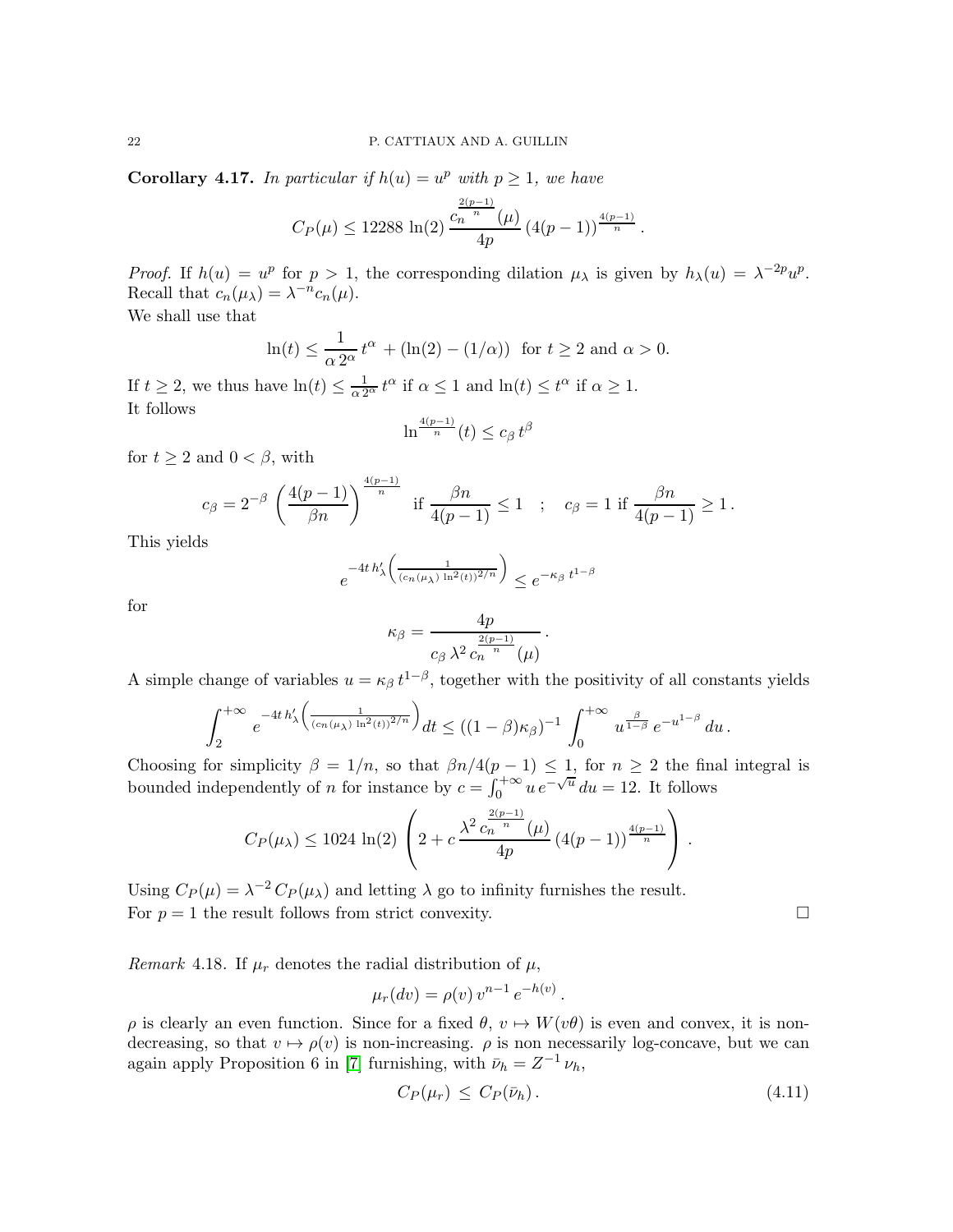#### INTEGRATED Γ2 23

The measure  $\bar{\nu}_h$  being log-concave, we know that

$$
C_P(\bar{\nu}_h) \leq 12 \operatorname{Var}_{\bar{\nu}_h}(v).
$$

What is important here is that the Poincaré constant of the radial measure  $\mu_r$  can be bounded independently of  $W$ .

Remark 4.19. Is the bound in Corollary [4.17](#page-21-0) of the good order ? To see it look at the particular case  $W = 0$ . In this case  $Z_{\mu} = \frac{n \omega_n}{2p} \Gamma(n/2p)$  so that  $c_n(\mu) = \frac{2p}{n \Gamma(n/2p)}$ , and our bound furnishes  $\frac{1}{2}$ 

$$
C_P(\mu) \le c \, \frac{2^{10(p-1)/n} \, p^{6(p-1)/n}}{4p \, n^{2(p-1)/n}} \, \frac{1}{\Gamma^{2(p-1)/n}(n/2p)},
$$

for some universal c. In this case the following very precise bounds were obtained by Bonnefont, Joulin and Ma in [\[12\]](#page-30-11),

$$
\frac{\mu(|x|^2)}{n} \le C_P(\mu) \le \frac{\mu(|x|^2)}{n-1}.
$$

Since

$$
\mu(|x|^2) = \frac{\Gamma((n+2)/2p)}{\Gamma(n/2p)}
$$

for  $n/p \gg 1$  (even for large p's) we may use

$$
\Gamma(z) \sim_{z \to +\infty} \sqrt{2\pi} z^{z - (1/2)} e^{-z}
$$

so that the Bonnefont, Joulin, Ma theorem furnishes

$$
C_P(\mu) \sim (2ep)^{-1/p} n^{1-(1/p)}.
$$
\n(4.12)

For the same asymptotics our bound furnishes (for some new constant  $c$ )

$$
C_P(\mu) \le c p^{3(p-1)/n} n^{1 - (1/p)}.
$$
\n(4.13)

Hence provided  $p \ln(p) \leq Cn$ , we get the good order (but of course not the good constant).<br>This shows that our bound is not so bad. This shows that our bound is not so bad.

## 5. The case of compactly supported measures.

Let us come back to the proof of Proposition [4.1](#page-14-1) starting with

$$
\Gamma_2 f = \sum_{i,j} (\partial_{ij}^2 f)^2 + \sum_i h_i''(x_i) (\partial_i f)^2 + \langle \nabla f, Hess W \nabla f \rangle.
$$
 (5.1)

If  $W$  is convex, we thus have

$$
\mu(\Gamma_2 f) \geq \sum_i \mu((\partial_{ii}^2 f)^2 + \sum_i h_i''(x_i)(\partial_i f)^2) \n= \sum_i \mu(\eta_{i,x}((\partial_{ii}^2 f)^2 + h_i''(x_i)(\partial_i f)^2))
$$
\n(5.2)

Instead of adding and substracting  $\partial_i^2 W(\partial_i f)^2$ , consider  $\eta_{i,x}$  as a perturbation of

$$
\theta_i(dt) = z_i^{-1} e^{-h_i(t)} dt
$$

using the notation

$$
\eta_{i,x}(dt) = Z_{i,x}^{-1} e^{-W_{i,x}(t)} \theta_i(dt).
$$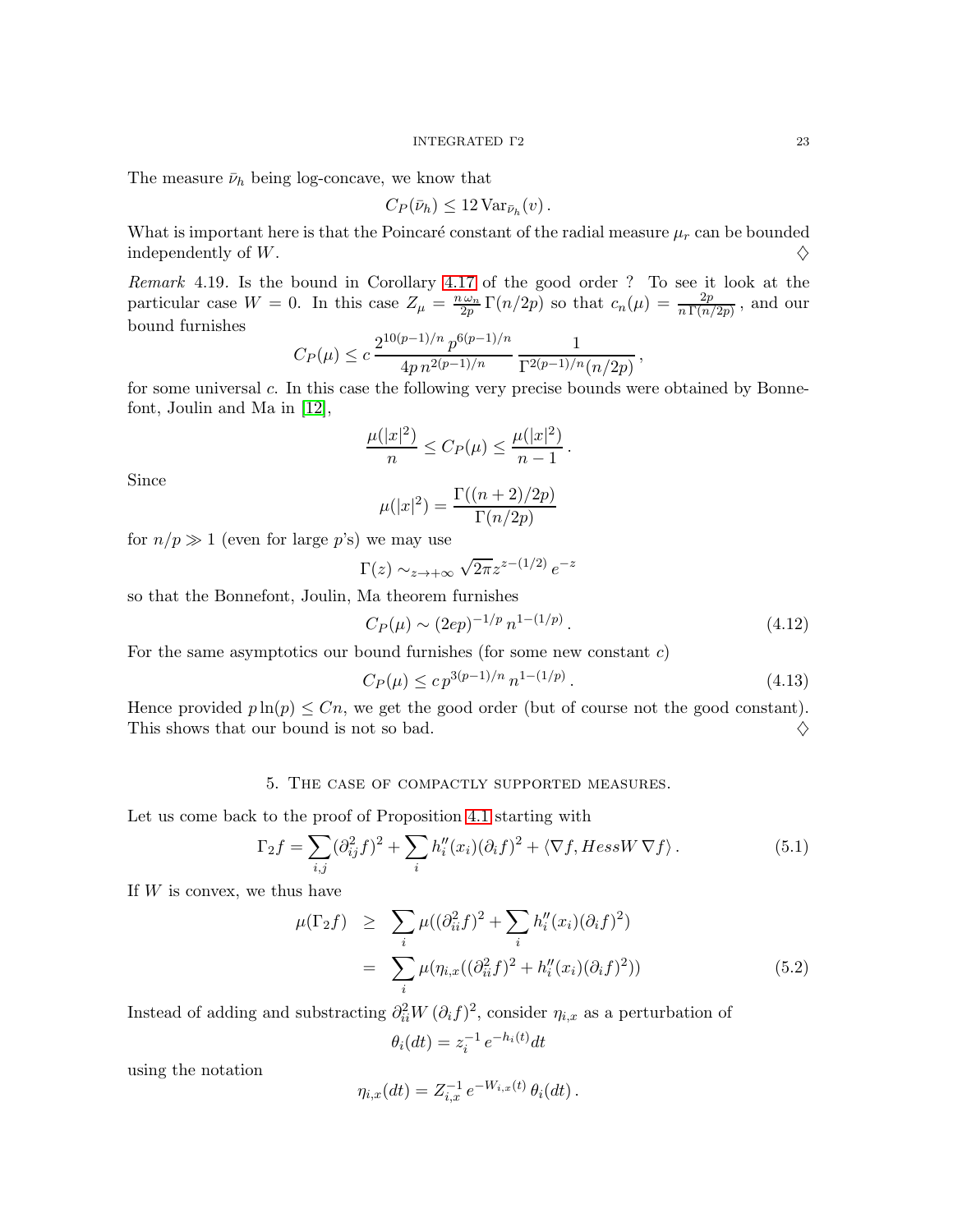Since we integrate a non-negative quantity it holds

$$
\eta_{i,x}((\partial_{ii}^{2} f)^{2} + h''_{i}(x_{i})(\partial_{i} f)^{2}) \geq e^{-\sup W_{i,x}} \theta_{i}((\partial_{ii}^{2} f)^{2} + h''_{i}(x_{i})(\partial_{i} f)^{2})
$$
  
\n
$$
\geq e^{-\sup W_{i,x}} SG(\theta_{i}) \theta_{i}((\partial_{i} f)^{2})
$$
  
\n
$$
\geq e^{-\text{Osc}W_{i,x}} SG(\theta_{i}) \eta_{i,x}((\partial_{i} f)^{2}), \qquad (5.3)
$$

provided

$$
\theta_i(\Gamma_2 g) = \theta_i((L_i g)^2)
$$

with  $L_i g = g'' - h'_i g'$ . Notice since  $W_{i,x}$  is convex, its Oscillation cannot be bounded on  $\mathbb{R}$ , unless  $W_{i,x}$  is constant. Hence the previous result has no interest on  $\mathbb{R}^n$  and we shall only consider the case where the process lives in a bounded domain D.

We have thus obtained some variation of the renowned Holley-Stroock perturbation result namely

<span id="page-23-0"></span>**Proposition 5.1.** Let  $\mu(dx) = Z^{-1} e^{-W(x) - \sum_{i=1}^{n} h_i(x_i)} \mathbf{1}_D(x) dx$  be a probability measure on the hypercube  $D = \prod_i ]a_i, b_i[$ . Assume that

- (G1) For all i, the one dimensional diffusion  $dy_t^i = \sqrt{2} dB_t^i h_i'(y_t^i)dt$  satisfies (H) on  $]a_i, b_i[$ with reversible measure  $\theta_i(du) = z_i^{-1} e^{-h_i(u)} \mathbf{1}_{u \in ]a_i, b_i[} du.$
- (G2)  $W \in C^{\infty}(\mathbb{R}^n)$  and is convex.

Introduce the one dimensional conditional log-density

$$
W_{i,x}(t) = W(x_1, ..., x_{i-1}, t, x_i, ... x_n).
$$

Then

$$
C_P(\mu) \leq \max_i \sup_x e^{Osc(W_{i,x})} \max_i C_P(\theta_i).
$$

Since  $\max_i \sup_x e^{\text{Osc}(W_{i,x})} \leq \text{Osc}W$  we recover (provided W is convex) Holley-Stroock result for a product reference measure on a hypercube. But what is important here is that we only have to consider the Oscillation of W along lines parallel to the axes.

*Proof.* The only thing remaining to prove is that we can work with  $C_b^{\infty}(D)$  functions f so that  $u \mapsto f(x_1, ..., x_{i-1}, u, x_{i+1}, ..., x_n)$  is also  $C_b^{\infty}(]a_i, b_i[)$  and we may use (G1) to justify the calculations we have done before. It is thus enough to show that (H) is satisfied for the full process i.e. with  $V = W + \sum_i h_i$ .

Since  $\nabla W$  and  $\Delta W$  are bounded on  $\overline{D}$ , the law of  $X^x$  is absolutely continuous w.r.t. to the one of  $(y_1^1, ..., y_n^n)$  thanks to Girsanov theory. It follows that the exit time of D is almost surely infinite since the same holds for  $(y_1^1, ..., y_n^n)$  according to (G1). In addition the Feynman-Kac representation of the density  $F_T$  (on  $C^0([0,T], D)$ ) is again given by the formula of Example [7.1,](#page-28-0) so that, as we have seen,  $(H)$  is satisfied.

**Corollary 5.2.** Let  $\mu(dx) = Z^{-1} e^{-W(x) - \sum_{i=1}^{n} h_i(x_i)} \mathbf{1}_D(x) dx$  be a probability measure on the hypercube  $D = \prod_i |a_i, b_i|$ . Assume that the  $h_i$ 's and W are convex and  $C_b^2(D)$ . Then, with the notations of Proposition [5.1](#page-23-0) we have

$$
C_P(\mu) \le 12 \max_i \sup_x e^{Osc(W_{i,x})} \max_i C_P(\theta_i).
$$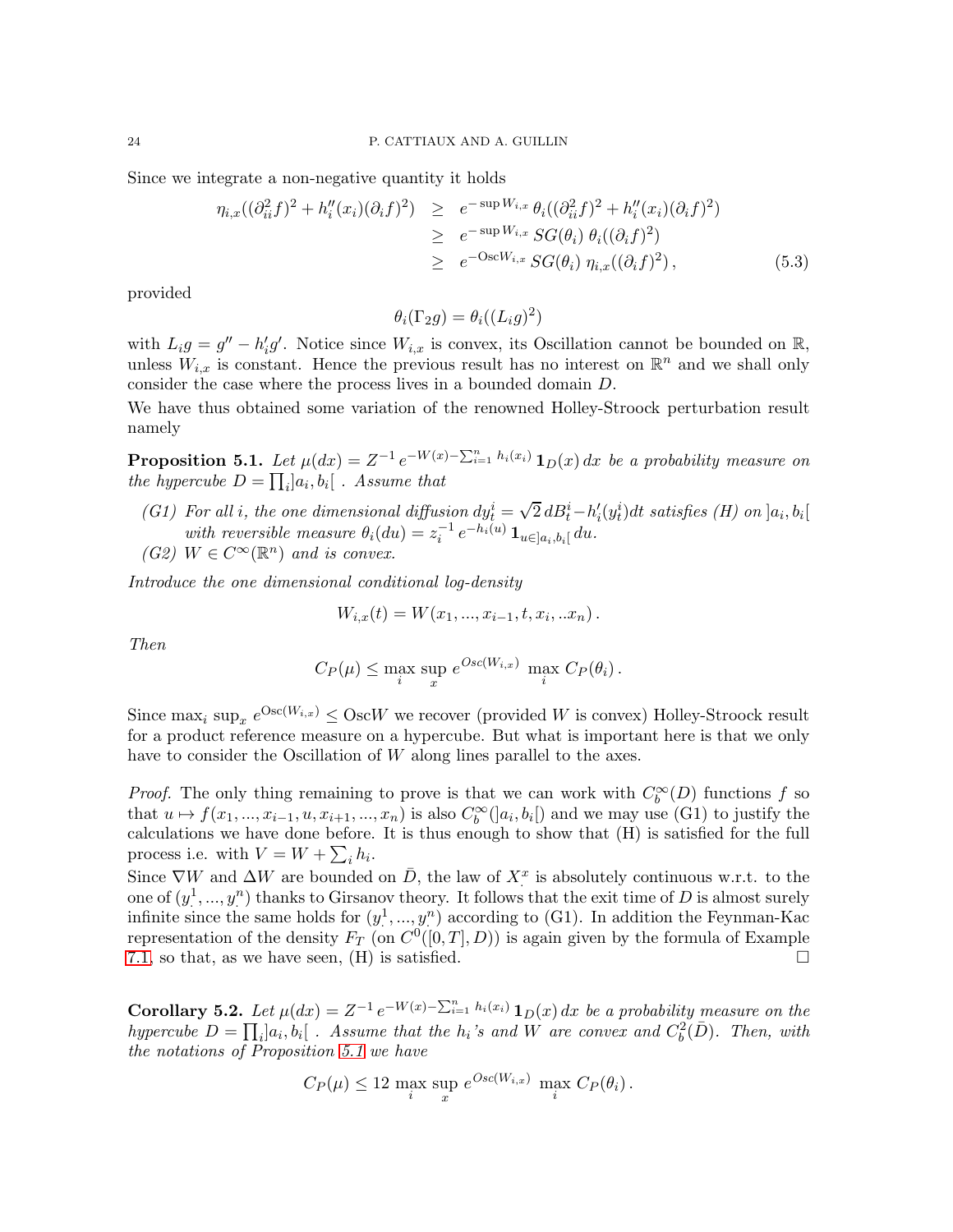*Proof.* As usual, using smooth approximations, we may assume that  $W \in C^{\infty}(\mathbb{R}^n)$ . We shall perturb  $\mu$  in order to apply the previous proposition. To this end, on the interval  $]a_i, b_i[$ define

$$
h_{\varepsilon}^{i}(u) = \varepsilon \left( \frac{1}{u - a_{i}} + \frac{1}{b_{i} - u} \right).
$$

Consider

$$
\mu_{\varepsilon}(dx) = Z^{-1} e^{-W(x) - \sum_i (h_i(x_i) + h_{\varepsilon}^i(x_i))} \mathbf{1}_D(x) dx.
$$

Denote  $g_{\varepsilon}^i = h_i + h_{\varepsilon}^i$ .

Assumptions (G1) and (G2) of proposition [5.1](#page-23-0) are satisfied. We already assumed (G2). In order to show (G1) it is first enough to use Feller test of non explosion for a one dimensional diffusion, i.e. to check that for  $c_i = \frac{1}{2}(a_i + b_i)$ ,

$$
\int_{c_i}^{a_i} \exp\left(\int_{c_i}^y (g_{\varepsilon}^i)'(u) du\right) dy = -\infty
$$

(replacing  $a_i$  by  $b_i$  we similarly get  $+\infty$ ) according for instance to [\[26\]](#page-31-13) Chapter VI, Theorem 3.1, which is immediate. It follows that [\(1.1\)](#page-1-0) is satisfied. In addition  $(g_{\varepsilon}^i)' \in \mathbb{L}^2(\theta_{\varepsilon}^i(du))$  where  $\theta_{\varepsilon}^{i}(du) = z_{\varepsilon}^{-1} e^{-g_{\varepsilon}^{i}(u)} \mathbf{1}_{]a_{i},b_{i}]}(u) du$ , so that we are in the situation of Example [7.2](#page-29-0) ensuring that the one dimensional  $y$  in  $(G1)$  satisfies  $(H)$ .

We have thus obtained

$$
C_P(\mu_{\varepsilon}) \leq \max_{i} \sup_{x} e^{\text{Osc}(W_{i,x})} \max_{i} C_P(\theta_{\varepsilon}^i(dt)).
$$

Using Lebesgue's bounded convergence Theorem, for all  $f \in C_b^0(D)$  it holds

$$
\lim_{\varepsilon \to 0} \int_D f(x) e^{-W(x) - \sum_{i=1}^n g_{\varepsilon}^i(x_i)} dx = \int_D f(x) e^{-W(x) - \sum_{i=1}^n h_i(x_i)} dx
$$

so that using this result for f and 1,  $\mu_{\varepsilon}$  weakly converges to  $\mu$ . It follows

$$
C_P(\mu) \leq \liminf_{\varepsilon \to 0} C_P(\mu_{\varepsilon}) \leq \max_{i} \sup_{x} e^{\text{Osc}(W_{i,x})} \liminf_{\varepsilon \to 0} \max_{i} C_P(\theta_{\varepsilon}^i).
$$

We may now use the fact that  $\theta_{\varepsilon}^{i}$  is log-concave since both  $h_i$  and  $h_{\varepsilon}^{i}$  are convex. We thus have

$$
C_P(\theta_\varepsilon^i) \leq 12 \operatorname{Var}_{\theta_\varepsilon^i}(x_i) .
$$

Once again  $\theta_{\varepsilon}^i$  weakly converges to  $\theta_i$  and since  $x_i \mapsto x_i^2$  is continuous and bounded on  $[a_i, b_i]$ ,

$$
\text{Var}_{\theta_{\varepsilon}^{i}}(x_{i}) \rightarrow \text{Var}_{\theta_{i}}(x_{i})
$$

so that the conclusion follows from the immediate  $Var_{\theta_i}(x_i) \leq C_P(\theta_i)$ .

# 6. SUPER  $\Gamma_2$  condition

As there are weak Poincaré inequalities, Super Poincaré inequalities (SPI) have also been introduced by Wang [\[42\]](#page-32-1) as a concise description of functional inequalities strictly stronger than Poincaré inequalities, in particular logarithmic Sobolev (or more generally  $F$ -Sobolev) inequalities.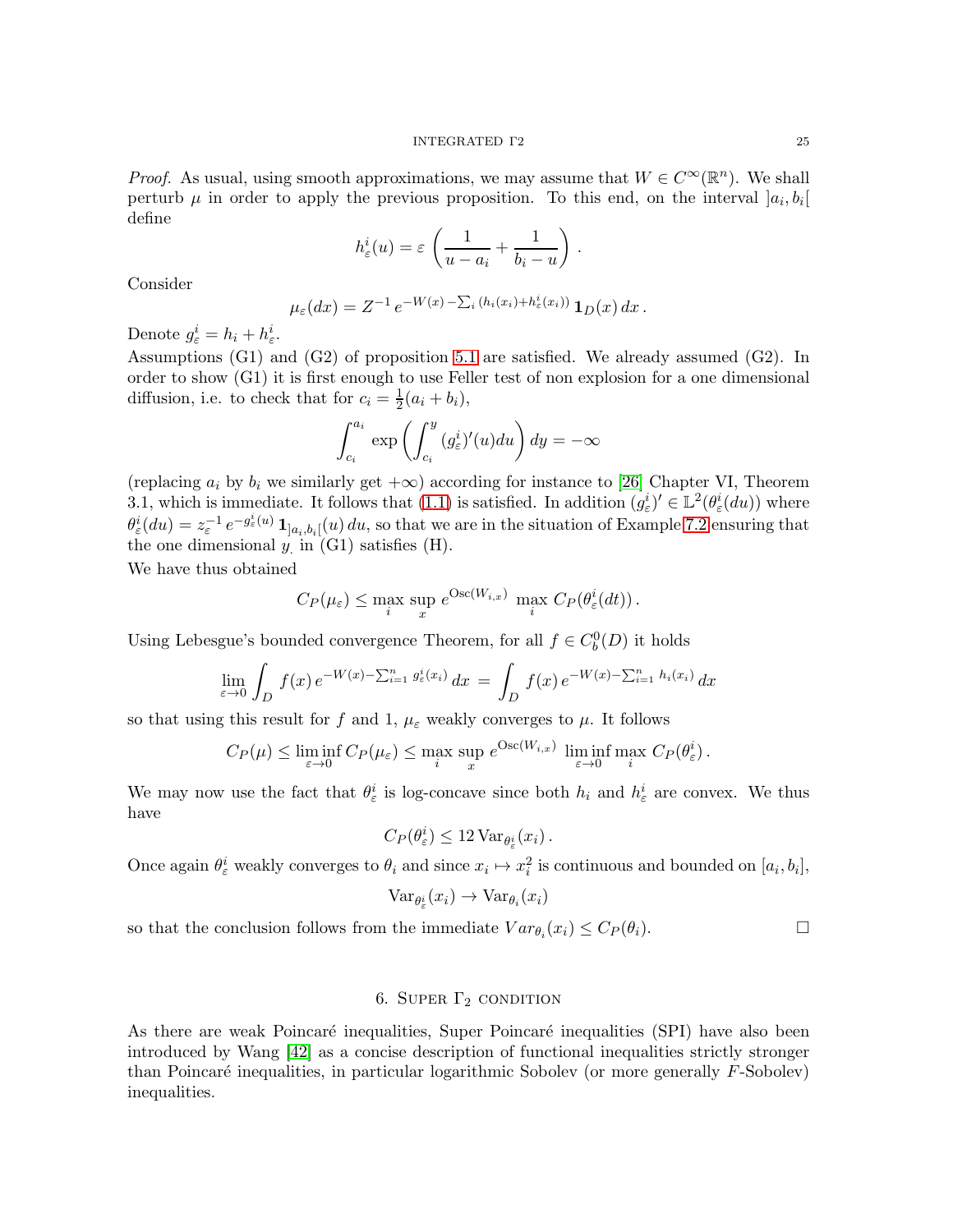## 26 P. CATTIAUX AND A. GUILLIN

(SPI) is often written in the following form:  $\forall s > 0$ , there exists a non-increasing  $\beta : ]0, \infty[\rightarrow$  $[1, +\infty)$  such that

<span id="page-25-0"></span>
$$
\mu(f^2) \le s\mu(|\nabla f|^2) + \beta(s)\mu(|f|)^2. \tag{6.1}
$$

Applying [\(6.1\)](#page-25-0) to constant functions one sees that  $\beta(s) \geq 1$  for all s. Since 1 is assumed to belong to the range of  $\beta$ , the (SPI) inequality implies a Poincaré inequality with  $C_P(\mu) \leq$  $\beta^{-1}(1)$ , and one has  $\beta(s) = 1$  for  $s \ge C_P(\mu)$ . When  $\beta(s) = ae^{b/s}$  for positive a and b, then the Super Poincaré inequality is equivalent to a logarithmic Sobolev inequality (see [\[19\]](#page-31-14) lemma 2.5 and lemma 2.6 for a precise statement).

It is also possible to consider SPI with a  $L^p$  norm rather than the  $L^1$  norm, so that we will introduce general (p-SPI) for  $1 \leq p < 2$  and all  $s > 0$ ,

<span id="page-25-1"></span>
$$
\mu(f^2) \le s\mu(|\nabla f|^2) + \beta(s)\mu(|f|^p)^{2/p}.\tag{6.2}
$$

This time,  $(6.2)$  does not imply a Poincaré inequality, so that it is natural to assume in addition that  $C_P(\mu) \leq +\infty$ . In this case we have the following

<span id="page-25-2"></span>**Lemma 6.1.** Assume that  $C_P(\mu) < +\infty$  and that the following centered (cp-SPI) inequality is satisfied for all  $s > 0$ ,

$$
Var_{\mu}(f) \le s\mu(|\nabla f|^2) + \beta_c(s)\mu(|f - \mu(f)|^p)^{2/p}, \tag{6.3}
$$

)

where  $\beta$  is non increasing. Then (p-SPI) holds with  $\beta(s) = 1 + 4\beta_c(s)$ .

*Proof.* Since  $C_P(\mu) < +\infty$  we may choose  $\beta_c(s) = 0$  for  $s > C_P(\mu)$ . Let f be given. It holds

$$
\mu(|f - \mu(f)|^p) \le 2^{p-1} \left( \mu(|f|^p) + \mu^p(|f|) \right) \le 2^p \mu(|f|^p)
$$

yielding

$$
\mu(|f|^2) = \text{Var}_{\mu}(f) + \mu^2(f) \leq s\mu(|\nabla f|^2) + \beta_c(s)\mu^{2/p}(|f - \mu(f)|^p) + \mu^2(|f|)
$$
  
 
$$
\leq s\mu(|\nabla f|^2) + (4\beta_c(s) + 1)\mu^{2/p}(|f|^p).
$$

It is then natural to introduce an integrated super  $\Gamma_2$  condition: for some  $1 \leq p < 2$ , there exists a positive non-increasing function  $\beta$  such that  $\forall s > 0$ 

$$
(pSI - \Gamma_2) \qquad \mu(|\nabla f|^2) \le s \,\mu(Af)^2) + \beta(s)\mu(|f|^p)^{2/p}.
$$

In the sequel we assume that  $C_P(\mu) < +\infty$ , so that for all  $s \geq C_P(\mu)$  one may take  $\beta(s) = 0$ . Let us begin by this simple proposition

## Proposition 6.2. We have the following

(1) A  $(p - SPI)$  inequality is equivalent to

$$
\mu((P_t f)^2 \le e^{-2t/s} \mu(f^2) + \beta(s) \mu(|f|^p)^{2/p} (1 - e^{-2t/s}),\tag{6.4}
$$

for all  $s > 0$  and all  $t \geq 0$ .

(2) A  $(pSI - \Gamma_2)$  condition is equivalent to

$$
\mu(|\nabla P_t f|^2 \le e^{-2t/s} \mu(|\nabla f|^2) + \beta(s) \mu(|f|^p)^{2/p} (1 - e^{-2t/s}).\tag{6.5}
$$

for all  $s > 0$  and all  $t > 0$ .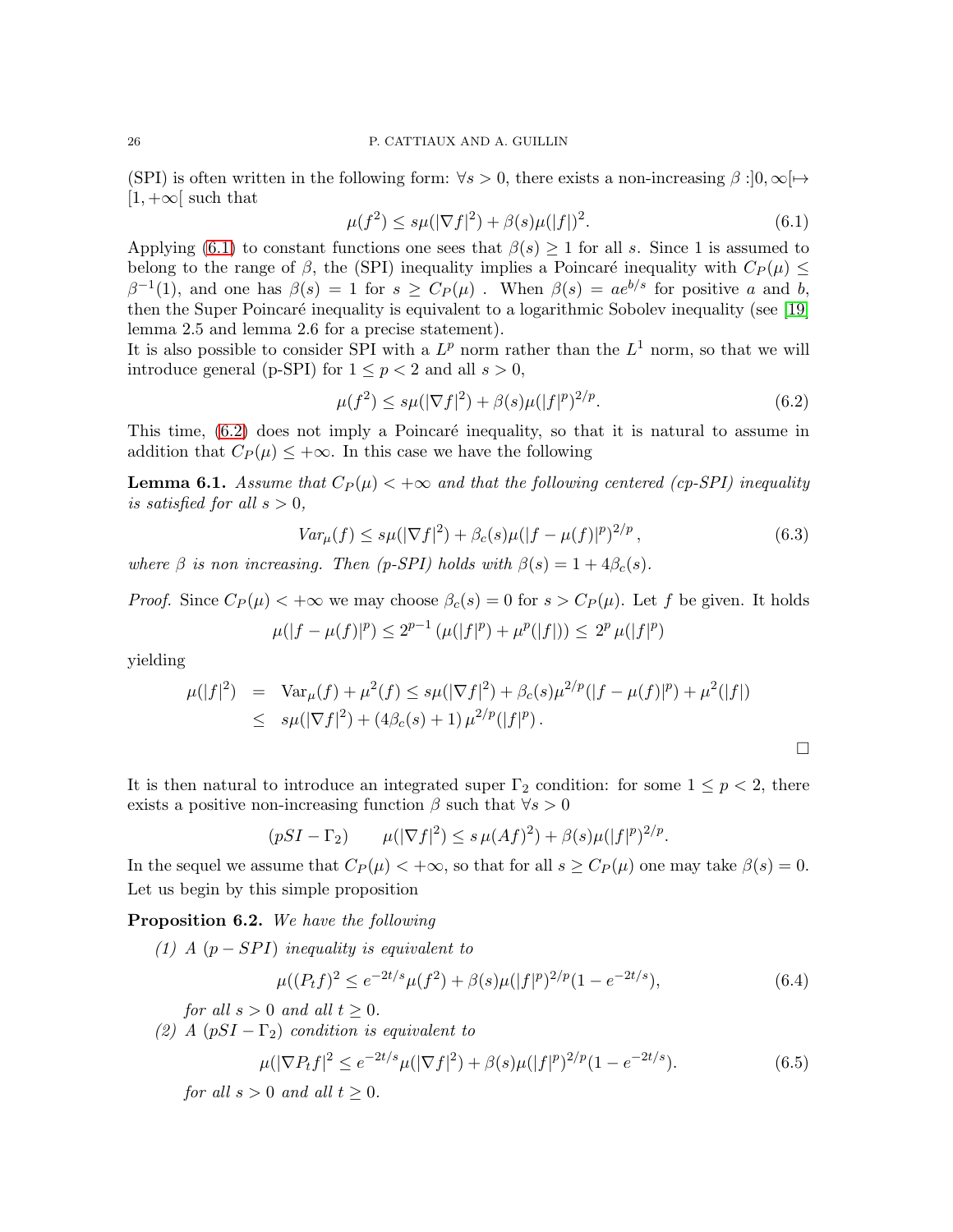Proof. The first part is well known and is included in Wang's work [\[42\]](#page-32-1). The second point will follow the same line of proof. As already emphasized in the previous sections, denoting

$$
F(t) = \mu(|\nabla P_t f|^2)
$$

one has

$$
F'(t) = -2\mu((AP_tf)^2)
$$

so that the  $(pSI - \Gamma_2)$  gives directly

$$
F'(t) \le -\frac{2}{s}F(t) + \frac{2\beta(s)}{s}\mu(|P_tf|^p)^{2/p}
$$

and since  $\mu(|P_t f|^p)^{2/p} \leq \mu(|f|^p)^{2/p}$  we conclude thanks to Gronwall's lemma. The other implication comes from differentiating with respect to time at time 0.  $\Box$ 

## 6.1. From (p-SPI) to (pSI- $\Gamma_2$ ).

We follow the same proof as in section [2,](#page-6-1) assuming that a  $(p - SPI)$  holds, i.e. we use Cauchy-Schwartz inequality in order to get

$$
\mu(|\nabla f|^2) = \mu(-fAf)
$$
  
\n
$$
\leq \sqrt{\mu(f^2)\mu((Af)^2)}
$$
  
\n
$$
\leq \left(s\mu(|\nabla f|^2)\mu((Af)^2) + \beta(s)\mu(|f|^p)^{2/p}\mu((Af)^2)\right)^{1/2}.
$$

Recall now the already used following fact: if  $0 \le u \le \sqrt{Au+B}$  then  $u \le A+B^{1/2}$ . It yields

$$
\mu(|\nabla f|^2) \leq s \mu((Af)^2) + \sqrt{\beta(s)\mu(|f|^p)^{2/p}\mu((Af)^2)}
$$
  

$$
\leq \frac{3}{2}s \mu((Af)^2) + \frac{\beta(s)}{2s}\mu(|f|^p)^{2/p}.
$$

We thus see that we have "lost" a factor  $1/s$  but if we think to the logarithmic Sobolev inequality, it roughly means the loss of a constant.

## 6.2. From  $(pSI-\Gamma_2)$  to  $(p-SPI)$ .

. Starting with

$$
\mu(|\nabla P_t f|^2 \le e^{-2t/s} \mu(|\nabla f|^2) + \beta(s)\mu(|P_t f|^2)^{2/p} (1 - e^{-2t/s})
$$

and using

$$
\text{Var}_{\mu}(f) = 2 \int_0^\infty \mu(|\nabla P_u f|^2) du
$$

we get

$$
\text{Var}_{\mu}(f) \le 2 \int_0^{\infty} e^{-2u/s} \mu(|\nabla f|^2) du + 2\beta(s) \int_0^{\infty} \mu(|P_u f|^p)^{2/p} (1 - e^{-2u/s}) du.
$$

Assume first that f is centered. If  $p > 1$  then Poincaré inequality implies back an exponential convergence in  $L^p$  norm (see [\[18\]](#page-31-15) Theorem 1.3) so that for all centered f we get

$$
\mu(f^2) \le s\mu(|\nabla f|^2) + K_p \beta(s)\mu(|f|^p)^{2/p}
$$

where  $K_p$  depends on p and is going to infinity as p goes to 1. Applying lemma [6.1](#page-25-2) we thus obtain

$$
\mu(|f|^2) \le s\mu(|\nabla f|^2) + (1 + 4K_p\beta(s))\mu(|f|^p)^{2/p}.
$$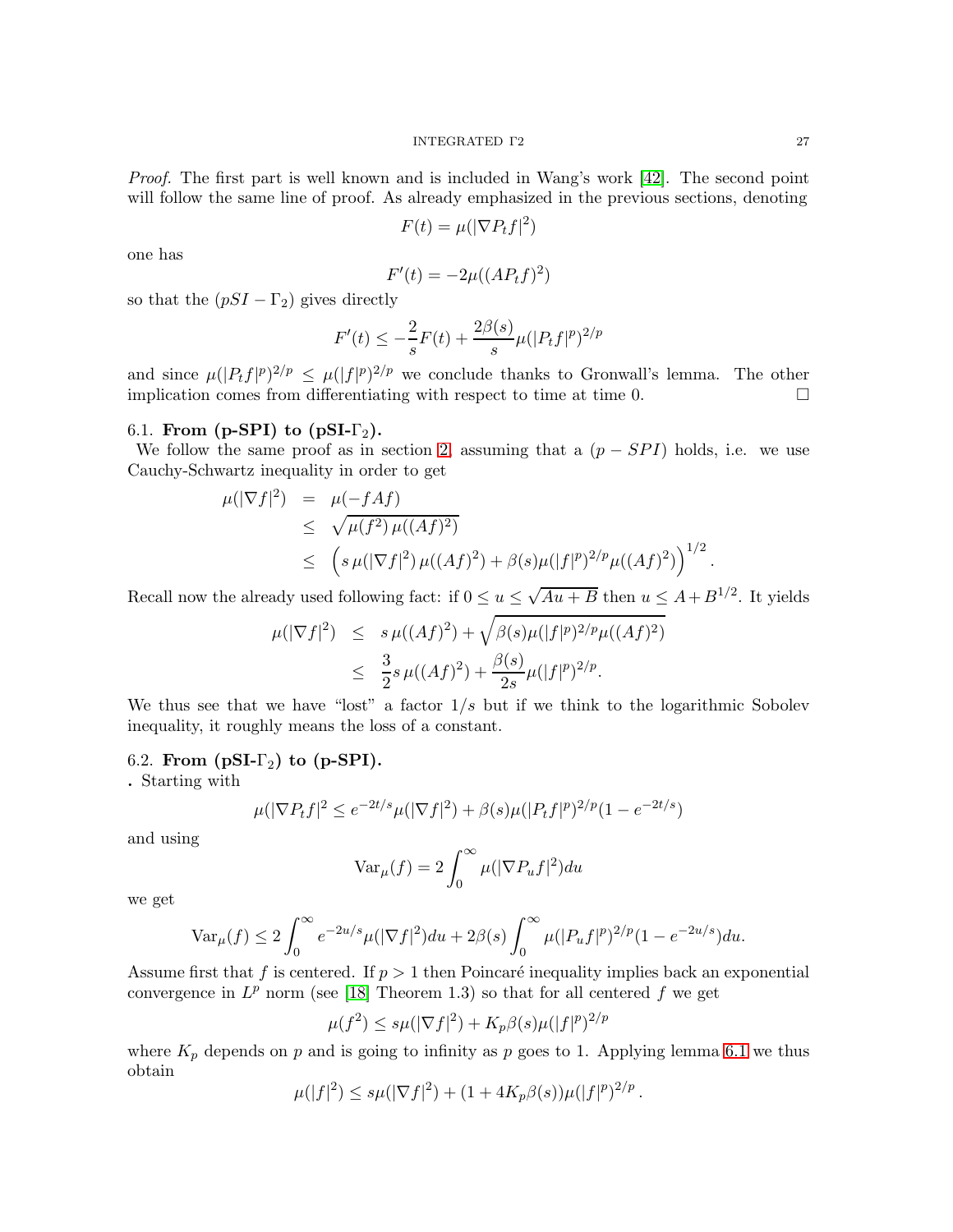#### 28 P. CATTIAUX AND A. GUILLIN

## 7. Appendix: about the heart of darkness.

<span id="page-27-0"></span>Let us come back to the framework of this work especially Proposition [1.2.](#page-1-1) First of all, if (H) is satisfied, according to Theorem 2.2.25 and its proof in Royer's book [\[40\]](#page-32-2) (also see the english version [\[41\]](#page-32-3)), the following holds

- (A1)  $P_t$  extends to a  $\mu$ -symmetric continuous Markov semi-group  $e^{-t\tilde{A}}$  on  $\mathbb{L}^2(\mu)$ . We denote by  $\mathcal{D}(\tilde{A})$  the domain of the generator  $\tilde{A}$  of this  $\mathbb{L}^2(\mu)$  semi-group.
- (A2) Any  $f \in C^2(D)$  such that  $|\nabla f|$  is bounded and  $Af \in \mathbb{L}^2(\mu)$  belongs to  $\mathcal{D}(\tilde{A})$ , and  $\tilde{A}f = Af.$
- (A3) If  $f \in \mathcal{D}(\tilde{A})$  the set of Schwartz distributions on D, then  $f \in \mathcal{D}'(D)$  and satisfies  $\tilde{A}f = Af$  in  $\mathcal{D}'(D)$ .

Actually Royer only considers the case  $D = \mathbb{R}^n$ , but the key point in the proof is that one can apply Ito's formula for such an  $f$  up to time  $t$  (without any stopping time) which is ensured by the conservativeness in D.

In the case  $D = \mathbb{R}^n$  the proof of ESA for  $C_0^{\infty}$  the set of smooth compactly supported functions is contained in [\[43\]](#page-32-4) using an elliptic regularity result Theorem 2.1 in [\[24\]](#page-31-16) (actually the latest result certainly appeared in other places). The proof is explained in Theorem 2.2.7 of [\[40\]](#page-32-2) (also see Proposition 3.2.1 in [\[4\]](#page-30-1)) when V is  $C^{\infty}$ . The structure of  $\mathcal{D}(\tilde{A})$  is also proved in the same Theorem.

We shall explain the proof when D is bounded, still assuming for simplicity that  $V \in C^{\infty}(D)$ . The same elliptic regularity should be used to extend the result to  $V \in C^2(D)$ , but will introduce too much intricacies to be explained here.

*Proof.* First consider the Dirichlet form  $\mathcal{E}(f,g) = \mu(\langle \nabla f, \nabla g \rangle)$  whose domain is the closure of  $C_0^{\infty}(D)$  denoted by  $H_0^1(\mu, D)$ . Since  $\mathcal E$  is regular, Fukushima's theory (see [\[25\]](#page-31-17)) allows us to build a symmetric Hunt process associated to  $(\mathcal{E}, H_0^1(\mu, D))$ . This process is then a solution to the martingale problem associated to A and  $C_0^{\infty}(D)$ . Since  $T_{\partial}^x$  is almost surely infinite, this martingale problem has an unique solution given by the (distribution) of the stochastic process  $X^x$ .

In order to prove ESA it is enough to show that if  $g \in \mathbb{L}^2(\mu)$  satisfies  $\mu(g(A\varphi - \varphi)) = 0$  for all  $\varphi \in C_0^{\infty}(D)$  then g vanishes (see the beginning of the proof in [\[40\]](#page-32-2) p.31). According to the proof in [\[40\]](#page-32-2) p.31, it implies in particular that  $g \in \mathcal{D}'(D)$  and satisfies  $Ag = g$ . Using that A is hypoelliptic since  $V \in C^{\infty}(D)$ , we deduce that  $g \in C^{\infty}(D)$ .

Using Ito's formula (since the process is conservative) we have

$$
\sqrt{2} \int_0^t \langle \nabla g(X_s), dB_s \rangle = g(X_t) - g(X_0) - \int_0^t g(X_s) ds \tag{7.1}
$$

almost surely. If  $X_0$  is distributed according to  $\mu$ , the right hand side belongs to  $\mathbb{L}^2(\mathbb{P})$ (P being the underlying probability measure on the path space), so that the left hand side also belongs to  $\mathbb{L}^2(\mathbb{P})$ . The  $\mathbb{L}^2$  norm of this left hand side is equal to  $2t \mu (|\nabla g|^2)$  so that  $\nabla g \in \mathbb{L}^2(\mu).$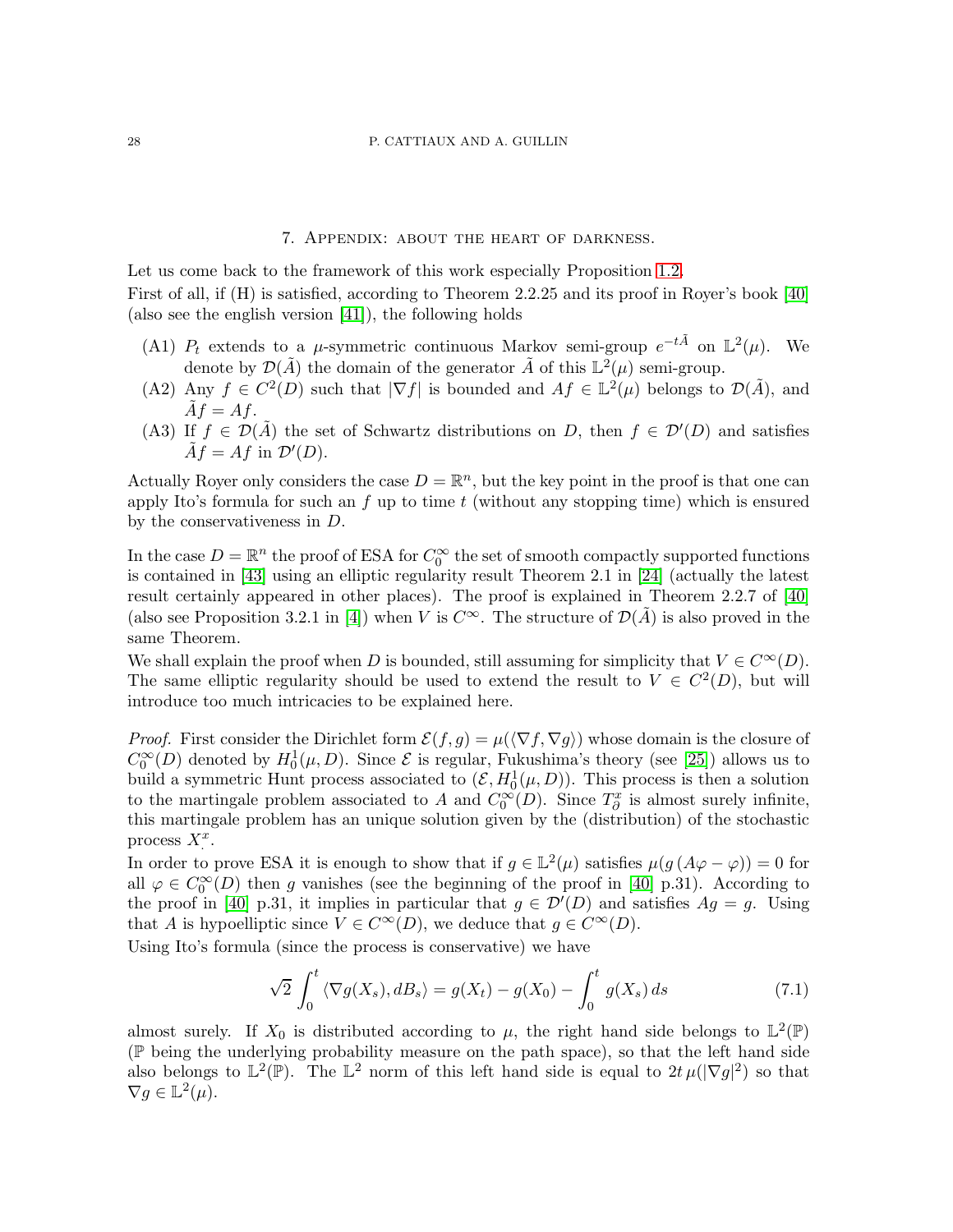As a consequence

$$
t\mapsto \int_0^t \left<\nabla g(X_s), dB_s\right>
$$

is a  $\mathbb P$  martingale so that for all bounded  $h$ ,

$$
\mathbb{E}(h(X_0)g(X_t)) = \mu(gh) + \int_0^t \mathbb{E}(h(X_0)g(X_s)) ds.
$$

Since a regular disintegration of  $\mathbb P$  is furnished by the distribution of the  $X^x$ 's, it follows

$$
P_t g = g + \int_0^t P_s g \, ds
$$

 $\mu$  almost surely, so that  $g \in \mathcal{D}(\tilde{A})$  and satisfies  $\tilde{A}g = g$ . Hence

$$
\mu(g^2) = \mu(gAg) = -\mu(|\nabla g|^2)
$$

so that  $g = 0$ .

The proof of the remaining part of the Theorem is the same as in [\[40\]](#page-32-2) p.42.

Finally we will indicate how to show that the semi-group is ergodic when  $D$  is bounded (we already mention a possible way for  $D = \mathbb{R}^n$  in section [2\)](#page-6-1). If  $P_t f = f$  for all  $t > 0$  it follows that  $f \in \mathcal{D}(A)$  and satisfies  $Af = 0$  so that f is smooth thanks to hypoellipticity. Applying Ito's formula we deduce that  $f(X_t^x) = f(x)$  a.s. for all  $t > 0$ . Thanks to the Support Theorem ([\[26\]](#page-31-13) chapter 6 section 8) we know that the distribution of  $X_t^x$  admits a positive density w.r.t. Lebesgue measure, so that if  $f(y) \neq f(x)$  for some y, hence all z in a neighborhood N of y by continuity,  $\mathbb{P}(X_t^x \in N) > 0$  and thus  $f(X_t^x) \neq f(x)$  with positive probability, which is a contradiction.

Let us give now some of the most important examples. In these examples we assume that  $V \in C^3$ .

<span id="page-28-0"></span>Example 7.1. If either

- (H1)  $V(x) \to +\infty$  as  $x \to \partial D$  (i.e.  $|x| \to +\infty$  if  $D = \mathbb{R}^n$ ), and  $\frac{1}{2} |\nabla V|^2 \Delta V$  is bounded from below, or
- (H2)  $D = \mathbb{R}^n$  and  $\langle x, \nabla V(x) \rangle \ge -a|x|^2 b$  for some  $a, b$  in  $\mathbb{R}$ ,

then (H) is satisfied. If V is convex (H2) is satisfied with  $a = b = 0$ .

If  $D = \mathbb{R}^n$  these two cases are detailed in [\[40\]](#page-32-2) subsection 2.2.2 (conservativeness is shown in Theorem 2.2.19 therein). In the (H1) case for a bounded domain the only thing to do is to replace the exit times of large balls by the  $T_k$ 's in Lemme 2.2.21 of [\[40\]](#page-32-2).

In all cases the law of  $(X_t^x)_{t\leq T}$  is given by  $dQ = F_T dP$  where P is the law of a Wiener process starting from 0 and

<span id="page-28-1"></span>
$$
F_T = \exp\left(\frac{1}{2}V(x) - \frac{1}{2}V(x + \sqrt{2}W_T) + \frac{1}{2}\int_0^T (\frac{1}{2}|\nabla V|^2 - \Delta V)(x + \sqrt{2}W_s)ds\right). \tag{7.2}
$$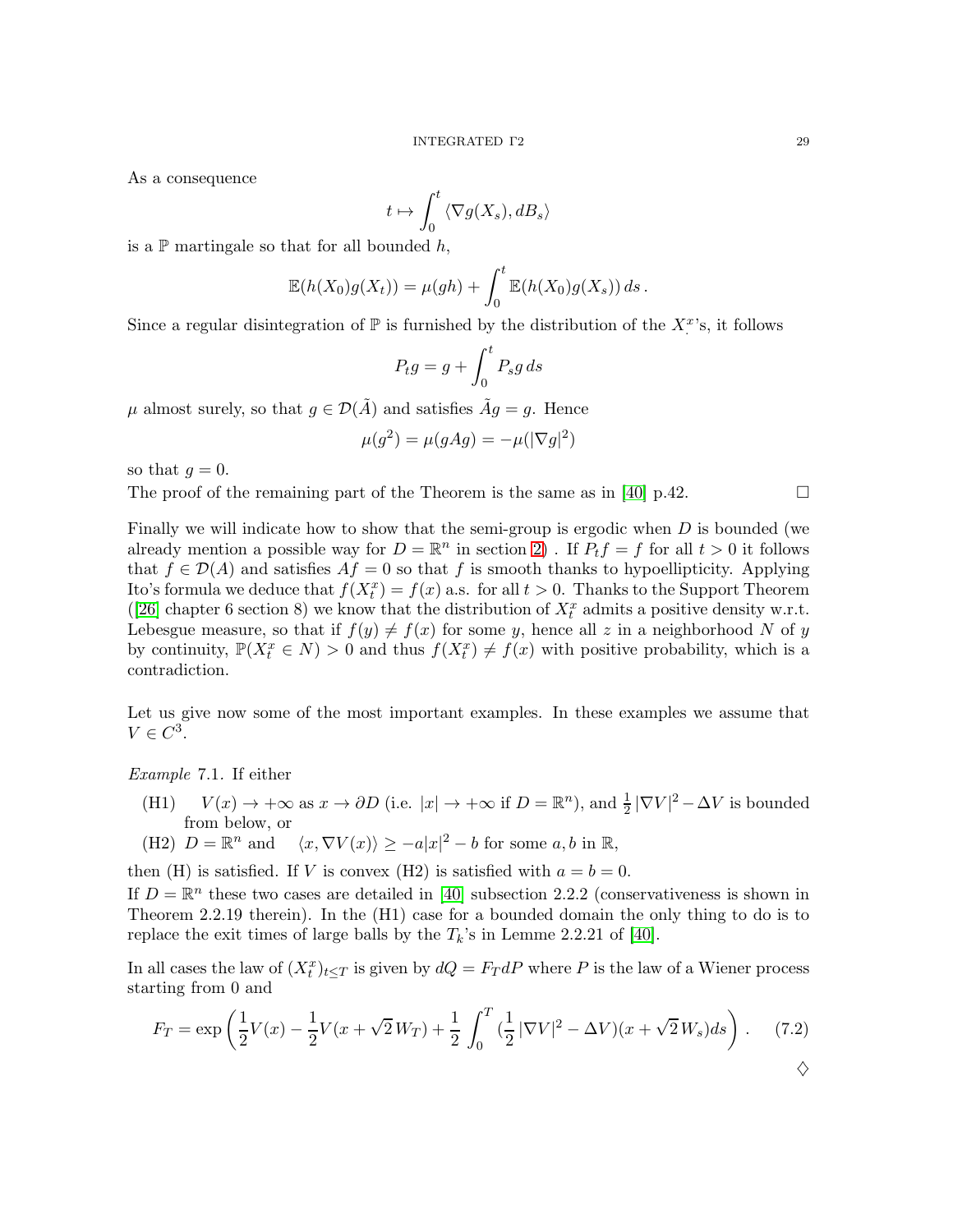<span id="page-29-0"></span>Example 7.2. Assume now

<span id="page-29-1"></span>
$$
\mu(|\nabla V|^2) < +\infty \tag{7.3}
$$

[\(7.3\)](#page-29-1) is an entropy condition related to the stationary Nelson processes (see [\[34,](#page-31-18) [33,](#page-31-19) [21,](#page-31-20) [22,](#page-31-21) [23\]](#page-31-22)). The stationary (symmetric) conservative diffusion process is built in these papers. Conservative means here that

<span id="page-29-2"></span>
$$
T_{\partial D} = +\infty \quad \mathbb{P}_{\mu} \text{ a.s} \tag{7.4}
$$

i.e. if  $X_0$  is distributed according to  $\mu$ .

The proof in the bounded case is a simple modification of the one in [\[21\]](#page-31-20). The modification is as follows (we refer to the notations therein):

- (1) First the flow  $\nu_t$  is stationary with  $\nu_t = \mu$ .
- (2) Next the drift  $B = -\nabla V$ . Assuming in addition that D has a smooth boundary, one can approximate in  $\mathbb{L}^2(\mu)$ , B by  $B_k$ 's which are  $C_b^{\infty}(\mathbb{R}^n)$  and coincide with B on  $\bar{D}_k = \{x, d(x, \partial D) \ge 1/k\}$  (for this we need  $\partial D_k$  to be smooth).

One can then follow the "Outline of proof" (4.9 bis) in [\[21\]](#page-31-20) replacing the  $T_n$  therein by the  $T_k$  we have introduced before (the exit times of  $D_k$ ) so that (4.14) in [\[21\]](#page-31-20) is trivially satisfied. (4.16) is then justified when [\(1.1\)](#page-1-0) is satisfied. The only remaining thing to prove is thus (4.10) in [\[21\]](#page-31-20). For  $f \in C_0^{\infty}(\mathbb{R}^n)$  whose support contains  $\overline{D}$  we may then proceed as in the proof of Theorem (4.18) in [\[21\]](#page-31-20) in order to prove it.

In order to show the strong existence of the diffusion process starting from  $x$  (and not the stationary measure) it is enough to show [\(1.1\)](#page-1-0) is satisfied (the strong existence of the diffusion process up to  $T_{\partial D}^x$  is ensured since V is local-Lipschitz). Since the stationary process is conservative, so is  $X^x$  for  $\mu$ , hence Lebesgue, almost all x. Standard results in Dirichlet forms theory show that this result extends to all  $x$  outside some polar set. Actually it is true for all x using the following (itself more or less standard 40 years ago): choose a small ball  $B(x,\varepsilon)$  with  $\varepsilon < d(x,\partial D)/2$  and introduce S the exit time of this ball. For  $t > 0$  the distribution of  $X_t 1_{t < S}$  has a density w.r.t. Lebesgue's measure restricted to the ball (using e.g. Malliavin calculus). It follows from the Markov property and [\(7.4\)](#page-29-2) that  $\mathbb{P}_x(T^x_{\partial D} < +\infty, t < S) = 0.$  Hence

$$
\mathbb{P}_x(T^x_{\partial D} = +\infty) \le \mathbb{P}_x(t < S)
$$

for all  $t > 0$ , the latter going to 0 as  $t \to 0$ .

In all cases the Feynman-Kac representation of  $F_T$  in [\(7.2\)](#page-28-1) is obtained by using Ito's formula with V which is allowed since  $V \in C^3(D)$  and [\(1.1\)](#page-1-0) again.  $\diamondsuit$ 

Example 7.3. If we do no more assume that the hitting time of the boundary is infinite, assumption (H) is not satisfied. The space of interest should be  $H_b^1(\mu)$  the closure of  $C_b^{\infty}(D)$ for the Dirichlet form. The corresponding process is the symmetric reflected diffusion process. A good reference is [\[37\]](#page-31-23) where this normally reflected diffusion process is built (under much more general conditions). Assume that the boundary is smooth.

A little bit more is needed. First if  $f \in H_b^1(\mu)$  and  $g \in \mathcal{D}(A)$ , one has, according to Fukushima's theory (see  $[25]$   $(1.3.10)$ ),

$$
\mu(\langle \nabla f, \nabla g \rangle) = -\mu(f \, Ag). \tag{7.5}
$$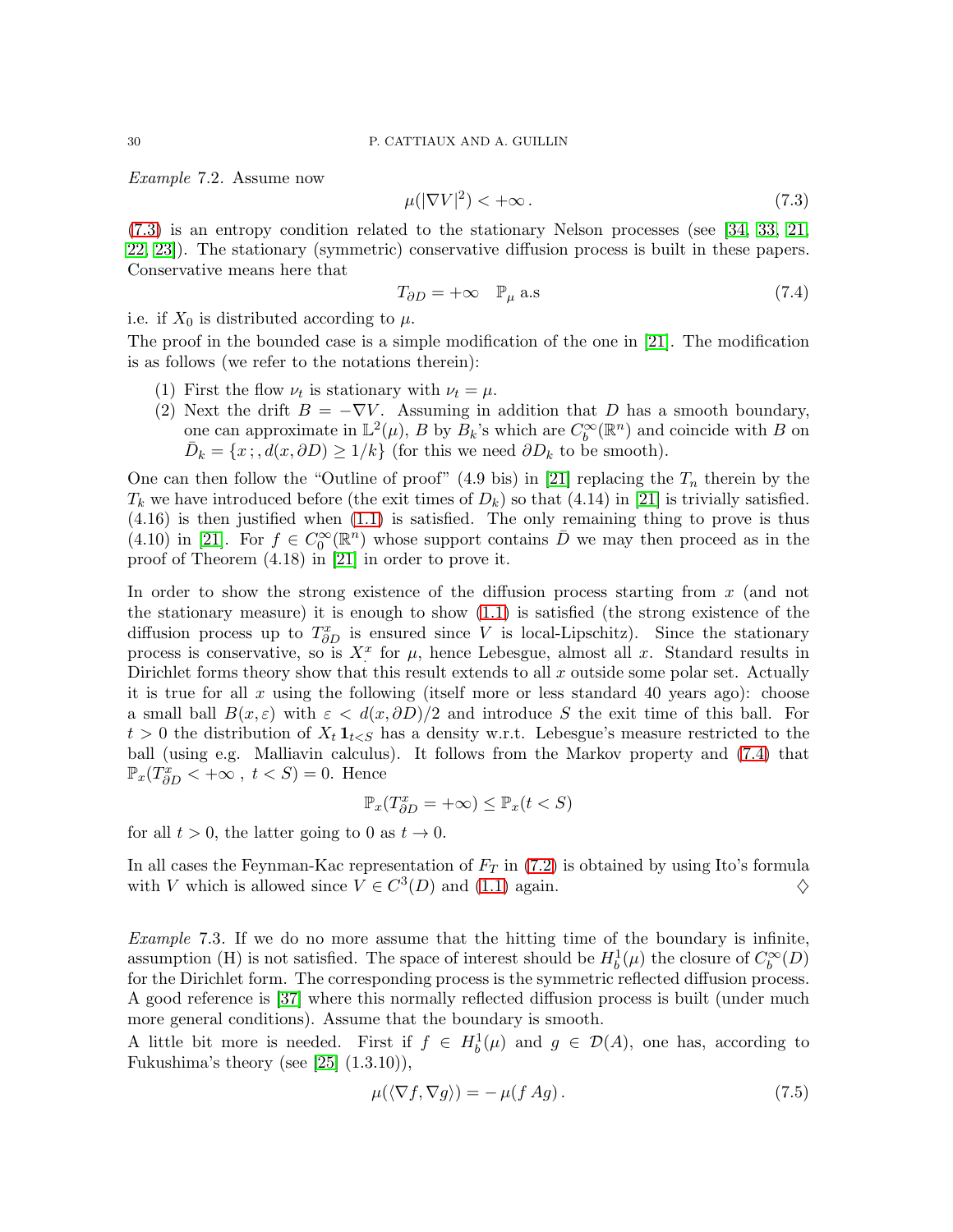If f is smooth  $(C^2(\overline{D}))$  and belongs to  $\mathcal{D}(A)$  it also holds

$$
-\mu(f \, Ag) = \mu(\langle \nabla f, \nabla g \rangle) + \int_{\partial D} g \, \langle n_D, \nabla f \rangle \, e^{-V} \, d\sigma_D
$$

according to Green's identity. Here  $n_D$  denotes the normalized inward normal vector on  $\partial D$ and  $\sigma_D$  denotes the surface measure on  $\partial D$ . Since the set of the traces on  $\partial D$  of bounded functions in  $H^1(\mu)$  is dense in  $\mathbb{L}^{\infty}(\sigma_D)$ , we deduce that

$$
\langle n_D, \nabla f \rangle_{|\partial D} = 0.
$$

It is however not clear in general that  $P_t f$  is smooth (even if V is). If one assumes that  $\partial D$ is  $C^{\infty}$  and  $V \in C^{\infty}(\overline{D}), P_t f \in C^{\infty}(\overline{D})$  is shown in [\[14\]](#page-30-12) Theorem 2.9 by using the method of [\[13\]](#page-30-13) (see the proof of Theorem 2.11 therein). Notice that the proof of regularity is using Sobolev imbedding theorem, so that one should relax the  $C^{\infty}$  assumption but with dimension dependent regularity assumptions. Other more important difficulties will be pointed out later. The other major difficulty is that ESA is not satisfied in general.

In comparison with the previous example, the boundary term will disappear if  $e^{-V} = 0$  on  $\partial D$ . It is what happens if (H) is satisfied, but here again we do not need such a proof twhich is not useful in the present work.  $\diamondsuit$ 

### **REFERENCES**

- <span id="page-30-2"></span>[1] D. Alonso-Gutierrez and J. Bastero. Approaching the Kannan-Lovasz-Simonovits and variance conjectures, volume 2131 of LNM. Springer, 2015.
- <span id="page-30-5"></span>[2] D. Bakry, F. Barthe, P. Cattiaux, and A. Guillin. A simple proof of the Poincar´e inequality for a large class of probability measures. Elec. Comm. in Prob., 13:60–66, 2008.
- <span id="page-30-0"></span>[3] D. Bakry and M. Émery. Diffusions hypercontractives. In  $Séminaire de probabilities, XIX, 1983/84$ , volume 1123 of Lecture Notes in Math., pages 177–206. Springer, Berlin, 1985.
- <span id="page-30-1"></span>[4] D. Bakry, I. Gentil, and M. Ledoux. Analysis and Geometry of Markov diffusion operators., volume 348 of Grundlehren der mathematischen Wissenchaften. Springer, Berlin, 2014.
- <span id="page-30-8"></span>[5] F. Barthe, P. Cattiaux, and C. Roberto. Concentration for independent random variables with heavy tails. AMRX, 2005(2):39–60, 2005.
- <span id="page-30-3"></span>[6] F. Barthe and D. Cordero-Erausquin. Invariances in variance estimates. Proc. Lond. Math. Soc. (3), 106(1):33–64, 2013.
- <span id="page-30-6"></span>[7] F. Barthe and B. Klartag. Spectral gaps, symmetries and log-concave perturbations. Bull. Hellenic Math. Soc., 64:1–31, 2020.
- <span id="page-30-9"></span>[8] S. Bobkov and M. Ledoux. Poincaré's inequalities and Talagrand's concentration phenomenon for the exponential distribution. Probab. Theory Related Fields, 107(3):383–400, 1997.
- <span id="page-30-4"></span>[9] S. G. Bobkov. Isoperimetric and analytic inequalities for log-concave probability measures. Ann. Probab., 27(4):1903–1921, 1999.
- <span id="page-30-7"></span>[10] S. G. Bobkov. Spectral gap and concentration for some spherically symmetric probability measures. In Geometric aspects of functional analysis, Israel Seminar 2000-2001,, volume 1807 of Lecture Notes in Math., pages 37–43. Springer, Berlin, 2003.
- <span id="page-30-10"></span>[11] M. Bonnefont, A. Joulin, and Y. Ma. A note on spectral gap and weighted Poincaré inequalities for some one-dimensional diffusions. ESAIM Probab. Stat., 20:18–29, 2016.
- <span id="page-30-11"></span>[12] M. Bonnefont, A. Joulin, and Y. Ma. Spectral gap for spherically symmetric log-concave probability measures, and beyond. J. Funct. Anal., 270(7):2456–2482, 2016.
- <span id="page-30-13"></span>[13] P. Cattiaux. Regularité au bord pour les densités et les densités conditionnelles d'une diffusion réfléchie hypoelliptique. Stochastics, 20(4):309–340, 1987.
- <span id="page-30-12"></span>[14] P. Cattiaux. Stochastic calculus and degenerate boundary value problems. Ann. Inst. Fourier (Grenoble), 42(3):541–624, 1992.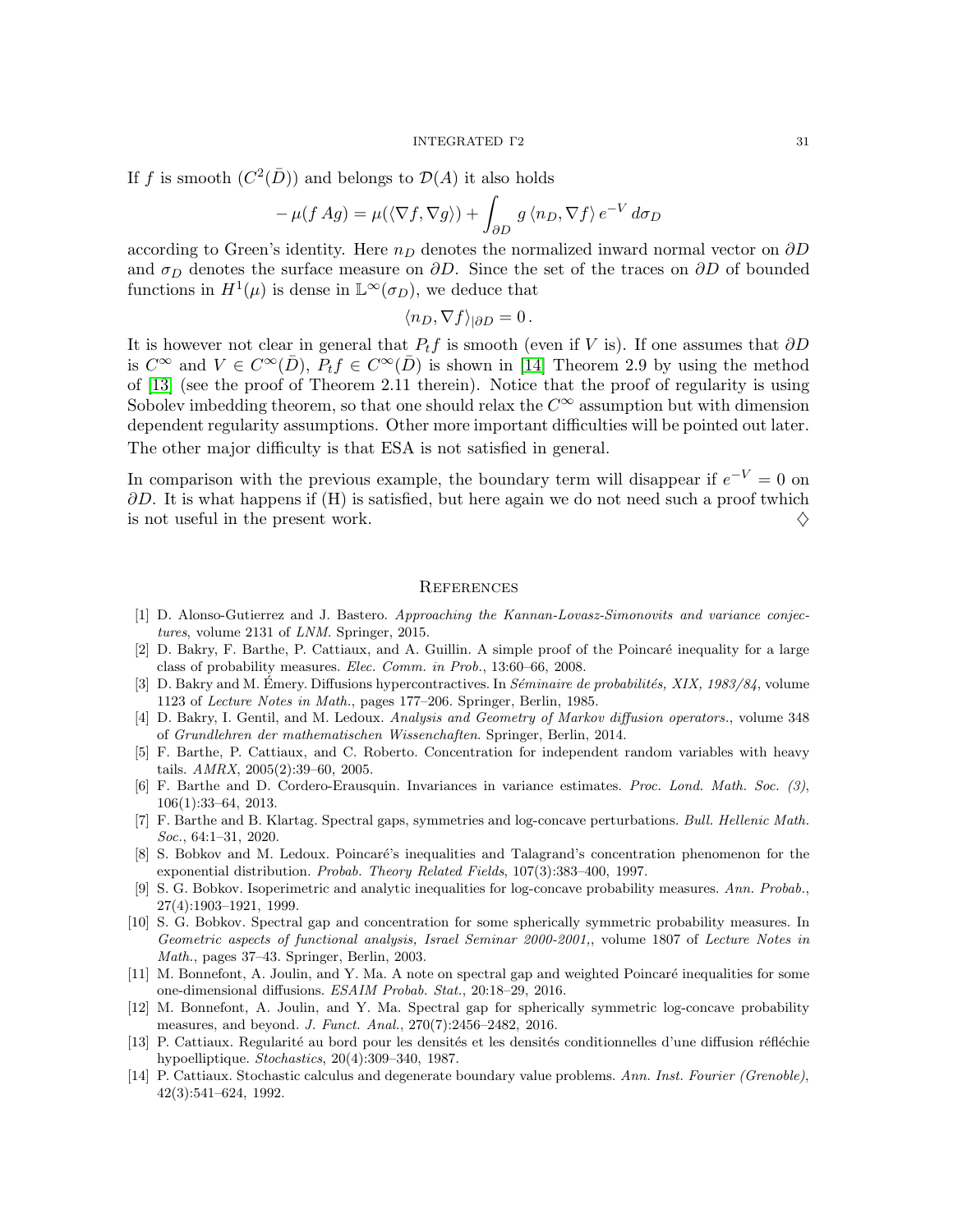#### <span id="page-31-9"></span>32 P. CATTIAUX AND A. GUILLIN

- <span id="page-31-11"></span>[15] P. Cattiaux and A. Guillin. Semi log-concave Markov diffusions. In Séminaire de Probabilités XLVI, volume 2123 of Lecture Notes in Math., pages 231–292. Springer, Cham, 2014.
- [16] P. Cattiaux and A. Guillin. On the Poincaré constant of log-concave measures. In Geometric aspects of functional analysis, Israel Seminar 2017-2019, Vol.1, volume 2256 of Lecture Notes in Math., pages 171–217. Springer, Berlin, 2020.
- <span id="page-31-7"></span>[17] P. Cattiaux and A. Guillin. Functional inequalities for perturbed measures with applications to logconcave measures and to some Bayesian problems. To appear in Bernoulli. Available on Math. ArXiv 2101.11257 [math PR], 2021.
- <span id="page-31-15"></span>[18] P. Cattiaux, A. Guillin, and C. Roberto. Poincaré inequality and the  $L^p$  convergence of semi-groups. Elec. Comm. in Prob., 15:270–280, 2010.
- <span id="page-31-14"></span>[19] P. Cattiaux, A. Guillin, and L. Wu. Poincaré and Logarithmic Sobolev inequalities for nearly radial measures. preliminary version available on Math. ArXiv 1912.10825 [math PR]. The revised one to appear in Acta Math. Sin. on the homepage of the first named author., 2021.
- <span id="page-31-2"></span>[20] P. Cattiaux, A. Guillin, and P. A. Zitt. Poincaré inequalities and hitting times. Ann. Inst. Henri Poincaré. Prob. Stat., 49(1):95–118, 2013.
- <span id="page-31-20"></span>[21] P. Cattiaux and C. Léonard. Minimization of the Kullback information of diffusion processes. Ann. Inst. H. Poincaré Probab. Statist., 30(1):83-132, 1994.
- <span id="page-31-21"></span>[22] P. Cattiaux and C. Léonard. Correction to: "Minimization of the Kullback information of diffusion processes" [Ann. Inst. H. Poincaré Probab. Statist. 30 (1994), no. 1, 83-132; MR1262893 (95d:60056)]. Ann. Inst. H. Poincaré Probab. Statist., 31(4):705-707, 1995.
- <span id="page-31-22"></span>[23] P. Cattiaux and C. Léonard. Minimization of the Kullback information for some Markov processes. In Séminaire de Probabilités, XXX, volume 1626 of Lecture Notes in Math., pages 288–311. Springer, Berlin, 1996.
- <span id="page-31-17"></span><span id="page-31-16"></span>[24] J. Frehse. Essential selfadjointness of singular elliptic operators. Bol. Soc. Brasil. Mat., 8(2):87–107, 1977.
- [25] M. Fukushima. Dirichlet forms and Markov processes, volume 23 of North-Holland Mathematical Library. North-Holland Publishing Co., Amsterdam-New York; Kodansha, Ltd., Tokyo, 1980.
- <span id="page-31-13"></span>[26] N. Ikeda and S. Watanabe. Stochastic differential equations and diffusion processes, volume 24 of North-Holland Mathematical Library. North-Holland Publishing Co., Amsterdam-New York; Kodansha, Ltd., Tokyo, 1981.
- <span id="page-31-1"></span>[27] B. Klartag. A Berry-Esseen type inequality for convex bodies with an unconditional basis. Probab. Theory Relat. Fields, 145(1-2):1–33, 2009.
- <span id="page-31-0"></span>[28] M. Ledoux. Logarithmic Sobolev inequalities for unbounded spin systems revisited. In Séminaire de Probabilités, XXXV, volume 1755 of Lecture Notes in Math., pages 167–194. Springer, Berlin, 2001.
- <span id="page-31-12"></span>[29] M. Ledoux. Spectral gap, logarithmic Sobolev constant, and geometric bounds. In Surveys in differential geometry., volume IX, pages 219–240. Int. Press, Somerville MA, 2004.
- <span id="page-31-10"></span>[30] M. Ledoux. From concentration to isoperimetry: semigroup proofs. In *Concentration, functional inequal*ities and isoperimetry, volume 545 of Contemp. Math., pages 155–166. Amer. Math. Soc., Providence, RI, 2011.
- <span id="page-31-8"></span>[31] M. Ledoux.  $\gamma_2$  and  $\Gamma_2$ . in honour of D. Bakry and M. Talagrand. https://perso.math.univtoulouse.fr/ledoux/publications-3/, 2015.
- <span id="page-31-3"></span>[32] T. M. Liggett.  $L^2$  rates of convergence for attractive reversible nearest particle systems. Ann. Probab., 19:935–959, 1991.
- <span id="page-31-19"></span>[33] P.-A. Meyer and W. A. Zheng. Tightness criteria for laws of semimartingales. Ann. Inst. H. Poincaré Probab. Statist., 20(4):353–372, 1984.
- <span id="page-31-18"></span>[34] P.-A. Meyer and W. A. Zheng. Construction de processus de Nelson réversibles. In Séminaire de probabilités, XIX, 1983/84, volume 1123 of Lecture Notes in Math., pages 12–26. Springer, Berlin, 1985.
- <span id="page-31-5"></span>[35] E. Milman. On the role of convexity in isoperimetry, spectral-gap and concentration. Invent. math., 177:1–43, 2009.
- <span id="page-31-6"></span>[36] F. Otto and M. G. Reznikoff. A new criterion for the logarithmic Sobolev inequality and two applications. J. Funct. Anal., 243(1):121–157, 2007.
- <span id="page-31-23"></span>[37] E. Pardoux and R. J. Williams. Symmetric reflected diffusions. Ann. Inst. H. Poincaré Probab. Statist., 30(1):13–62, 1994.
- <span id="page-31-4"></span>[38] M. Röckner and F. Y. Wang. Weak Poincaré inequalities and  $L^2$ -convergence rates of Markov semigroups. J. Funct. Anal., 185(2):564–603, 2001.